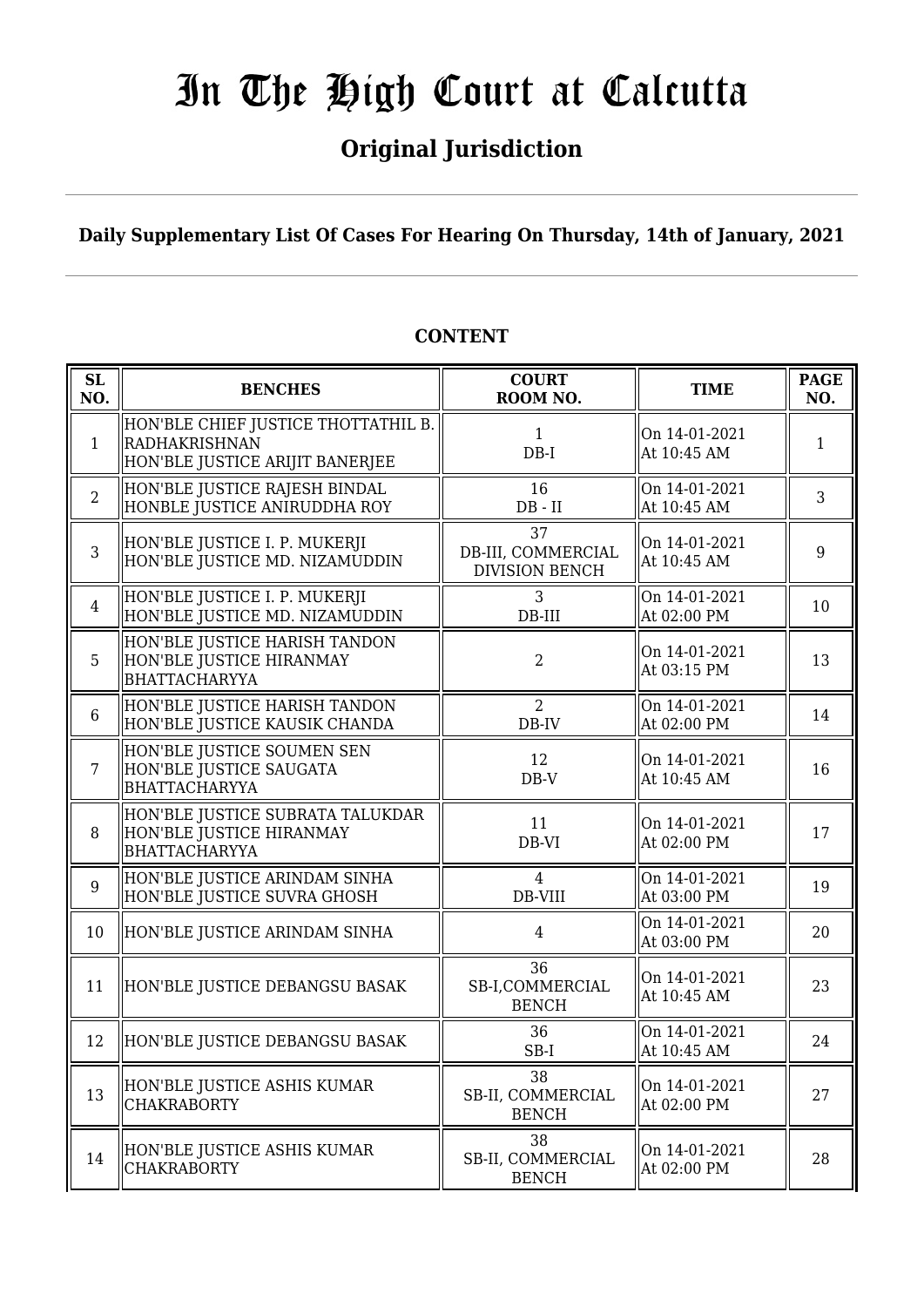| $\overline{\text{SL}}$<br>NO. | <b>BENCHES</b>                                     | <b>COURT</b><br>ROOM NO.                | <b>TIME</b>                  | <b>PAGE</b><br>NO. |
|-------------------------------|----------------------------------------------------|-----------------------------------------|------------------------------|--------------------|
| 15                            | HON'BLE JUSTICE ASHIS KUMAR<br><b>CHAKRABORTY</b>  | 38<br>SB-II                             | On 14-01-2021<br>At 02:00 PM | 29                 |
| 16                            | HON'BLE JUSTICE RAJASEKHAR MANTHA                  | 13<br>SB-IV                             | On 14-01-2021<br>At 02:00 PM | 36                 |
| 17                            | HON'BLE JUSTICE SABYASACHI<br><b>BHATTACHARYYA</b> | 8<br>SB-V                               | On 14-01-2021<br>At 10:45 AM | 37                 |
| 18                            | HON'BLE JUSTICE MOUSHUMI<br><b>BHATTACHARYA</b>    | 39<br>SB-VI, COMMERCIAL<br><b>BENCH</b> | On 14-01-2021<br>At 10:45 AM | 40                 |
| 19                            | HON'BLE JUSTICE MOUSHUMI<br><b>BHATTACHARYA</b>    | 39<br>SB-VI                             | On 14-01-2021<br>At 10:45 AM | 41                 |
| 20                            | HON'BLE JUSTICE SHEKHAR B. SARAF                   | 26<br>SB-VII                            | On 14-01-2021<br>At 03:00 PM | 46                 |
| 21                            | HON'BLE JUSTICE RAJARSHI<br><b>BHARADWAJ</b>       | 15<br><b>SB-VIII</b>                    | On 14-01-2021<br>At 10:45 AM | 47                 |
| 22                            | HON'BLE JUSTICE RAVI KRISHAN KAPUR                 | 10<br>SB-X                              | On 14-01-2021<br>At 10:45 AM | 48                 |
| 23                            | HON'BLE JUSTICE ARINDAM<br>MUKHERJEE               | 23<br>SB-XI                             | On 14-01-2021<br>At 02:00 PM | 53                 |
| 24                            | HON'BLE JUSTICE BISWAJIT BASU                      | 18<br><b>SB-XII</b>                     | On 14-01-2021<br>At 10:45 AM | 54                 |
| 25                            | HON'BLE JUSTICE AMRITA SINHA                       | 24<br><b>SB-XIII</b>                    | On 14-01-2021<br>At 10:45 AM | 55                 |
| 26                            | HON'BLE JUSTICE ABHIJIT<br><b>GANGOPADHYAY</b>     | 22<br><b>SB-XIV</b>                     | On 14-01-2021<br>At 03:30 PM | 57                 |
| 27                            | THE LEARNED REGISTRAR                              | <b>CHAMBER</b>                          | On 14-01-2021<br>At 03:00 PM | 59                 |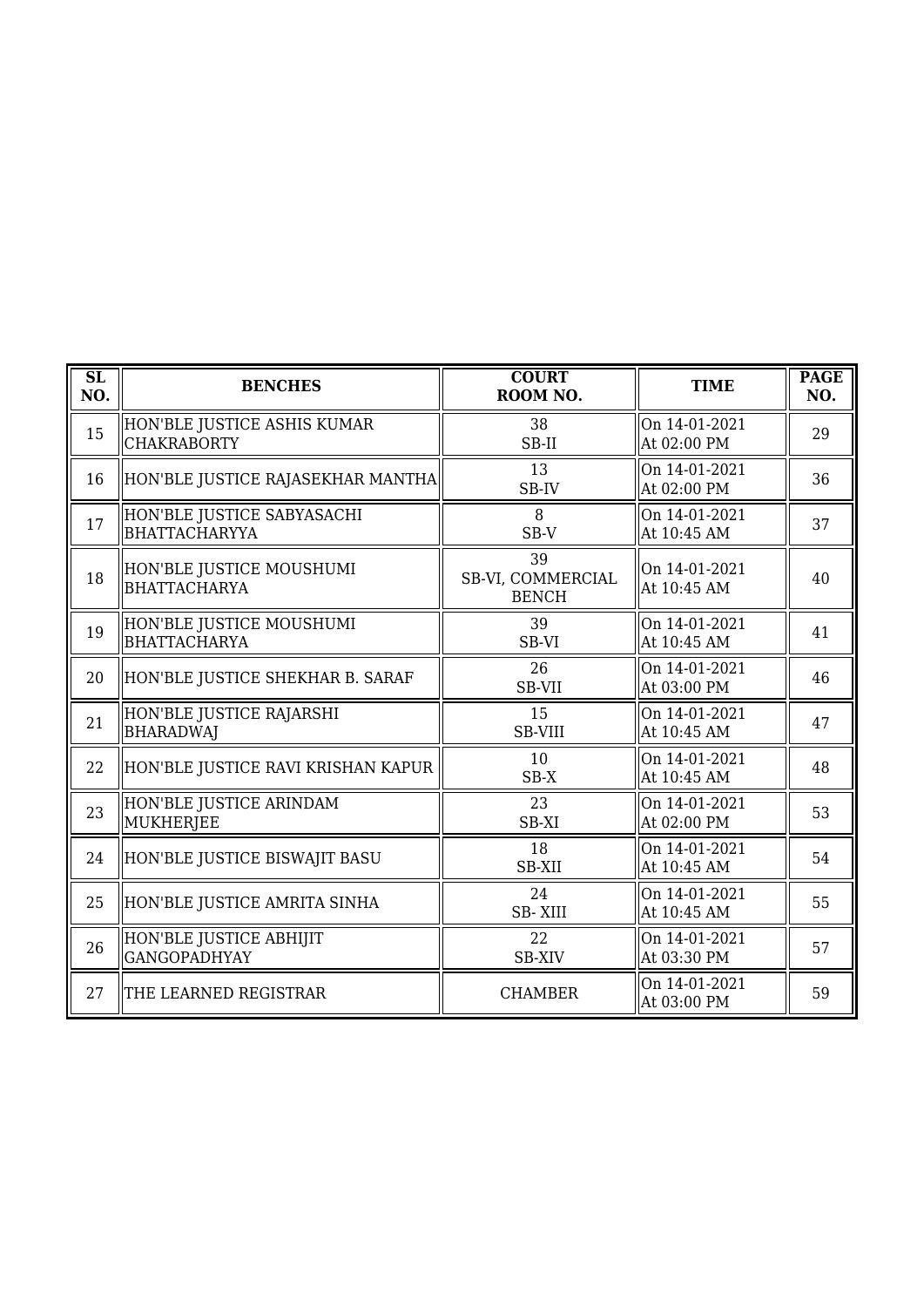

## **Original Side**

**DAILY CAUSELIST For Thursday The 14th January 2021**

**COURT NO. 1**

## **DIVISION BENCH (DB-I)**

**AT 10:45 AM**

**HON'BLE CHIEF JUSTICE THOTTATHIL B. RADHAKRISHNAN HON'BLE JUSTICE ARIJIT BANERJEE (VIA VIDEO CONFERENCE)**

#### **ON AND FROM WEDNESDAY, THE 13TH JANUARY, 2021 - APPEALS FROM ORDERS RELATING TO RESIDUARY UNDER GROUP - IX INCLUDING APPLICATIONS CONNECTED THERETO;**

**PUBLIC INTEREST LITIGATION; CRIMINAL CONTEMPT MATTERS;**

**APPEALS UNDER SECTION 19(1)(a) OF THE CONTEMPT OF COURT'S ACT; APPLICATIONS UNDER SECTION 27 OF THE ELECTRICITY REGULATORY COMMISSION ACT, 1998, INCLUDING APPLICATIONS CONNECTED THERETO; HABEAS CORPUS;**

**ANY OTHER MATTER, IRRESPECTIVE OF CLASSIFICATION, AS DIRECTED BY THE HON'BLE CHIEF JUSTICE.**

**NOTE:MATTERS WILL BE TAKEN UP THROUGH PHYSICAL HEARING ONLY WHEN BOTH THE PARTIES ARE AGREED. NOTE:(1) ON THURSDAY, APPEALS FROM ORDERS RELATING TO RESIDUARY UNDER GROUP-IX INCLUDING APPLICATIONS CONNECTED THERETO, WILL BE TAKEN UP. (2) ON FRIDAY, PUBLIC INTEREST LITIGATION MATTERS WILL BE TAKEN UP.**

**NOTE: NO MENTIONING IN COURT**

### **NEW APPLICATIONS**

| APOT/2/2020 | HINDUSTAN PETROLEUM     | DILIP KUMAR KUNDU |
|-------------|-------------------------|-------------------|
|             | CORPORATION LIMITED     |                   |
|             | VS                      |                   |
|             | THE BOARD OF DIRECTORS  |                   |
|             | FOR THE PORT OF KOLKATA |                   |
|             | AND ORS.                |                   |

IA NO: GA/1/2020(Old No:GA/110/2020)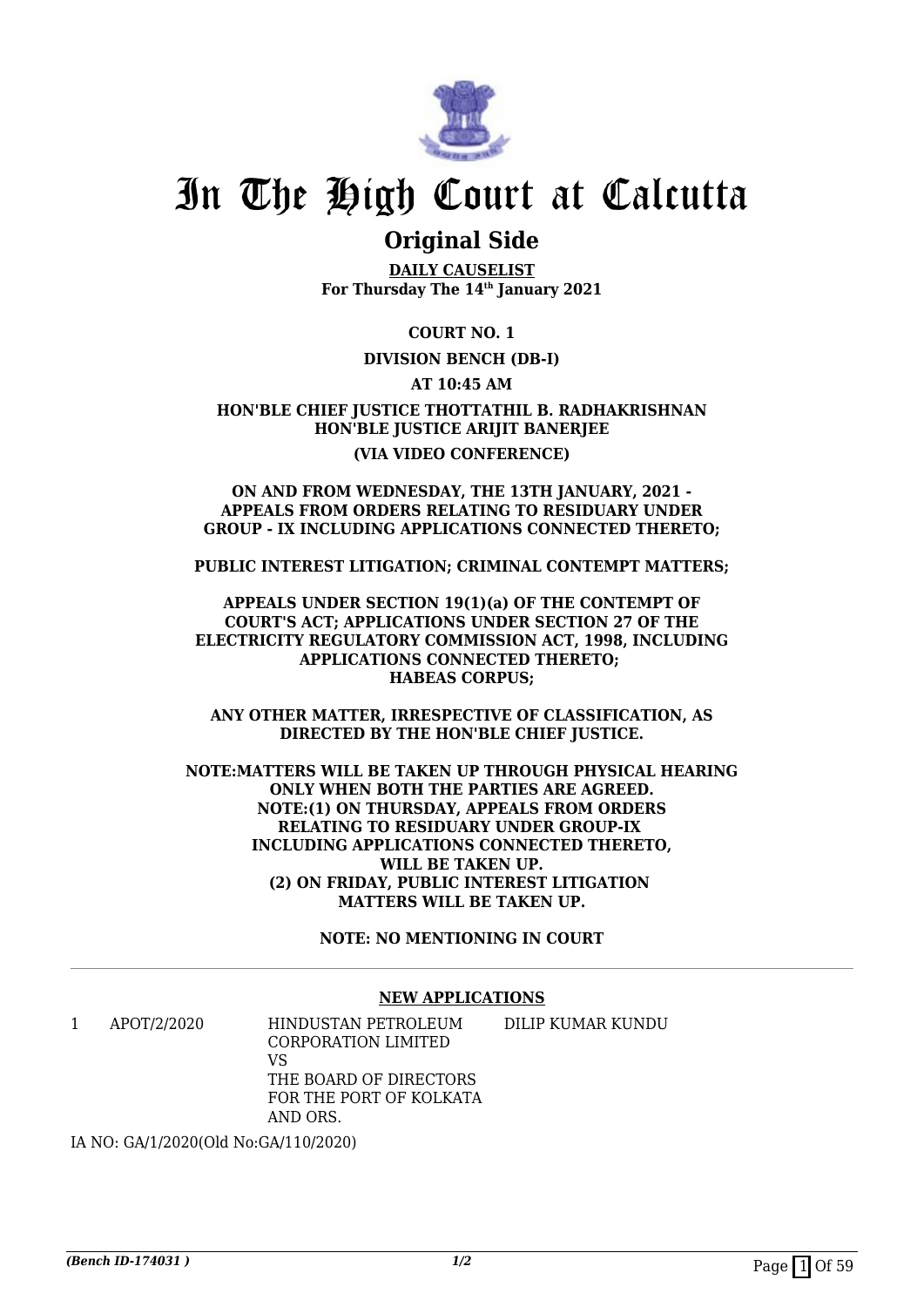| 2 | IA NO. GA/1/2020<br>(Old No:<br>GA/684/2020) | KUMARBHAI MANHARLAL<br>DESAI<br>Vs<br>UNION OF INDIA AND ANR  | CHIRANJIB SINHA<br>CHIRANJIB SINHA        |
|---|----------------------------------------------|---------------------------------------------------------------|-------------------------------------------|
|   | In APOT/18/2020                              |                                                               |                                           |
| 3 | IA NO. GA/1/2020<br>(Old No:<br>GA/685/2020) | KUMARBHAI MANHARLAL<br>DESAI<br>Vs<br>UNION OF INDIA AND ORS. | CHIRANJIB SINHA<br><b>CHIRANJIB SINHA</b> |
|   | In APOT/19/2020                              |                                                               |                                           |
| 4 | IA NO. GA/1/2020                             | DR. ANUPA PAL NEE<br><b>GHOSH</b><br>Vs                       | <b>JAVED MAJID</b><br><b>JAVED MAJID</b>  |
|   | In APO/142/2020                              | STATE BANK OF INDIA AND<br>ORS.                               |                                           |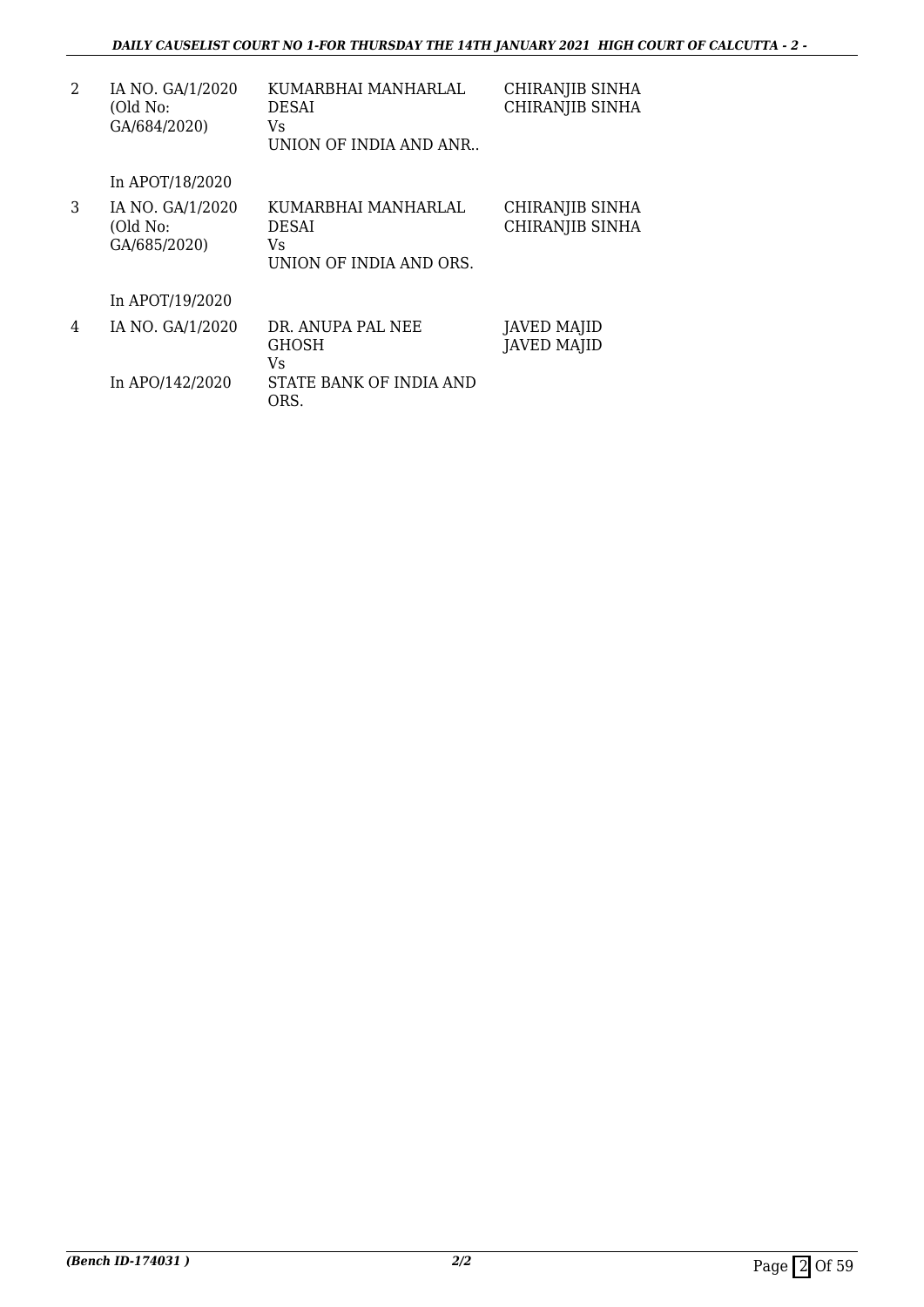

## **Original Side**

**DAILY CAUSELIST For Thursday The 14th January 2021**

**COURT NO. 16**

## **DIVISION BENCH (DB - II)**

**AT 10:45 AM**

## **HON'BLE JUSTICE RAJESH BINDAL HONBLE JUSTICE ANIRUDDHA ROY (VIA VIDEO CONFERENCE)**

### **NOTE:MATTERS WILL BE TAKEN UP THROUGH PHYSICAL HEARING ONLY WHEN BOTH THE PARTIES ARE AGREED.**

## **NEW APPLICATIONS**

| 1 | IA NO. GA/1/2017<br>(Old No:<br>GA/4073/2017) | SUMITRA METAL PVT LTD<br>Vs.<br><b>COMMISSIONER OF</b><br>SERVICE TAX KOLKATA                                   | DIPAYAN KUNDU<br>DIPAYAN KUNDU |
|---|-----------------------------------------------|-----------------------------------------------------------------------------------------------------------------|--------------------------------|
|   | In CEXA/46/2017                               |                                                                                                                 |                                |
| 2 | ITAT/55/2017                                  | PRINCIPAL COMMISSIONER<br>OF INCOME TAX-15,<br><b>KOLKATA</b><br>VS<br><b>SHRI RITESH KUMAR</b><br><b>BOYED</b> | YOGESH VATS                    |
|   |                                               | IA NO: GA/1/2017(Old No: GA/598/2017), GA/2/2017(Old No: GA/599/2017)                                           |                                |
| 3 | ITAT/4/2018                                   | COMM OF INCOME TAX<br>(EXEMPTION), KOLKATA                                                                      | S LAMBA                        |

VS SHIVA SUNDARI NARISIKSHASRAM AND ANTE NATAL CLINIC

IA NO: GA/1/2018(Old No:GA/33/2018)

4 ITAT/7/2018 COMMISSIONER OF INCOME TAX , (LARGE TAXPAYER UNIT) KOLKATA VS M/S. UCO BANK S. LAMBA

IA NO: GA/1/2018(Old No:GA/53/2018), GA/2/2018(Old No:GA/54/2018)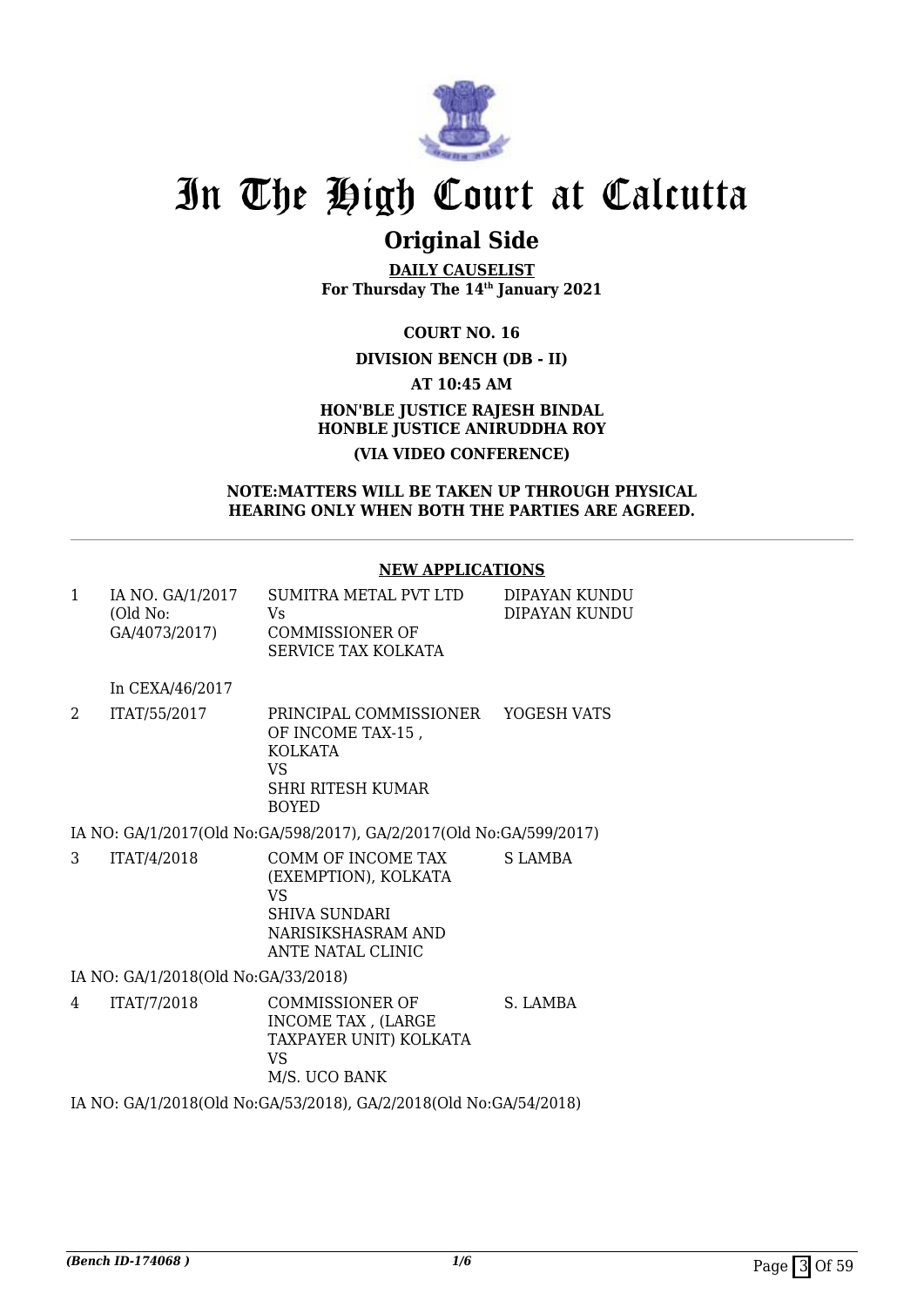| 5               | ITAT/8/2018  | COMMISSIONER OF<br><b>INCOME TAX (LARGE</b><br><b>TAXPAYERS</b><br>UNITS), KOLKATA<br><b>VS</b><br>M/S. HINDUSTAN COPPER   | S.LAMBA        |                                      |
|-----------------|--------------|----------------------------------------------------------------------------------------------------------------------------|----------------|--------------------------------------|
|                 |              | <b>LTD</b><br>IA NO: GA/1/2018(Old No:GA/63/2018), GA/2/2018(Old No:GA/64/2018)                                            |                |                                      |
| 6               | ITAT/10/2018 | PRINCIPAL COMM OF                                                                                                          | <b>S LAMBA</b> | KHAITAN & CO.                        |
|                 |              | INCOME TAX CENTRAL,<br>KOLKATA 2<br><b>VS</b><br>M/S HOOGLY MILLS CO LTD                                                   |                |                                      |
|                 |              | IA NO: GA/1/2018(Old No:GA/92/2018), GA/2/2018(Old No:GA/93/2018)                                                          |                |                                      |
| $7\overline{ }$ | ITAT/11/2018 | <b>COMMISSIONER OF</b><br>INCOME TAX (LARGE TAX<br>PAYERS UNIT) KOLKATA<br><b>VS</b><br>M/S CENTURY PLYBOARDS<br>$(I)$ LTD | YOGESH VATS    | <b>SWAPNA DAS</b>                    |
|                 |              | IA NO: GA/1/2018(Old No:GA/190/2018), GA/2/2018(Old No:GA/194/2018)                                                        |                |                                      |
| 8               | ITAT/40/2018 | PRINCIPAL COMMISSIONER YOGESH VATS<br>OF INCOME TAX - 4<br><b>VS</b><br>M/S. WEEKIN TELCOM<br>INFRA PVT. LTD.              |                |                                      |
|                 |              | IA NO: GA/1/2018(Old No:GA/528/2018), GA/2/2018(Old No:GA/529/2018)                                                        |                |                                      |
| 9               | ITAT/42/2018 | PRINCIPAL COMMISSIONER<br>OF INCOME TAX KOLKATA-<br>2, KOLKATA<br><b>VS</b><br>K.B. CAPITAL MARKETS<br>PVT. LTD.           | YOGESH VATS    | <b>SUTAPA</b><br><b>ROYCHOUDHURY</b> |
|                 |              | IA NO: GA/1/2018(Old No:GA/532/2018), GA/2/2018(Old No:GA/534/2018)                                                        |                |                                      |
| 10              | ITAT/44/2018 | PRINCIPAL COMMSSIONER<br>OF INCOME TAX KOL 2<br><b>KOLKATA</b><br>VS<br>ALLAHABAD BANK<br><b>KOLKATA</b>                   | Y.VATS         |                                      |
|                 |              | IA NO: GA/1/2018(Old No:GA/536/2018), GA/2/2018(Old No:GA/537/2018)                                                        |                |                                      |
| 11              | ITAT/46/2018 | <b>COMMISSIONER OF</b><br><b>INCOME TAX (EXEMPTION)</b><br><b>VS</b><br>SANSKRITI SAGAR                                    | <b>Y VATS</b>  | KHAITAN & CO.                        |
|                 |              |                                                                                                                            |                |                                      |

IA NO: GA/1/2018(Old No:GA/631/2018)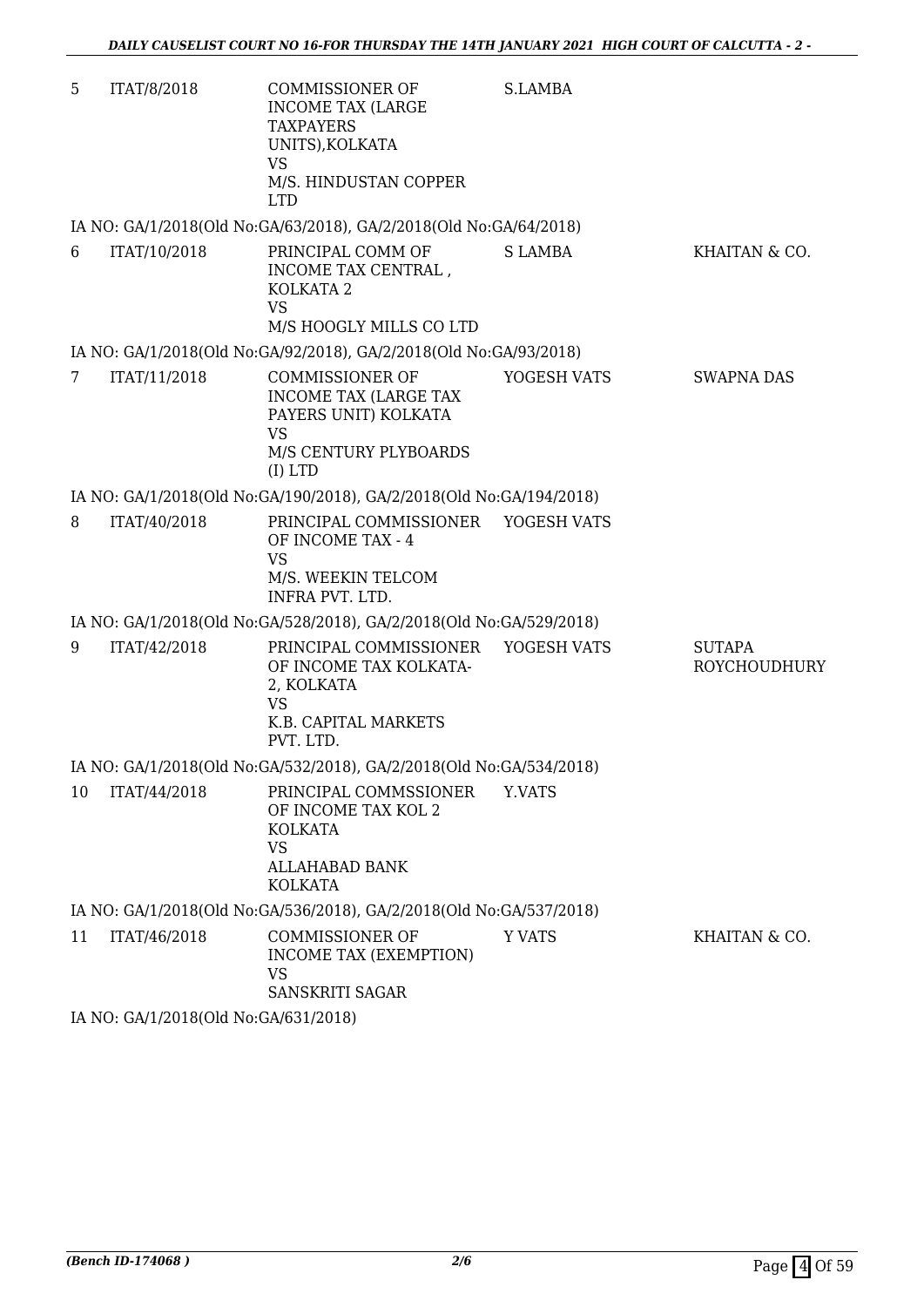12 ITAT/56/2018 COMMISSIONER OF INCOME TAX (EXEMPTION) KOLKATA VS VILLAGE FOUNDATION FOR SOCIAL SERVICES, VILLAGE TOWER Y VATS

IA NO: GA/1/2018(Old No:GA/622/2018)

- 13 ITAT/57/2018 PRINCIPAL COMMISSIONER OF INCOME TAX-3 , KOLKATA VS SHRI KANTI PRASAD KEDIA Y VATS
- IA NO: GA/1/2018(Old No:GA/573/2018), GA/2/2018(Old No:GA/574/2018)
- 14 ITAT/58/2018 PR. COMMISSIONER OF INCOME TAX INTERNATIONAL TAXATION & TRAN VS OUTOTEC. GMBH, C/O OUTOTEC INDIA PVT. LTD. TRIVESH GOSWAMI

IA NO: GA/1/2018(Old No:GA/691/2018)

15 ITAT/59/2018 PRINCIPAL COMMISSIONER OF INCOME TAX, CENTRAL-I, KOLKATA VS VIVEK MUNDRA YOGESH VATS

IA NO: GA/1/2018(Old No:GA/593/2018), GA/2/2018(Old No:GA/594/2018)

16 ITAT/60/2018 PRINCIPAL COMMISSIONER OF INCOME TAX 14, KOLKATA VS BANGIYA GRAMIN VIKASH BANK YOGESH VATS

IA NO: GA/1/2018(Old No:GA/595/2018), GA/2/2018(Old No:GA/596/2018)

17 ITAT/61/2018 PRINCIPAL COMMISSIONER OF INCOME TAX 2 PUNE VS M/S NALCO WATER INDIA LTD ( FORMERLY NLC NALCO INDIA LTD YOGESH VATS A. K. DEY & ASSOCIATES

IA NO: GA/1/2018(Old No:GA/599/2018), GA/2/2018(Old No:GA/600/2018)

18 ITAT/62/2018 BHAG CHAND CHHABRA A HINDU UNDIVIDED FAMILY VS PRINCIPAL COMMISSIONER OF INCOME TAX 12 MR. PRANAV SHARMA

IA NO: GA/1/2018(Old No:GA/1623/2018)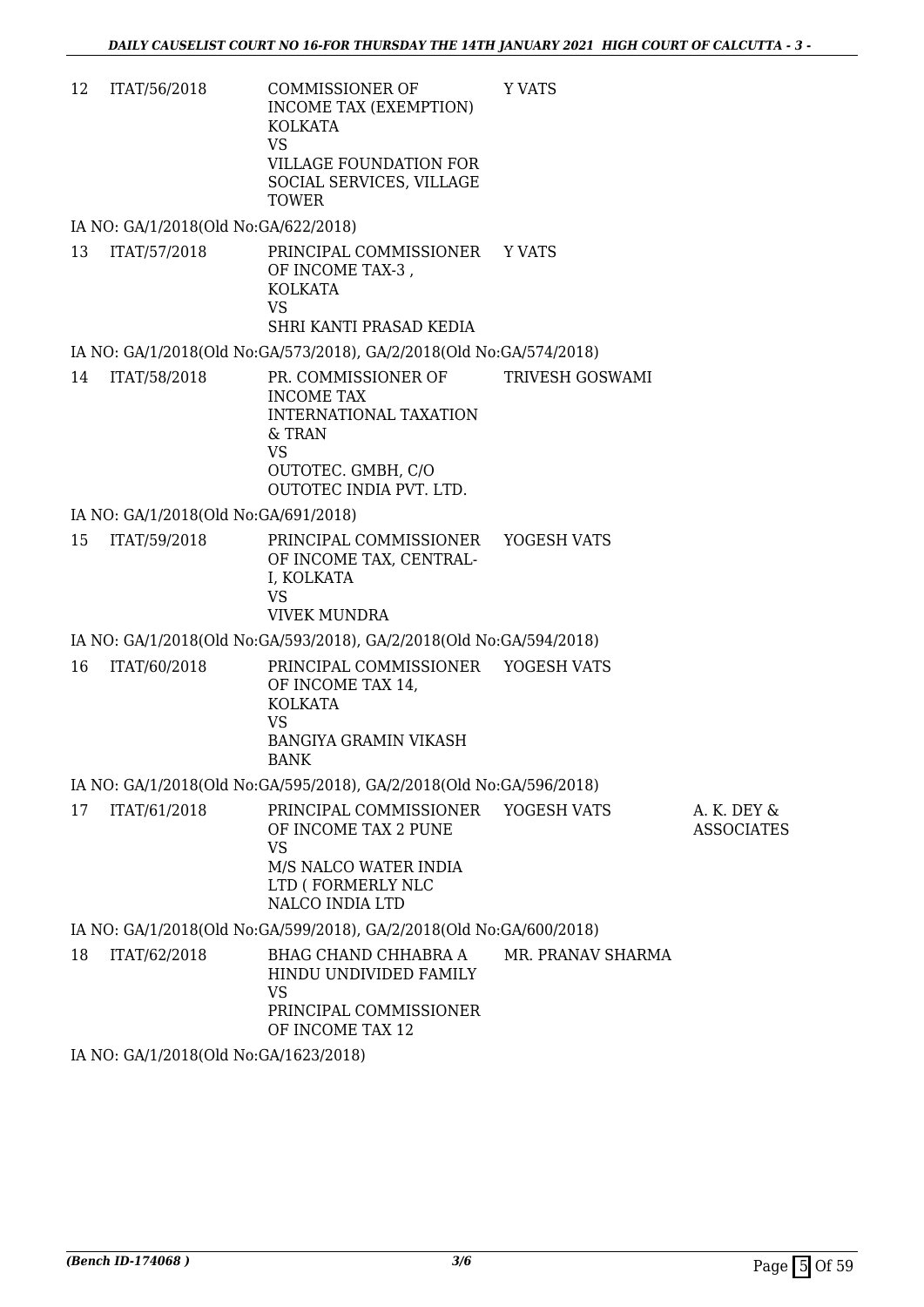| 19 | ITAT/63/2018                          | COMM OF INCOME TAX<br>EXEMPTIO0N)<br><b>VS</b><br><b>BALARAM HANUMANDAS</b><br><b>CHARITABLE TRUST</b>                                                            | Y VATS          |                                          |
|----|---------------------------------------|-------------------------------------------------------------------------------------------------------------------------------------------------------------------|-----------------|------------------------------------------|
|    | IA NO: GA/1/2018(Old No:GA/616/2018)  |                                                                                                                                                                   |                 |                                          |
| 20 | ITAT/64/2018                          | PRINCIPAL COMMISSIONER<br>OF INCOME TAX KOLKATA 8<br><b>VS</b><br>M/S H.L. MONDAL                                                                                 | YOGESH VATS     |                                          |
|    |                                       | IA NO: GA/1/2018(Old No:GA/618/2018), GA/2/2018(Old No:GA/619/2018)                                                                                               |                 |                                          |
| 21 | ITAT/71/2018                          | THE COMMISSIONER OF<br><b>INCOME TAX</b><br>(INTERNATIONAL<br><b>TAXATION &amp; TRA</b><br><b>VS</b><br>JOY PARTNERSHIP MINING<br><b>CENTRE</b>                   | TRIVESH GOSWAMI |                                          |
|    | IA NO: GA/1/2018(Old No:GA/692/2018)  |                                                                                                                                                                   |                 |                                          |
| 22 | ITAT/168/2018                         | PRINCIPAL COMMISSIONER<br>OF INCOME TAX-2,<br><b>KOLKATA</b><br><b>VS</b><br>NATIONAL INSURANCE<br><b>COMPANY LTD</b>                                             | Y.VATS          | <b>DEBASISH MITRA</b>                    |
|    | IA NO: GA/1/2018(Old No:GA/1425/2018) |                                                                                                                                                                   |                 |                                          |
| 23 | ITAT/169/2018                         | PRINCIPAL COMMISSIONER<br>OF INCOME TAX , KOLKATA -<br>2, KOLKATA<br><b>VS</b><br>M/S GOODRICKE GROUP<br>LTD.                                                     | YOGESH VATS     |                                          |
|    |                                       | IA NO: GA/1/2018(Old No:GA/1211/2018), GA/2/2018(Old No:GA/1212/2018)                                                                                             |                 |                                          |
| 24 | ITAT/171/2018                         | PRINCIPAL COMMISSIONER<br>OF INCOME TAX , CENTRAL<br>-1 , KOLKATA<br><b>VS</b><br>RATAN KUMAR SOMANI                                                              | YOGESH VATS     |                                          |
|    |                                       | IA NO: GA/1/2018(Old No:GA/1217/2018), GA/2/2018(Old No:GA/1224/2018)                                                                                             |                 |                                          |
| 25 | ITAT/173/2018                         | PRINCIPAL COMMISSIONER<br>OF INCOME TAX (CENTRAL)<br>, KOLKATA<br><b>VS</b><br>M/S. ELECTROSTEEL<br>STEELS LTD. @<br><b>ELECTROSTEEL</b><br><b>INTERGRATED LT</b> | <b>Y VATS</b>   | <b>SHROFF &amp;</b><br><b>ASSOCIATES</b> |

IA NO: GA/1/2018(Old No:GA/1219/2018), GA/2/2018(Old No:GA/1221/2018)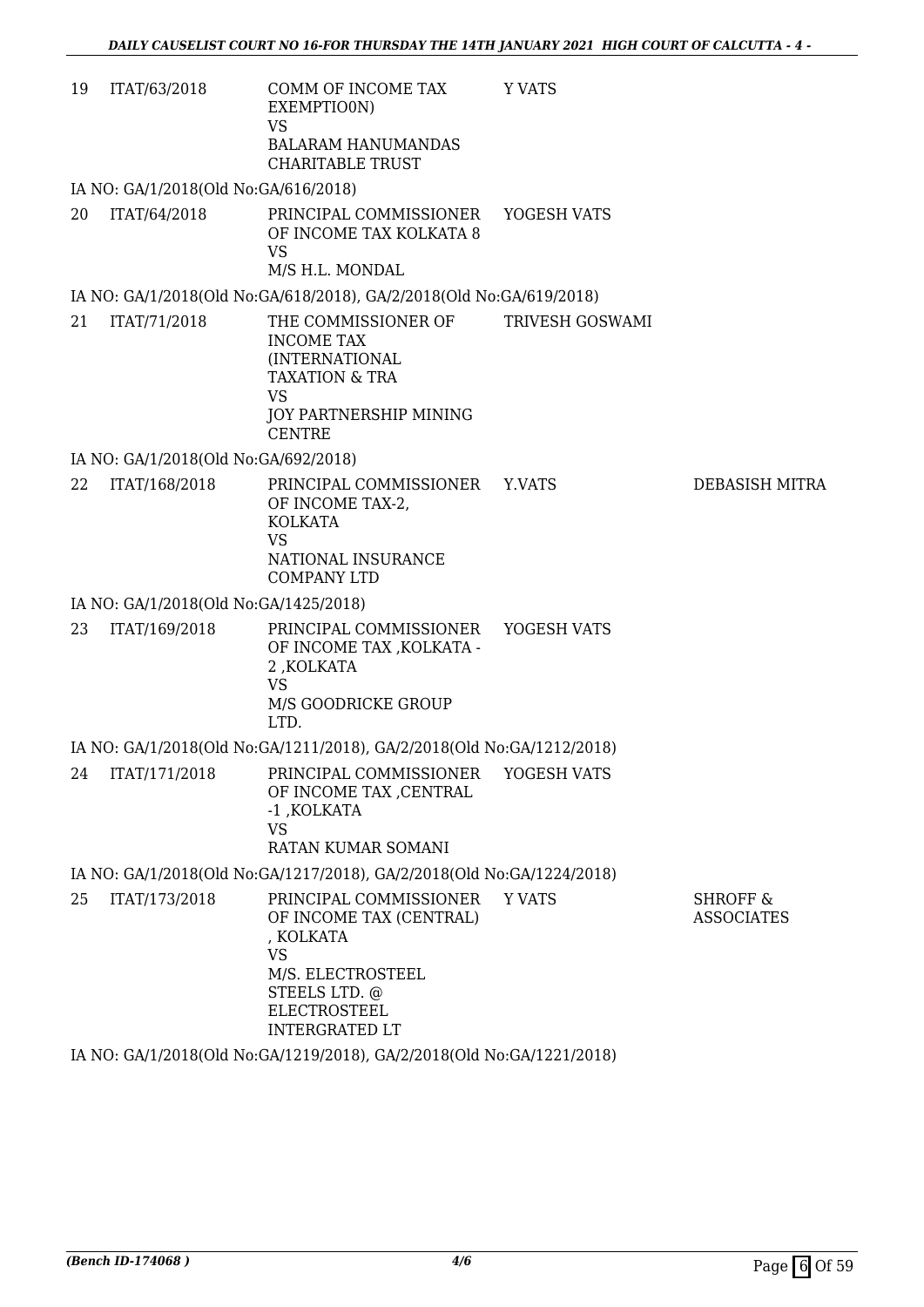| 26 | ITAT/176/2018                         | COMMISSIONER OF<br>INCOME TAX (EXEMPTION),<br>KOLKATA<br>VS<br>SARLABEN BHANSALI<br><b>CHARITIES TRUST</b>               | Y VATS         |                                         |
|----|---------------------------------------|--------------------------------------------------------------------------------------------------------------------------|----------------|-----------------------------------------|
|    | IA NO: GA/1/2018(Old No:GA/1249/2018) |                                                                                                                          |                |                                         |
| 27 | ITAT/177/2018                         | PRINCIPAL COMMISSIONER<br>OF INCOME TAX, KOLKATA<br>-1, KOLKATA<br><b>VS</b><br>PRS METALICS LTD                         | YOGESH VATS    |                                         |
|    | IA NO: GA/1/2018(Old No:GA/1287/2018) |                                                                                                                          |                |                                         |
| 28 | ITAT/181/2018                         | PRINCIPAL COMMISSIONER YOGESH VATS<br>OF INCOME TAX -4,<br>KOLKATA<br><b>VS</b><br>M/S. MACKINTOSH BURN<br><b>LTD</b>    |                |                                         |
|    |                                       | IA NO: GA/1/2018(Old No:GA/1353/2018), GA/2/2018(Old No:GA/1354/2018)                                                    |                |                                         |
| 29 | ITAT/183/2018                         | PRINCIPAL COMMISSIONER YOGESH VATS<br>OF INCOME TAX -1<br>,KOLKATA<br><b>VS</b><br>M/S BATA INDIA LTD                    |                |                                         |
|    |                                       | IA NO: GA/1/2018(Old No:GA/1357/2018), GA/2/2018(Old No:GA/1358/2018)                                                    |                |                                         |
| 30 | ITAT/186/2018                         | PRINCIPAL COMMISSIONER<br>OF INCOME TAX, KOLKATA-<br>3, KOLKATA<br><b>VS</b><br><b>ITC LIMITED</b>                       | YOGESH VATS    | <b>NILANJANA</b><br><b>BANERJEE PAL</b> |
|    |                                       | IA NO: GA/1/2018(Old No:GA/1376/2018), GA/2/2018(Old No:GA/1377/2018)                                                    |                |                                         |
| 31 | CUSTA/31/2019                         | THE COMMISSIONER OF<br>CUSTOMS (PORT), KOLKATA<br><b>VS</b><br>M/S. ASU EXIM PVT. LTD.<br>AND ANR.                       | SANJUKTA GUPTA |                                         |
|    |                                       | IA NO: GA/1/2019(Old No:GA/2491/2019), GA/2/2019(Old No:GA/2492/2019)                                                    |                |                                         |
| 32 | CEXA/58/2019                          | THE COMMISSIONER OF<br>CENTRAL EXCISE, BOLPUR<br>COMMISSIONERATE<br>VS<br>M/S. SARVA MANGALAM<br>GAJANAN STEEL PVT. LTD. | SANJUKTA GUPTA |                                         |
|    |                                       | IA NO: GA/1/2019(Old No:GA/2495/2019), GA/2/2019(Old No:GA/2496/2019)                                                    |                |                                         |
| 33 | ITAT/197/2019                         | PRINCIPAL COMM OF<br><b>INCOME TAX</b><br><b>VS</b><br>M/S L AND T FINANCE<br><b>LIMITED</b>                             | Y VATS         |                                         |
|    | IA NO: GA/1/2019, GA/2/2019           |                                                                                                                          |                |                                         |

## **FOR HEARING**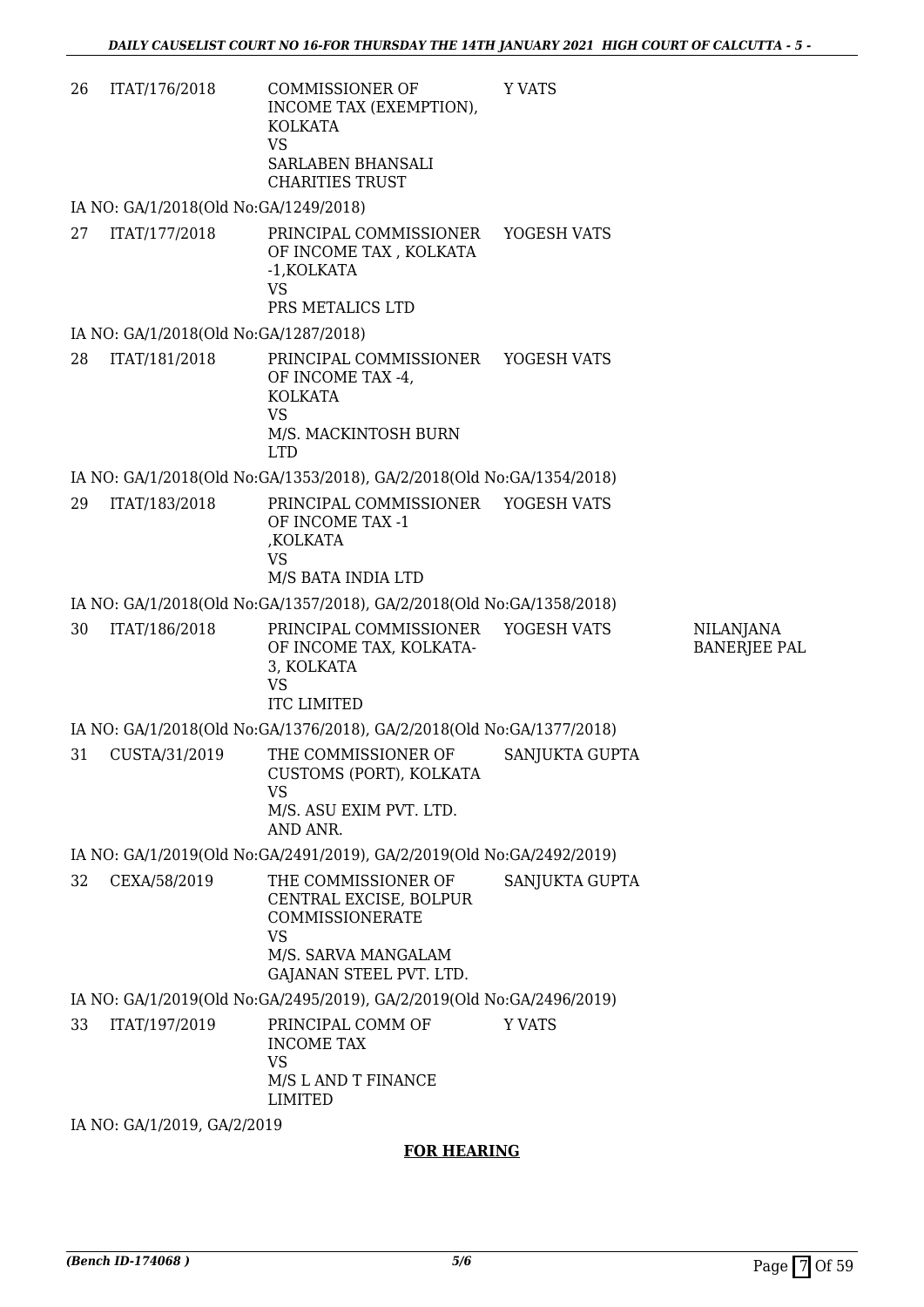34 ITA/137/2019 PRINCIPAL COMMISSIONER OF INCOME TAX - 4,KOLKATA VS M/S. SARASWATY PRESS LTD

YOGESH VATS MUKHERJEE PRASAD AND ASSOCIATES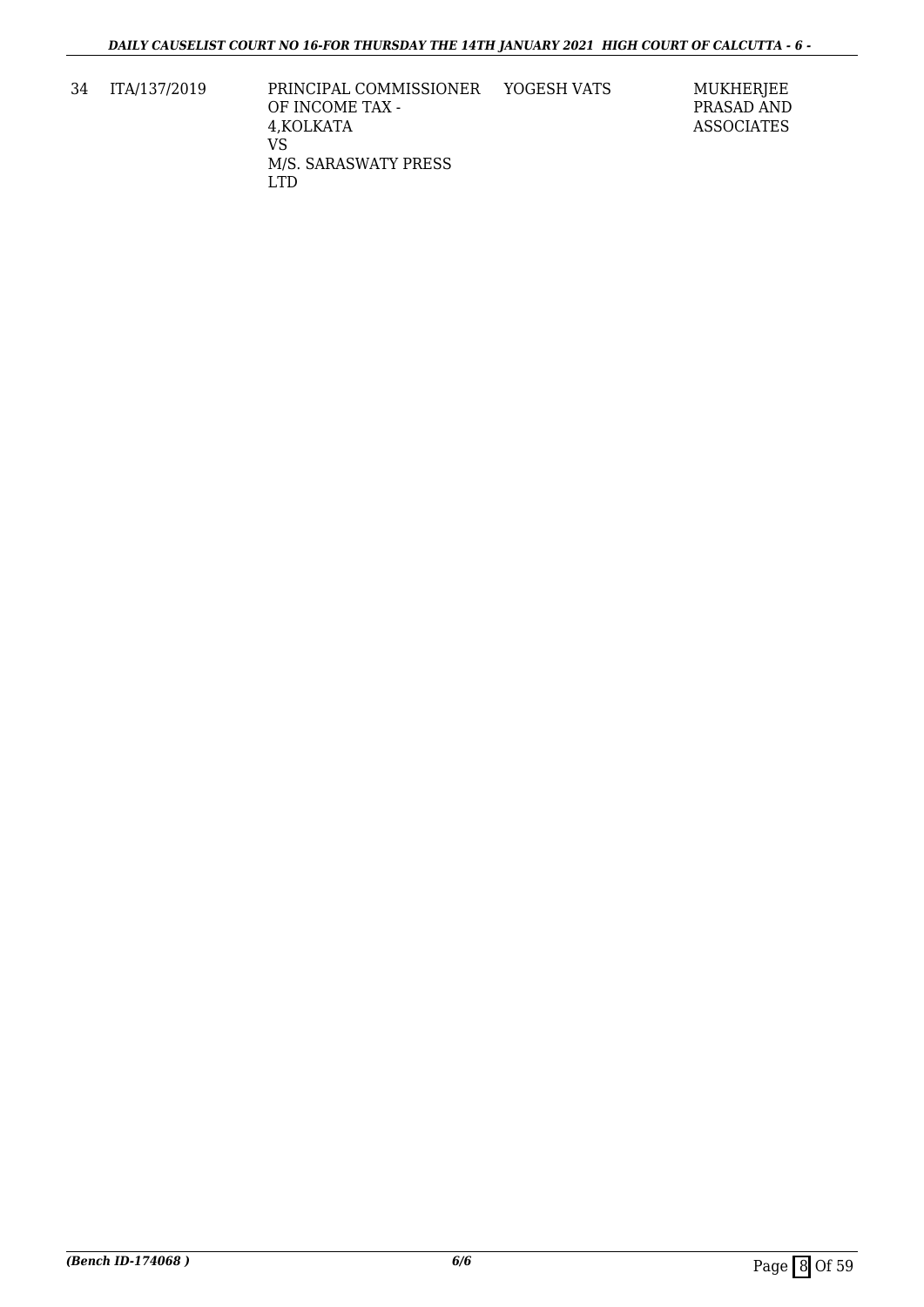

## **Original Side**

**DAILY CAUSELIST For Thursday The 14th January 2021**

**COURT NO. 37**

**DIVISION BENCH (DB-III, COMMERCIAL DIVISION BENCH)**

**AT 10:45 AM**

**HON'BLE JUSTICE I. P. MUKERJI HON'BLE JUSTICE MD. NIZAMUDDIN (VIA VIDEO CONFERENCE)**

### **NOTE:MATTERS WILL BE TAKEN UP THROUGH PHYSICAL HEARING ONLY WHEN BOTH THE PARTIES ARE AGREED.**

**NOTE: (1) THIS LIST WILL BE TAKEN UP EVERYDAY FROM 10:45 A.M. TILL RECESS OR UNTIL ITS EXHAUSTION WHICHEVER IS EARLIER.**

**(2) IF THERE IS NO COMMERCIAL COURT MATTERS IN THE LIST, MENTIONING OF COMMERCIAL COURT MATTERS WILL BE ENTERTAINED AT COURT NO. 3 ON THE REGULAR BASIS.**

**(3) COMMERCIAL COURT SHALL NOT SIT AT COURT NO. 37 IF THERE IS NO COMMERCIAL MATTER.**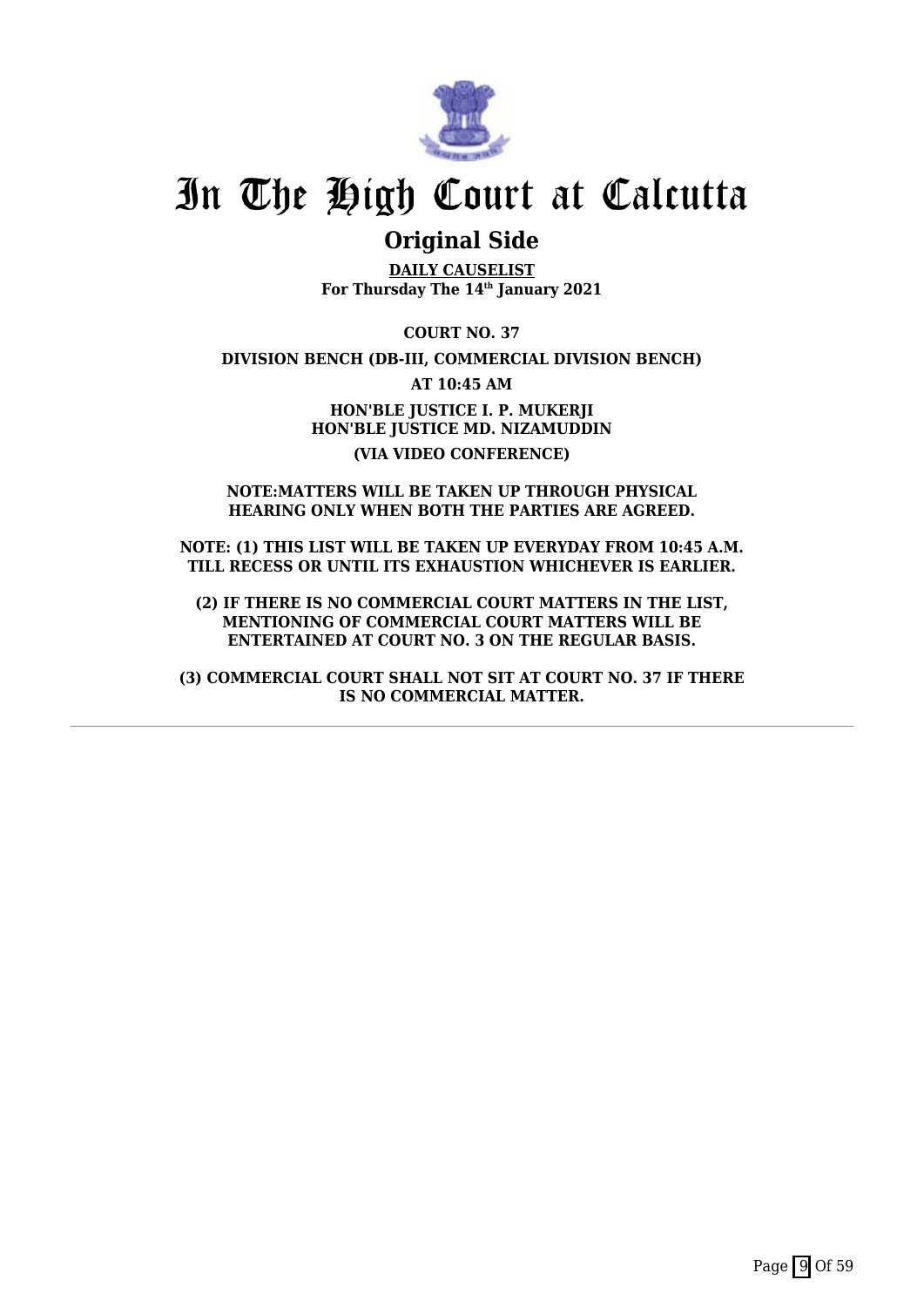

## **Original Side**

**DAILY CAUSELIST For Thursday The 14th January 2021**

**COURT NO. 3**

## **DIVISION BENCH (DB-III)**

**AT 2:00 PM**

## **HON'BLE JUSTICE I. P. MUKERJI HON'BLE JUSTICE MD. NIZAMUDDIN (VIA VIDEO CONFERENCE)**

### **NOTE:MATTERS WILL BE TAKEN UP THROUGH PHYSICAL HEARING ONLY WHEN BOTH THE PARTIES ARE AGREED.**

**NOTE: (1)THIS LIST WILL BE TAKEN UP AT 2:00 P.M. OR ON EXHAUSTION OF THE COMMERCIAL COURT LIST WHICHEVER IS EARLIER**

**(2) IF THERE IS NO COMMERCIAL COURT MATTERS IN THE LIST, MENTIONING OF COMMERCIAL COURT MATTERS WILL BE ENTERTAINED AT COURT NO. 3 ON THE REGULAR BASIS.**

**(3) COMMERCIAL COURT SHALL NOT SIT AT COURT NO. 37 IF THERE IS NO COMMERCIAL MATTER.**

**(4) MENTIONING WILL BE ENTERTAINED ONLY ON MONDAY.**

|   |                                                                                                                 | <b>TO BE MENTIONED</b>                                                              |                                  |
|---|-----------------------------------------------------------------------------------------------------------------|-------------------------------------------------------------------------------------|----------------------------------|
| 1 | IA NO. GA/1/2020<br>(Old No:<br>GA/797/2020)<br>WITH GA/1825/2019<br>EC/85/2019 CS<br>141/2018<br>In APD/2/2020 | <b>GOLDEN STEEL CO</b><br>CORPORATION LTD<br>Vs.<br>JYOTSNA KUMARI MOGHA            | AYIN CO<br>AYIN CO               |
|   |                                                                                                                 | <b>NEW APPLICATIONS</b>                                                             |                                  |
| 2 | IA NO. GA/1/2021<br>WITH CS/216/2016<br>In APO/7/2021                                                           | <b>GOVERNMENT OF WEST</b><br><b>BENGAL</b><br>Vs<br>ARIJIT DOSS MULLICK AND<br>ANR. | PARITOSH SINHA<br>PARITOSH SINHA |
|   |                                                                                                                 | <b>APPEALS FROM DECREE</b>                                                          |                                  |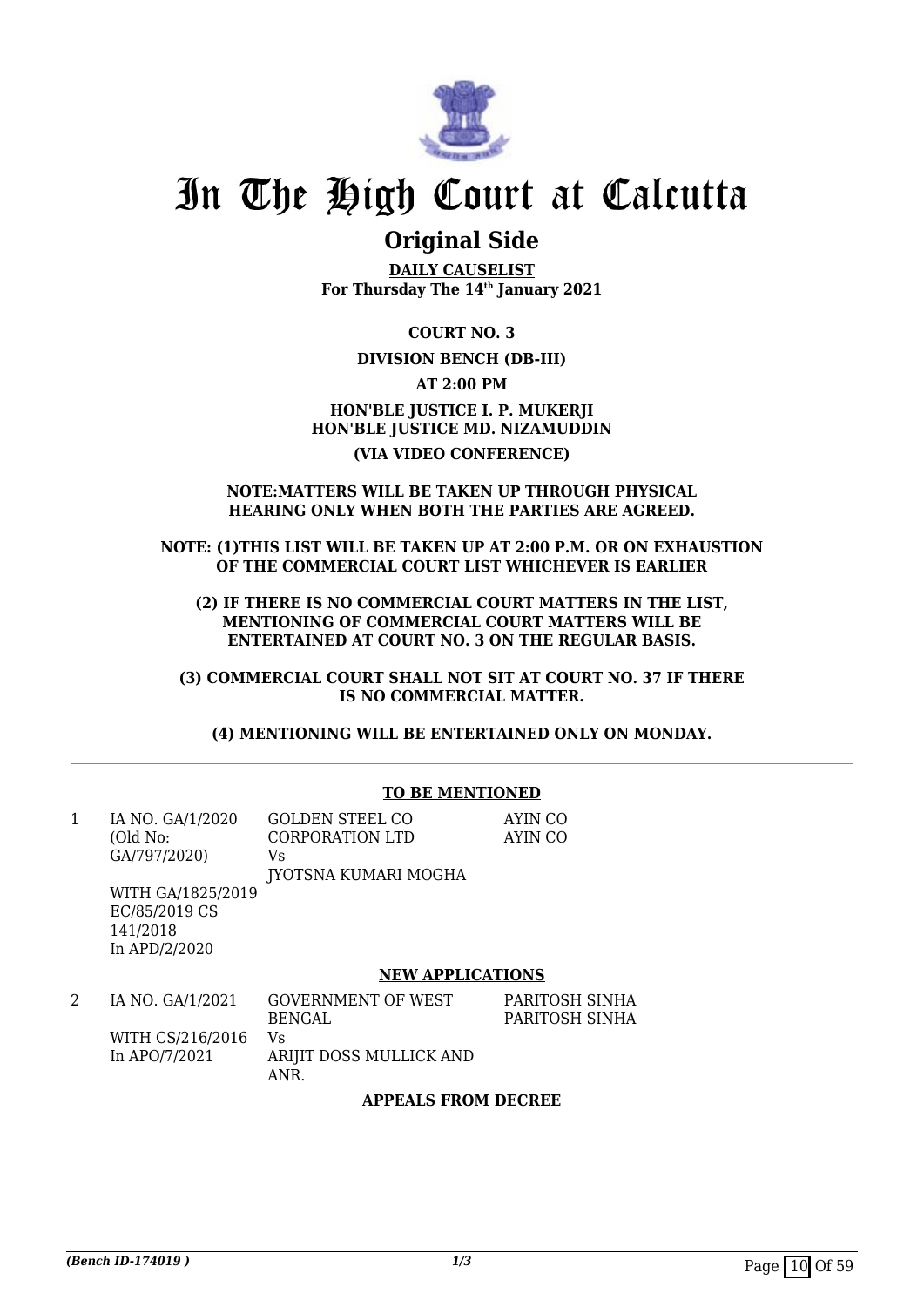| 3  | IA NO. GA/6/2020<br>WITH CS/467/1978<br>In APD/63/2013             | STATE OF RAJASTHAN &<br>ANR.<br>Vs<br>I.K.MERCHANTS LIMITED.<br>& ORS.                                                | <b>ATISH GHOSH</b><br><b>ATISH GHOSH</b>      |
|----|--------------------------------------------------------------------|-----------------------------------------------------------------------------------------------------------------------|-----------------------------------------------|
|    |                                                                    | <b>WRIT APPEALS</b>                                                                                                   |                                               |
| 4  | APO/163/2019<br><b>WITH</b><br>WPO/337/2018                        | THE KOLKATA MUNICIPAL<br>CORPORATION AND ORS.<br><b>VS</b><br>M/S. JAGANNATH<br>ENTERPRISE AND ORS.                   | H. S. MONDAL                                  |
|    |                                                                    | IA NO: GA/1/2020(Old No:GA/406/2020), GA/2/2020                                                                       |                                               |
| 5  | APO/463/2014<br>WITH WPO<br>420/2013                               | CHENNAI NETWORK<br>INFRASTRUCTURE LIMITED<br>&ANR.<br><b>VS</b><br>KOLKATA MUNICIPAL<br><b>CORPORATION &amp; ORS.</b> | H.N. DATTA & CO.                              |
|    | IA NO: GA/2/2019                                                   |                                                                                                                       |                                               |
| 6  | APO/467/2014<br>WITH WPO<br>388/2014                               | DISHNET WIRELESS<br>LIMITED & ORS.<br><b>VS</b><br>THE KOLKATA MUNICIPAL<br><b>CORPORATION &amp; ORS.</b>             | <b>ATISH GHOSH &amp;</b><br><b>ASSOCIATES</b> |
| 7  | APO/471/2014<br>WITH WPO 11/2013 VS<br>11536/2014 (A/S<br>MATTERS) | INDUS TOWERS LTD & ORS.<br>FMA 807/2015 CAN THE KOLKATA MUNICIPAL<br><b>CORPORATION &amp; ORS.</b>                    | <b>KHAITAN &amp; CO</b>                       |
| 8  | APO/475/2014<br>WITH WPO<br>339/2014                               | VIOM NET WORKS LIMITED<br><b>AND ANOTHER</b><br>VS<br>KOLKATA MUNICIPAL<br><b>CORPORATION AND</b><br><b>OTHERS</b>    | H.N. DATTA & CO.                              |
|    | IA NO: GA/3/2019                                                   |                                                                                                                       |                                               |
| 9  | APO/164/2019<br><b>WITH</b><br>WPO/338/2019                        | THE KOLKATA MUNICIPAL<br>CORPORATION AND ORS.<br><b>VS</b><br>M/S. INPULSE HEALTH<br>CARE AND ORS.                    | H. S. MONDAL                                  |
|    |                                                                    | IA NO: GA/1/2020(Old No:GA/407/2020), GA/2/2020                                                                       |                                               |
| 10 | APO/208/2019<br>WITH WPO<br>1811/2003                              | SALMA BEGUM & ANR.<br>VS<br>ANANJAN MITTER & ORS.                                                                     | <b>MR BRATIN KUMAR</b><br><b>DEY</b>          |
|    |                                                                    | IA NO: GA/4/2019(Old No:GA/392/2019), GA/5/2019(Old No:GA/393/2019)                                                   |                                               |
| 11 | APO/34/2020<br>WITH WPO<br>1442/2008                               | <b>COMMISSIONER OF</b><br>CENTRAL EXCISE,<br>KOLKATA-IV,<br>COMMISSIONERATE,<br><b>VS</b><br>ASSAM TUBES LTD. & ORS.  | <b>BHASKAR PROSAD</b><br><b>BANERJEE</b>      |

IA NO: GA/1/2017(Old No:GA/1892/2017), GA/2/2017(Old No:GA/1893/2017)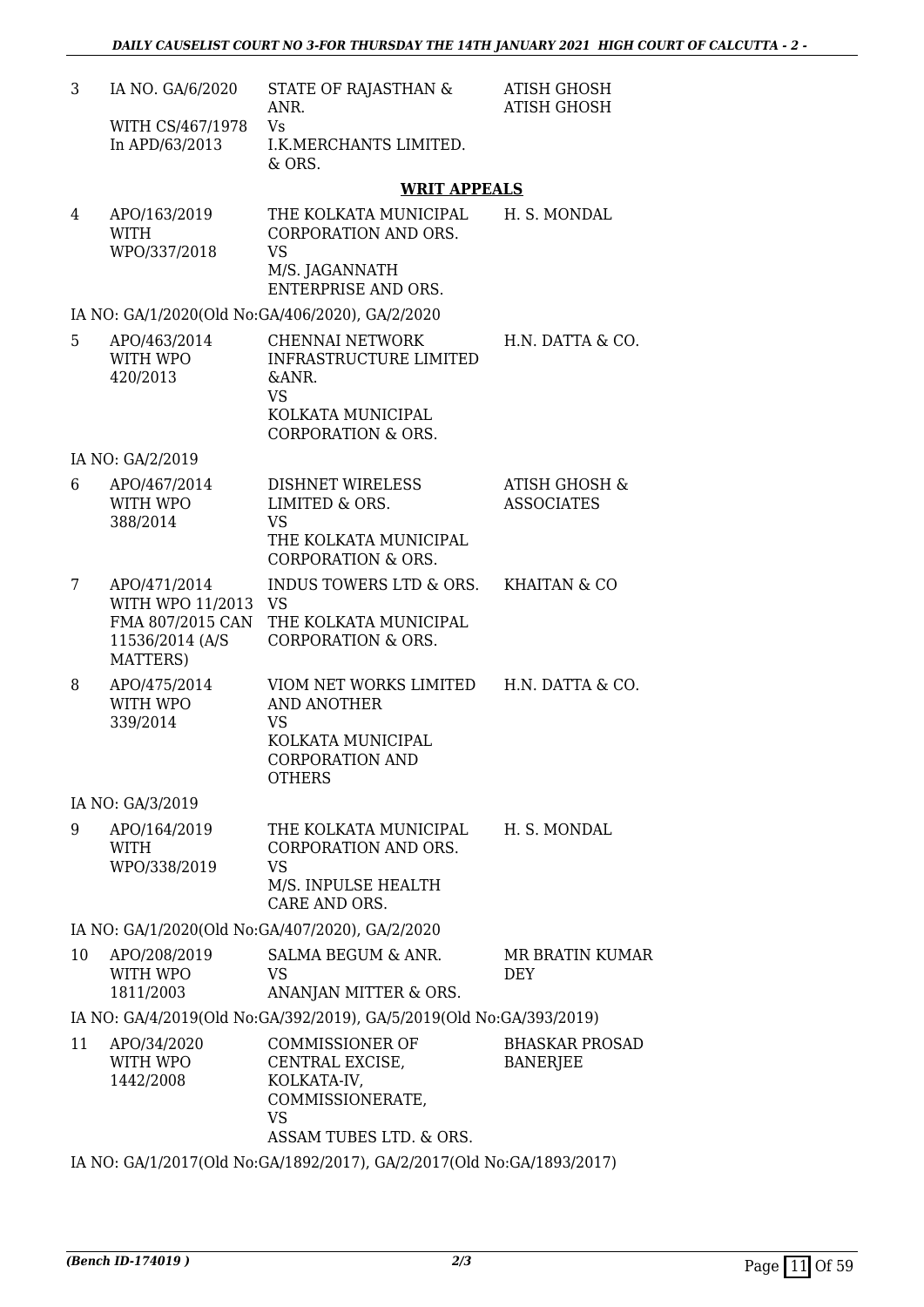| 12 | APO/136/2020 | M/S JAGANNATH         |
|----|--------------|-----------------------|
|    | WITH         | ENTERPRISE AND ANR    |
|    | WPO/340/2018 | VS.                   |
|    |              | THE KOLKATA MUNICIPAL |
|    |              | CORPORATION AND ORS   |

MAYUKH MAITRA

IA NO: GA/2/2020

| 13 | APO/138/2020 | M/S IMPULSE HEALTH    | MAYUKH MAITRA |
|----|--------------|-----------------------|---------------|
|    | <b>WITH</b>  | CARE AND ORS          |               |
|    | WPO/339/2018 | VS                    |               |
|    |              | THE KOLKATA MUNICIPAL |               |
|    |              | CORPORATION AND ORS   |               |

IA NO: GA/2/2020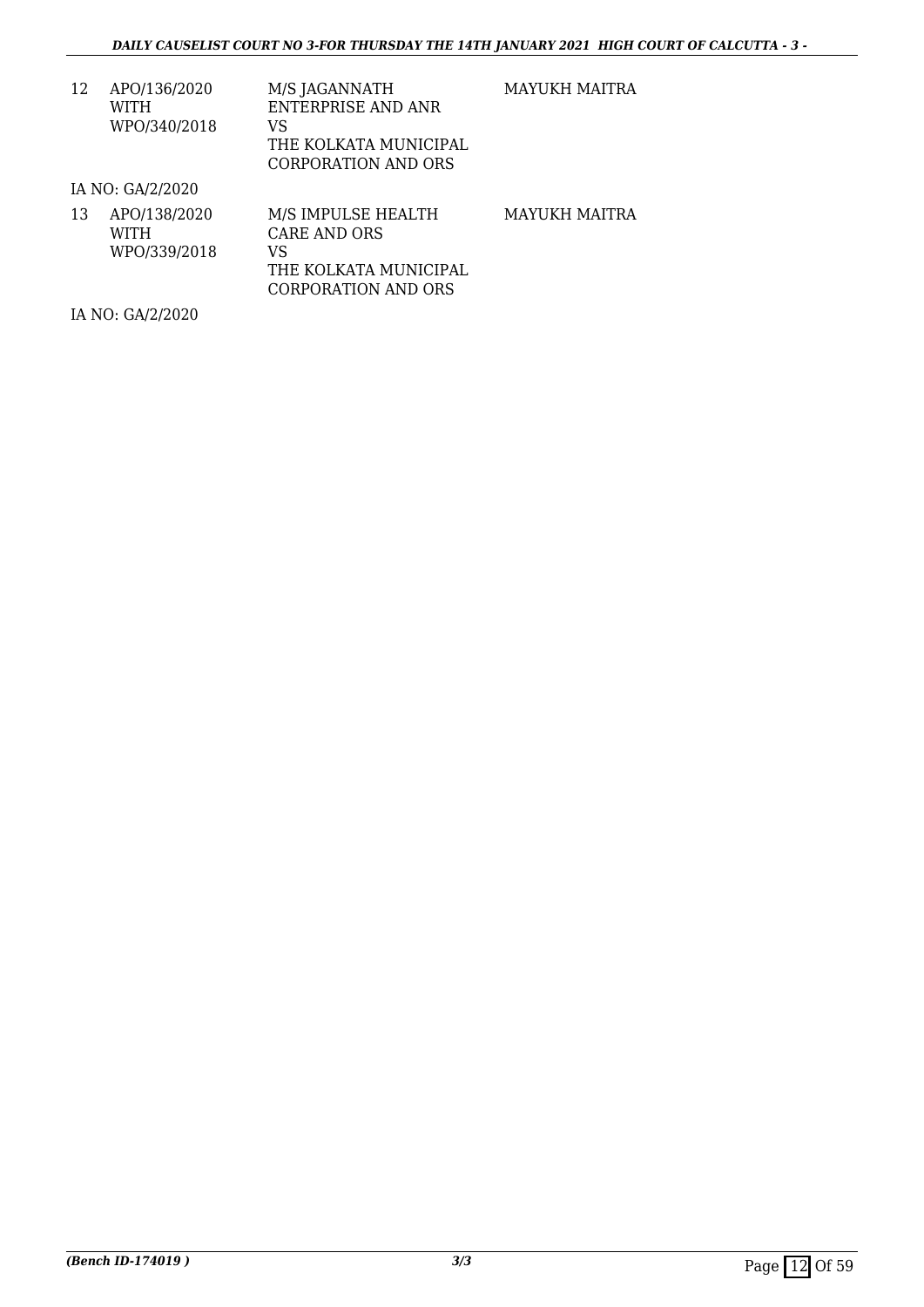

## **Original Side**

**DAILY CAUSELIST For Thursday The 14th January 2021**

**COURT NO. 2**

## **DIVISION BENCH ()**

**AT 3:15 PM**

## **HON'BLE JUSTICE HARISH TANDON HON'BLE JUSTICE HIRANMAY BHATTACHARYYA (VIA VIDEO CONFERENCE)**

### **NOTE:MATTERS WILL BE TAKEN UP THROUGH PHYSICAL HEARING ONLY WHEN BOTH THE PARTIES ARE AGREED.**

**ON FRIDAY, 15TH JANUARY, 2021 AT 3:15 P.M. - WILL SIT TOGETHER TO TAKE UP A REVIEW PETITION.** 

> **FOR 15/01/2021 -----------------------**

## **REVIEW APPLICATION**

1 RVWO/2/2020 M/S. BHOWMICK

ENTERPRISE (INDIA) VS

TAPAS DUTTA

UOI AND ORS.

IA NO: GA/1/2020(Old No:GA/192/2020), GA/2/2020, GA/3/2020(Old No:GA/1137/2020)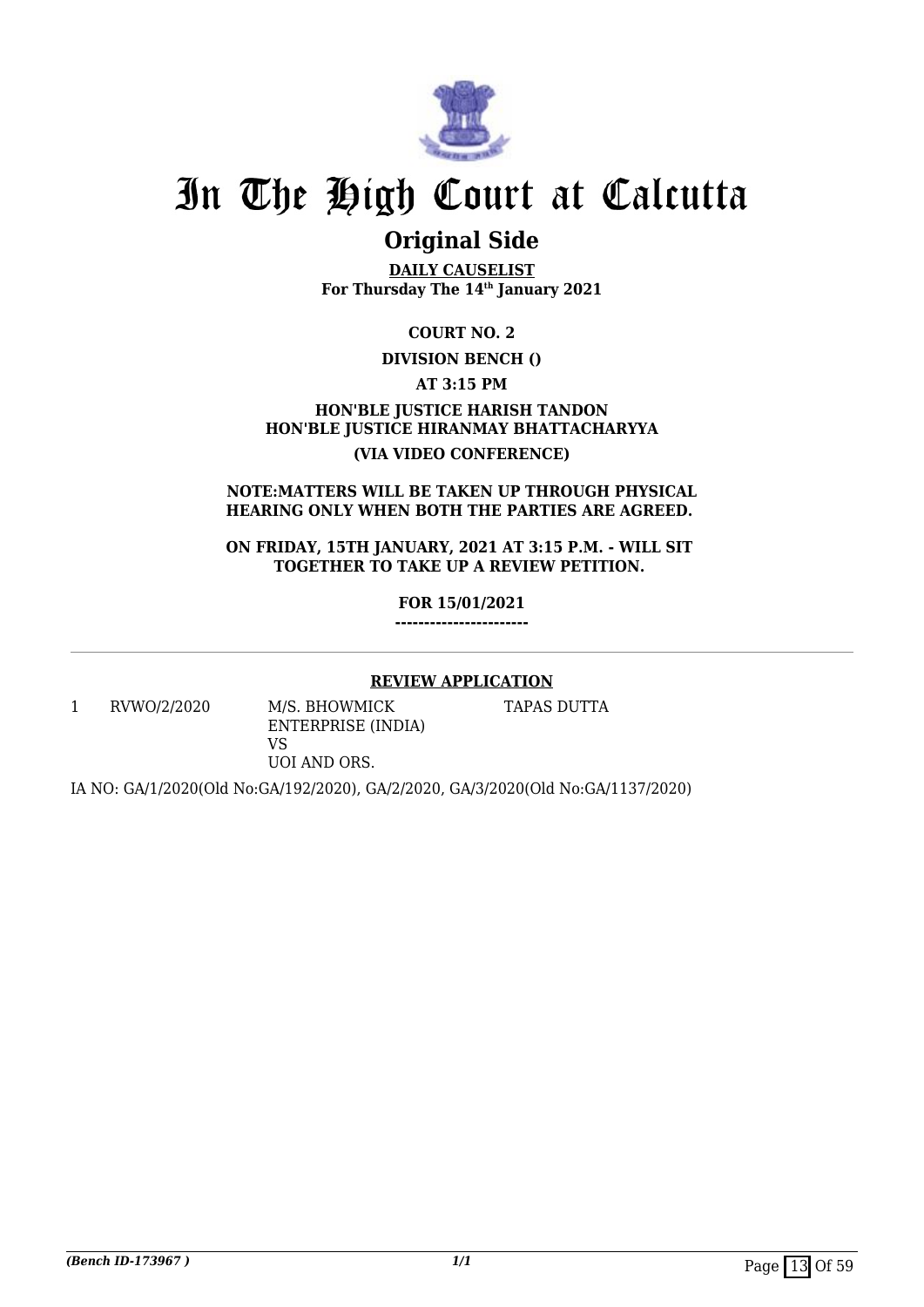

## **Original Side**

**DAILY CAUSELIST For Thursday The 14th January 2021**

**COURT NO. 2**

## **DIVISION BENCH (DB-IV)**

**AT 2:00 PM**

## **HON'BLE JUSTICE HARISH TANDON HON'BLE JUSTICE KAUSIK CHANDA (VIA VIDEO CONFERENCE)**

## **NOTE:MATTERS WILL BE TAKEN UP THROUGH PHYSICAL HEARING ONLY WHEN BOTH THE PARTIES ARE AGREED.**

## **NOTE: ORIGINAL SIDE MATTERS SHALL BE TAKEN UP ON FRIDAY AT 2:00 P.M.**

## **FOR 15/01/2021**

**----------------------**

### **FOR ORDERS**

1 APO/412/2014 WITH WPO/699/2013 [FOR VS FINAL ORDER] WEST BENGAL HOUSING BOARD & ORS,. SIPRA DAS SANJAY SAHA

### **NEW APPLICATIONS**

2 APO/30/2020 WITH WPO/530/2019 GENERAL MANAGER, METRO RAILWAY AND ORS. VS KAMALA SHANKAR TIWARI AND ORS. NRIPENDRA RANJAN MUKHERJEE

IA NO: GA/1/2020(Old No:GA/493/2020)

3 APO/127/2020 WITH WPO/1552/2010 M/S. GANAPATI TECHNOLOGY SERVICES PRIVATE LIMITED AND ANR VS THE STATE OF WEST BENGAL AND ORS ARINDAM PAUL

IA NO: GA/1/2020

## **APPEALS FROM ORDERS**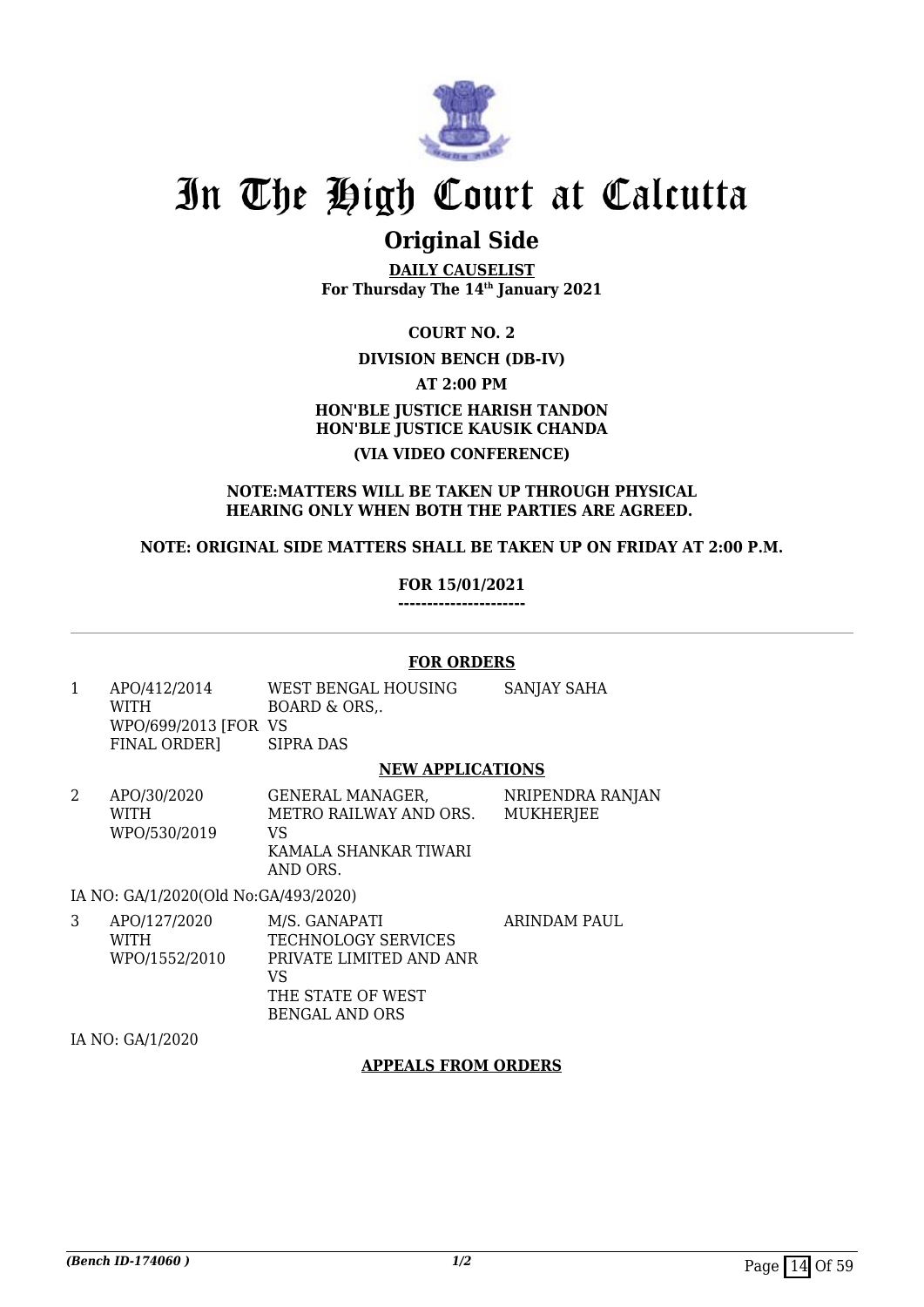R.GINODIA & CO

4 APO/446/2015 WITH WPO/933/2013 MAGEBA BRIDGE PRODUCTS LTD & ANR. VS THE WEST BNEGAL SMALL INDUSTRIES DEVELOPMENT CORP. LTD

## **APPEALS FROM DECREE**

5 APD/281/2016  $[S.A.]$ UNION OF INDIA VS HINDUSTAN CONSULTANCY & SERVICES LTD. & ANR SHYAMAL CHAKRABORTY

IA NO: GA/2/2017(Old No:GA/62/2017)

| 6 | APD/570/2017<br>[S.A.]                                                | AJAY JAISWAL<br>VS<br>ESKAY BROTHERS STEELS<br>I TD | G S GUPTA |
|---|-----------------------------------------------------------------------|-----------------------------------------------------|-----------|
|   | $7.370$ $2.14$ $0.24$ $0.23$ $1.37$ $2.1$ $0.22$ $0.25$ $0.24$ $0.25$ |                                                     |           |

IA NO: GA/1/2017(Old No:GA/3897/2017)

7 APD/571/2017  $[S.A.]$ AJAY JAISWAL VS PANKAJ KUMAR GOEL G.S. GUPTA

IA NO: GA/1/2017(Old No:GA/3899/2017)

| APD/35/2019<br>[S.A.] | DIPTI CHATTERJEE & ORS<br>VS.<br><b>GOUTAM BHATTACHARJEE</b><br>$\&$ ANR. | ABHISHEK BANERJEE | SK. SHAMIM<br>AKHTER |
|-----------------------|---------------------------------------------------------------------------|-------------------|----------------------|
|                       |                                                                           |                   |                      |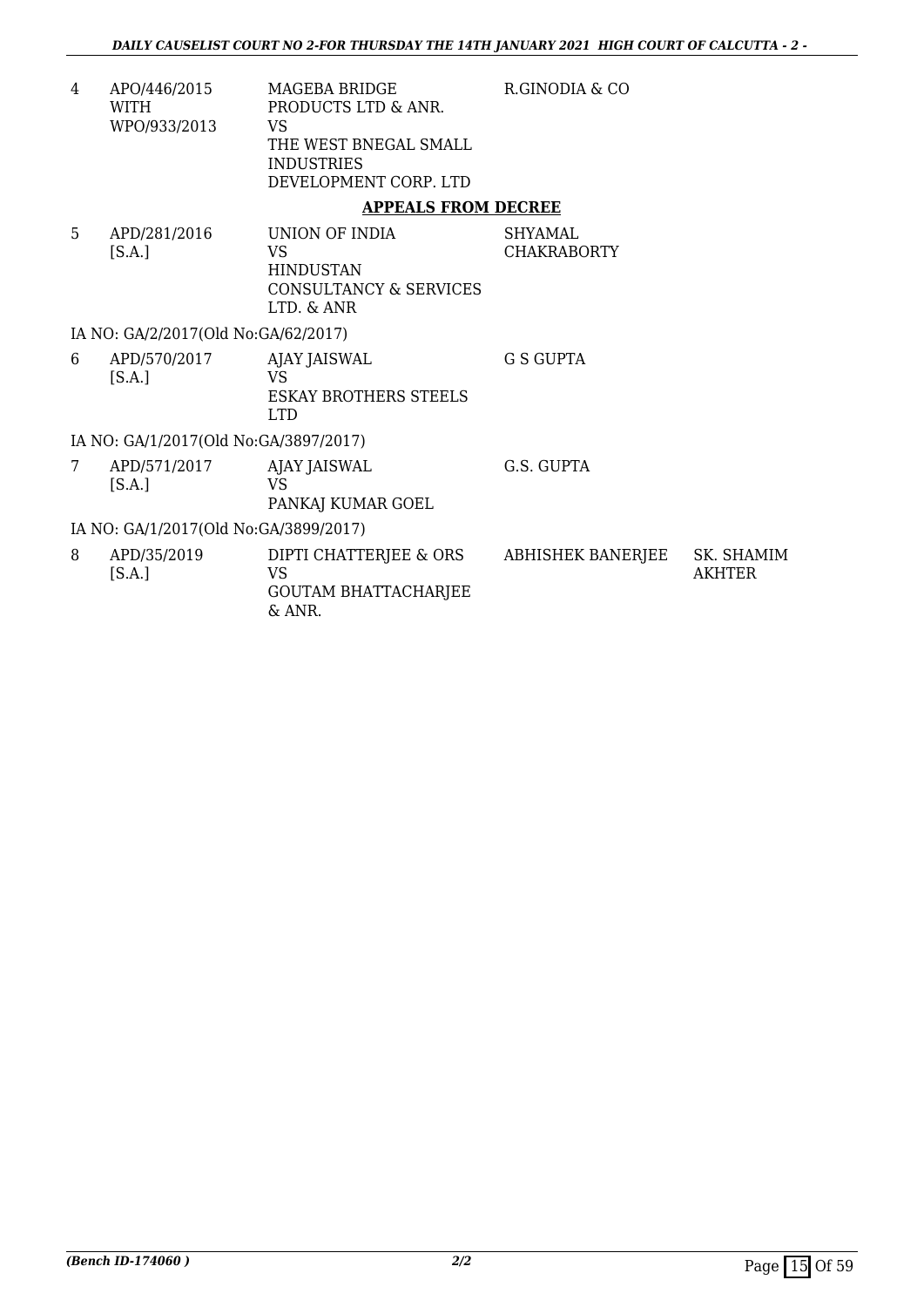

## **Original Side**

**DAILY CAUSELIST For Thursday The 14th January 2021**

**COURT NO. 12**

**DIVISION BENCH (DB-V)**

**AT 10:45 AM**

**HON'BLE JUSTICE SOUMEN SEN HON'BLE JUSTICE SAUGATA BHATTACHARYYA (VIA VIDEO CONFERENCE)**

**NOTE:MATTERS WILL BE TAKEN UP THROUGH PHYSICAL HEARING ONLY WHEN BOTH THE PARTIES ARE AGREED.**

**NOTE: ORIGINAL SIDE MATTERS SHALL BE TAKEN UP ON TUESDAY AT THE FIRST SITTING OF THE COURT**

**NOTE: MENTIONING WILL BE ALLOWED STRICTLY UPON NOTICE TO THE OTHER SIDE.**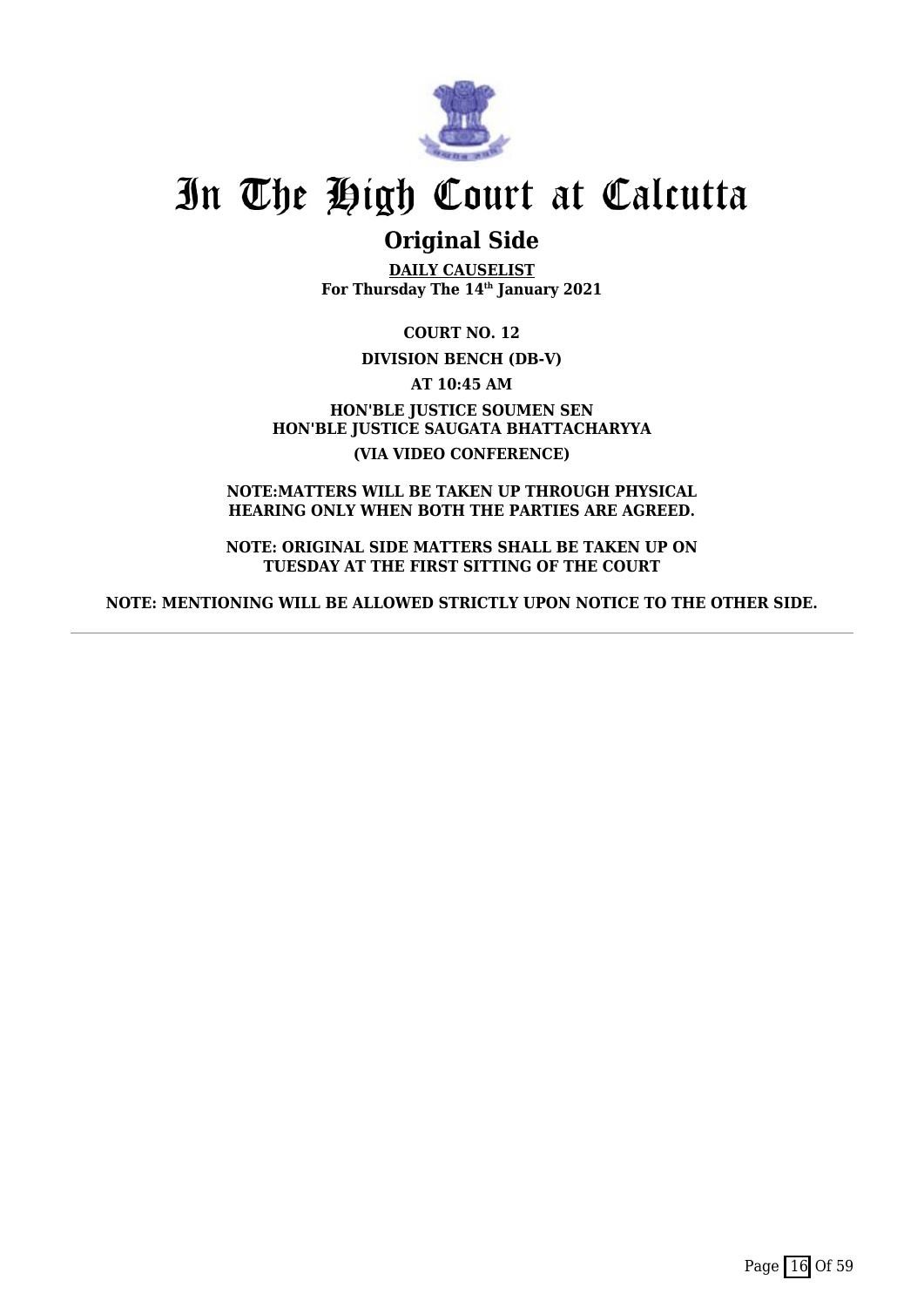

## **Original Side**

**DAILY CAUSELIST For Thursday The 14th January 2021**

**COURT NO. 11**

## **DIVISION BENCH (DB-VI)**

**AT 2:00 PM**

**HON'BLE JUSTICE SUBRATA TALUKDAR HON'BLE JUSTICE HIRANMAY BHATTACHARYYA (VIA VIDEO CONFERENCE)**

#### **NOTE:MATTERS WILL BE TAKEN UP THROUGH PHYSICAL HEARING ONLY WHEN BOTH THE PARTIES ARE AGREED.**

### **ON TUESDAY AND THURSDAY ORIGINAL SIDE MATTERS WILL BE TAKEN UP AFTER RECESS.**

### **APPEALS FROM ORDERS**

| $\mathbf{1}$   | APO/183/2016<br>WITH<br>WPO/1361/2015       | RAJ SAHANI<br>VS.<br><b>JYOTI PRAKASH SIL &amp; ORS</b>                                                 | <b>ANINDYA BOSE</b>    |
|----------------|---------------------------------------------|---------------------------------------------------------------------------------------------------------|------------------------|
| $\overline{2}$ | APO/569/2017<br><b>WITH</b><br>WPO/477/2017 | MD. MASHIUDDIN @ BABLU<br>VS<br>SK. AISHAN HOSSAIN &<br>ORS.                                            | SWAGATA DATTA          |
| 3              | APO/5/2020<br><b>WITH</b><br>WPO/298/2012   | OM PRKASH HARLALKA<br>AND ANR<br>VS<br>THE KOLKATA MUNICIPAL<br><b>CORPORATION AND ORS</b>              | DIPAK DAS              |
|                | IA NO: GA/1/2020                            |                                                                                                         |                        |
| 4              | APO/28/2020<br><b>WITH</b><br>WPO/628/2018  | <b>SURAJIT BISWAS ALIAS</b><br><b>GOBINDO</b><br>VS<br>PROBIR KUMAR DAS AND<br><b>ORS</b>               | <b>MODAN MOHAN ROY</b> |
|                | IA NO: GA/1/2020(Old No:GA/707/2020)        |                                                                                                         |                        |
| 5              | APO/51/2020<br><b>WITH</b><br>WPO/203/2018  | SHELTER PROJECTS<br><b>LIMITED AND ANR</b><br>VS<br>THE KOLKATA MUNICIPAL<br><b>CORPORATION AND ORS</b> | <b>TANUSREE DAS</b>    |
|                | IA NO: GA/1/2020, GA/2/2020                 |                                                                                                         |                        |
|                |                                             |                                                                                                         |                        |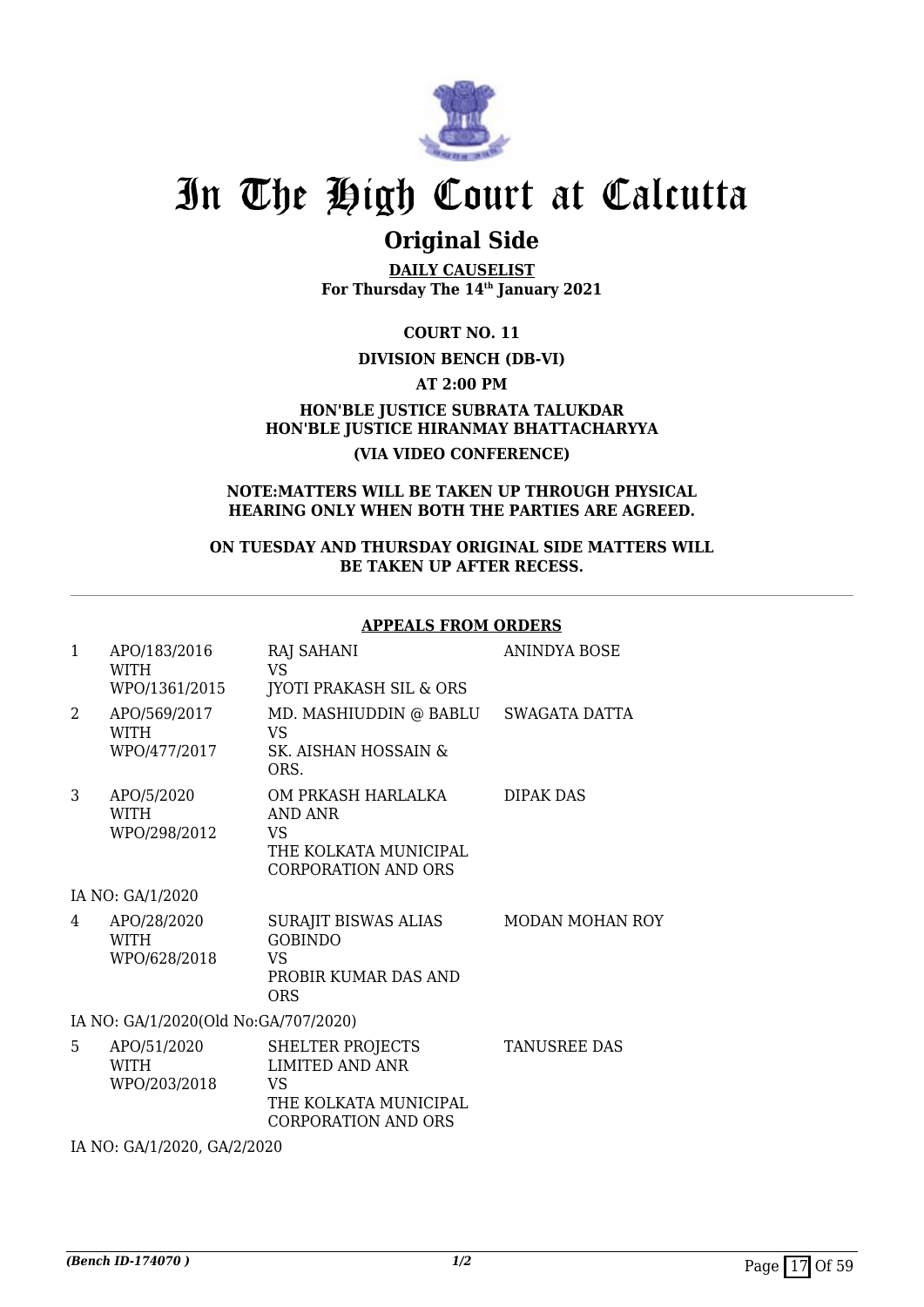6 APO/61/2020 WITH WPO/473/2017

VICKY PROMOTERS AND DEVELOPERS PVT LTD AND ANR VS THE KOLKATA MUNICIPAL CORPORATION AND ORS

SIB SANKAR DAS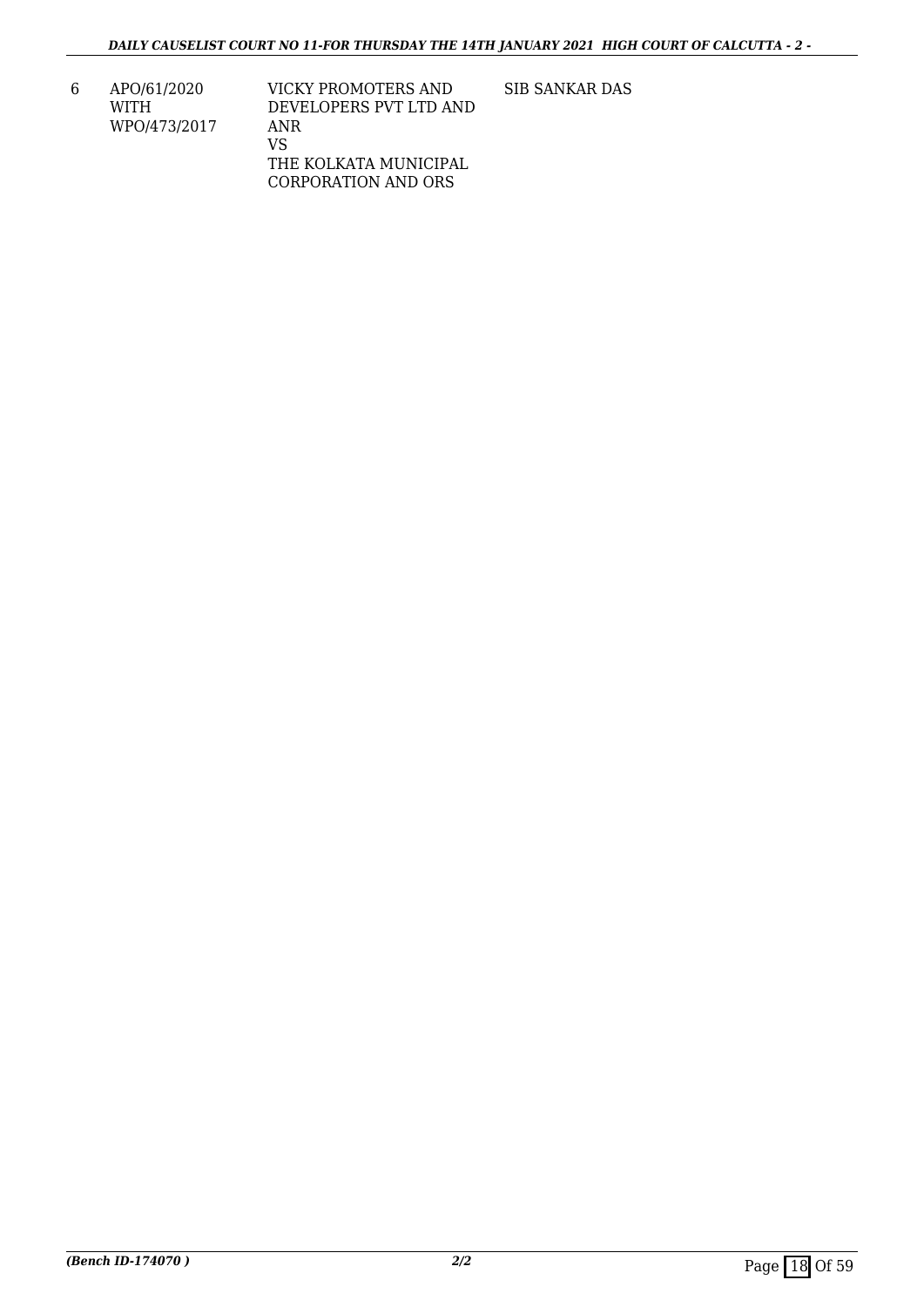

## **Original Side**

**DAILY CAUSELIST For Thursday The 14th January 2021**

**COURT NO. 4 DIVISION BENCH (DB-VIII) AT 3:00 PM HON'BLE JUSTICE ARINDAM SINHA HON'BLE JUSTICE SUVRA GHOSH (VIA VIDEO CONFERENCE)**

**NOTE:MATTERS WILL BE TAKEN UP THROUGH PHYSICAL HEARING ONLY WHEN BOTH THE PARTIES ARE AGREED.**

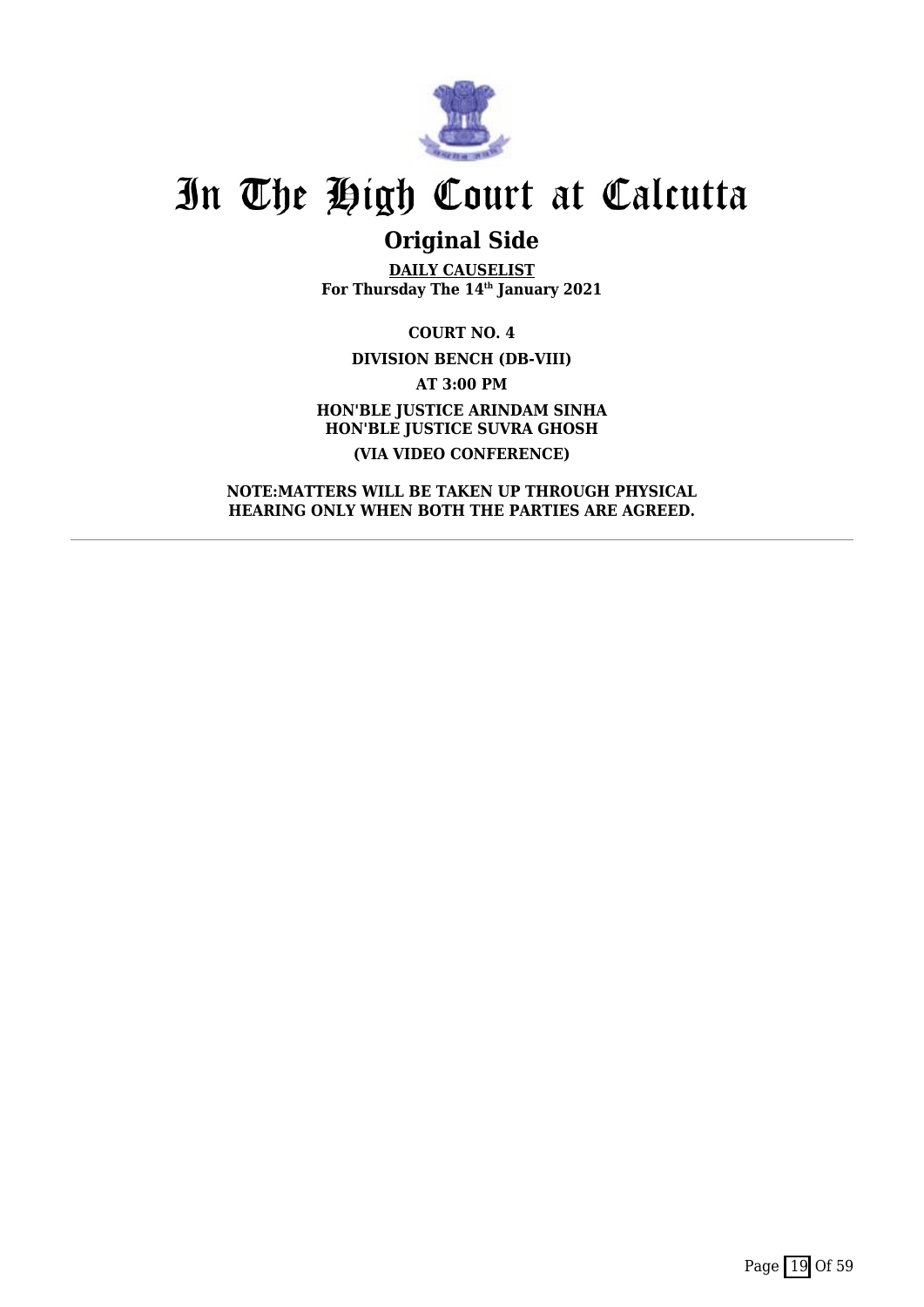

## **Original Side**

**DAILY CAUSELIST For Thursday The 14th January 2021**

## **COURT NO. 4 SINGLE BENCH () AT 3:00 PM HON'BLE JUSTICE ARINDAM SINHA (VIA VIDEO CONFERENCE)**

### **NOTE:MATTERS WILL BE TAKEN UP THROUGH PHYSICAL HEARING ONLY WHEN BOTH THE PARTIES ARE AGREED.**

#### **ON EVERY WEDNESDAY, THURSDAY AND FRIDAY AT 3:00 P.M.- WILL SIT SINGLY AND TAKE SOME PART-HEARD, CONTEMPT, ASSIGNED, REVIEW, MODIFICATION/CLARIFICATION MATTERS.**

## **AT 3:00 P.M. (AFTER APPELLATE SIDE, IF TIME PERMITS.)**

#### **SPECIALLY ASSIGNED MATTERS** 1 AP/380/2017  $[S.A.]$ LAXMI PAT SURANA VS PANTALOON RETAIL INDIA LTD & ORS G. S. GUPTA FOX & MANDAL(RES.1,4) 2 AP/391/2018  $[S.A.]$ DAMODAR VALLEY CORPORATION VS BLUE STAR PACKAGING PVT. LTD SUBIR PAL V.BHATIA AND ASSO. IA NO: GA/1/2018(Old No:GA/2347/2018), GA/2/2019 3 IA NO. GA/16/2017 (Old No: GA/4004/2017)  $[S.A.]$ In CS/1337/1965 MR. SHYAMAL KUMAR **MUKHERIEE**  $V<sub>c</sub>$ RUP KUMAR BARIK & ORS. P. C. BOSE B.MULLICK C.K.DUTTA, P. C. **BOSE** 4 IA NO. GA/17/2018 (Old No: GA/1625/2018)  $[S.A.]$ In CS/1337/1965 MR. SHYAMAL KUMAR **MUKHERIEE** Vs RUP KUMAR BARIK & ORS. P.C. BOSE B.MULLICK C.K.DUTTA, P. C. **BOSE**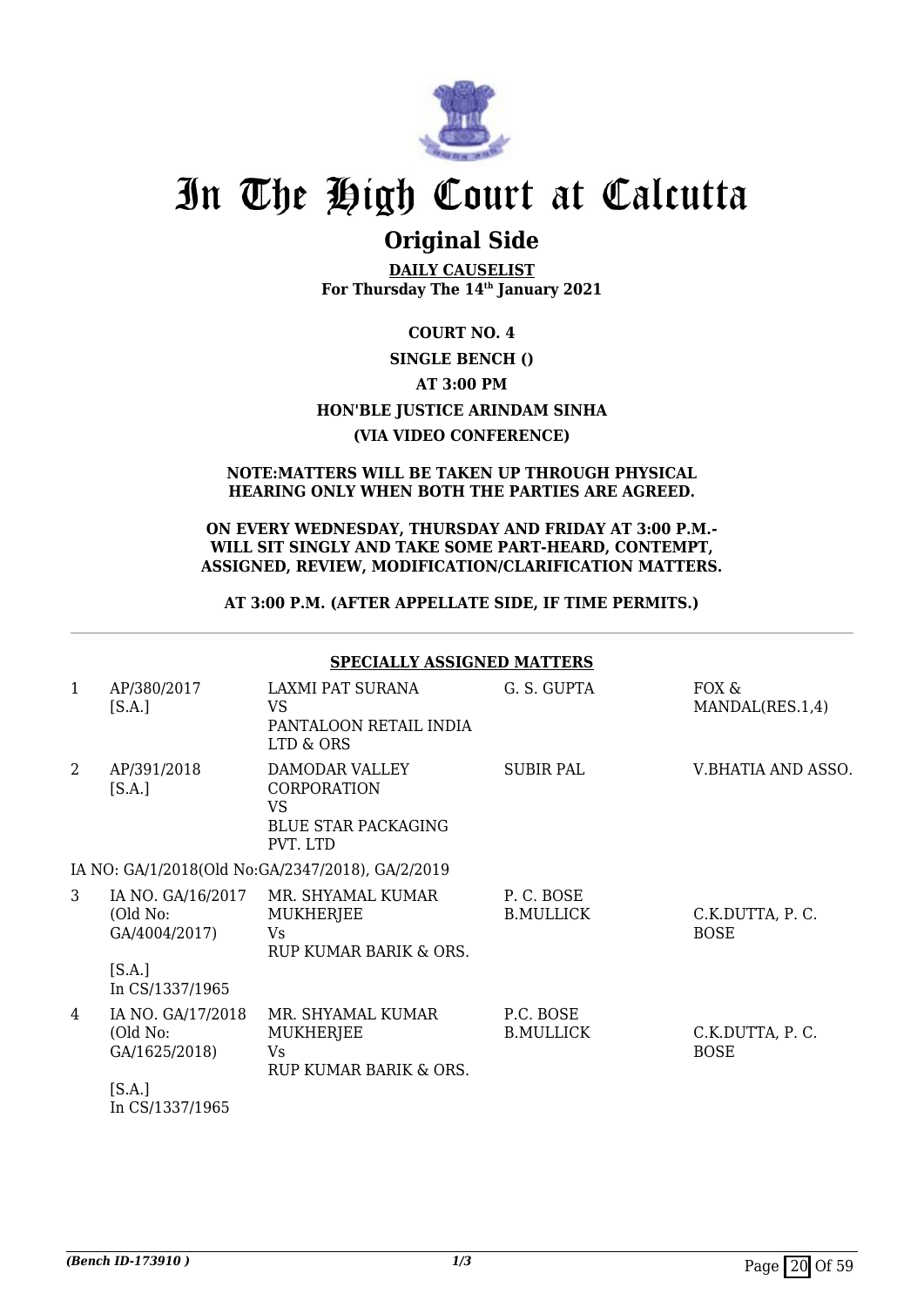| 5              | CS/830/1987<br>[S.A.]                        | <b>ENERTECH ENGINEERS</b><br>(INDIA) PVT.LTD.<br><b>VS</b><br>TECALEMIT INDIA LIMITED                                                                                                                                                   | M.K.ROY<br><b>CHOWDHURI &amp; CO</b> |                                    |
|----------------|----------------------------------------------|-----------------------------------------------------------------------------------------------------------------------------------------------------------------------------------------------------------------------------------------|--------------------------------------|------------------------------------|
|                | IA NO: GA/1/2003(Old No:GA/4302/2003)        |                                                                                                                                                                                                                                         |                                      |                                    |
| 6              | WPO/22/2005<br>[S.A.]                        | BUDGE BUDGE CO. LTD. &<br>ANR.<br><b>VS</b><br>ASST.COM. COMMERCIAL<br>TAXES, CORP.DIV.                                                                                                                                                 | S. KAKRANIA & CO.                    |                                    |
| $\overline{7}$ | IA NO. GA/5/2016<br>(Old No:<br>GA/336/2016) | <b>SHYAMA SHARAN</b><br>BHALOTIA & ORS.<br>Vs<br><b>ESSEM ENERPRISES</b>                                                                                                                                                                | ANURAG BAGARIA<br>ANURAG BAGARIA     |                                    |
|                | [S.A.]<br>In CS/140/2009                     | PRIVATE LTD.                                                                                                                                                                                                                            |                                      |                                    |
| 8              | IA NO. GA/4/2016<br>(Old No:<br>GA/332/2016) | SHYAMA SHARAN<br><b>BHALOTIA &amp; ORS.</b><br>Vs.<br>FORTUNE ENTERPRISES                                                                                                                                                               | ANURAG BAGARIA<br>ANURAG BAGARIA     |                                    |
|                | [S.A.]<br>In CS/141/2009                     | PRIVATE LTD.                                                                                                                                                                                                                            |                                      |                                    |
| 9              | CS/72/2015<br>[S.A.]                         | EAST WIND HOLIDAY<br>TOURS PVT. LTD.<br><b>VS</b>                                                                                                                                                                                       | KAUNISH<br><b>CHAKRABORTI</b>        |                                    |
|                |                                              | AIR INDIA LIMITED                                                                                                                                                                                                                       |                                      |                                    |
|                |                                              | IA NO: GA/3/2018(Old No:GA/2732/2018), GA/4/2018(Old No:GA/2853/2018)                                                                                                                                                                   |                                      |                                    |
| 10             | EC/873/2015<br>[S.A.]                        | SURESH KUMAR JAIN &<br><b>ORS</b><br><b>VS</b><br>MADANLAL JAIN & ORS                                                                                                                                                                   | NILANJAN PAL<br><b>CHOUDHURY</b>     |                                    |
|                |                                              | IA NO: GA/1/2018(Old No:GA/598/2018), GA/2/2019(Old No:GA/965/2019), GA/3/2019(Old<br>No:GA/1571/2019), GA/5/2020(Old No:GA/880/2020), GA/6/2020(Old No:GA/881/2020), GA/7/2020(Old<br>No:GA/1090/2020), GA/8/2020(Old No:GA/1091/2020) |                                      |                                    |
| 11             | WPO/1011/2016<br>[S.A.]                      | <b>BARIK BISWAS</b><br><b>VS</b><br>UNION OF INDIA & ORS.                                                                                                                                                                               | <b>MANOJ MALHOTRA</b>                |                                    |
| 12             | WPO/1017/2016<br>[S.A.]                      | MOKSED MONDAL<br>VS<br>UNION OF INDIA & ORS                                                                                                                                                                                             | PRIYANKA BHUTORIA                    |                                    |
| 13             | AP/1111/2016<br>[S.A.]                       | DAMODAR VALLEY<br>CORPORATION<br><b>VS</b><br>M/S STP LTD                                                                                                                                                                               | <b>SUBIR PAL</b>                     | <b>SUBHRANSU</b><br><b>GANGULY</b> |
| 14             | WPO/486/2017<br>[S.A.]                       | MD. HUSSAIN<br><b>VS</b><br>UNION OF INDIA & ANR                                                                                                                                                                                        | RAVI KUMAR DUBEY                     |                                    |
| 15             | WPO/223/2018<br>[S.A.]                       | SHRI KAILASH KUMAR<br>TIBREWAL<br><b>VS</b><br>UNION OF INDIA & ANR.                                                                                                                                                                    | L.P. MANOT & CO.                     |                                    |

IA NO: GA/1/2019(Old No:GA/800/2019)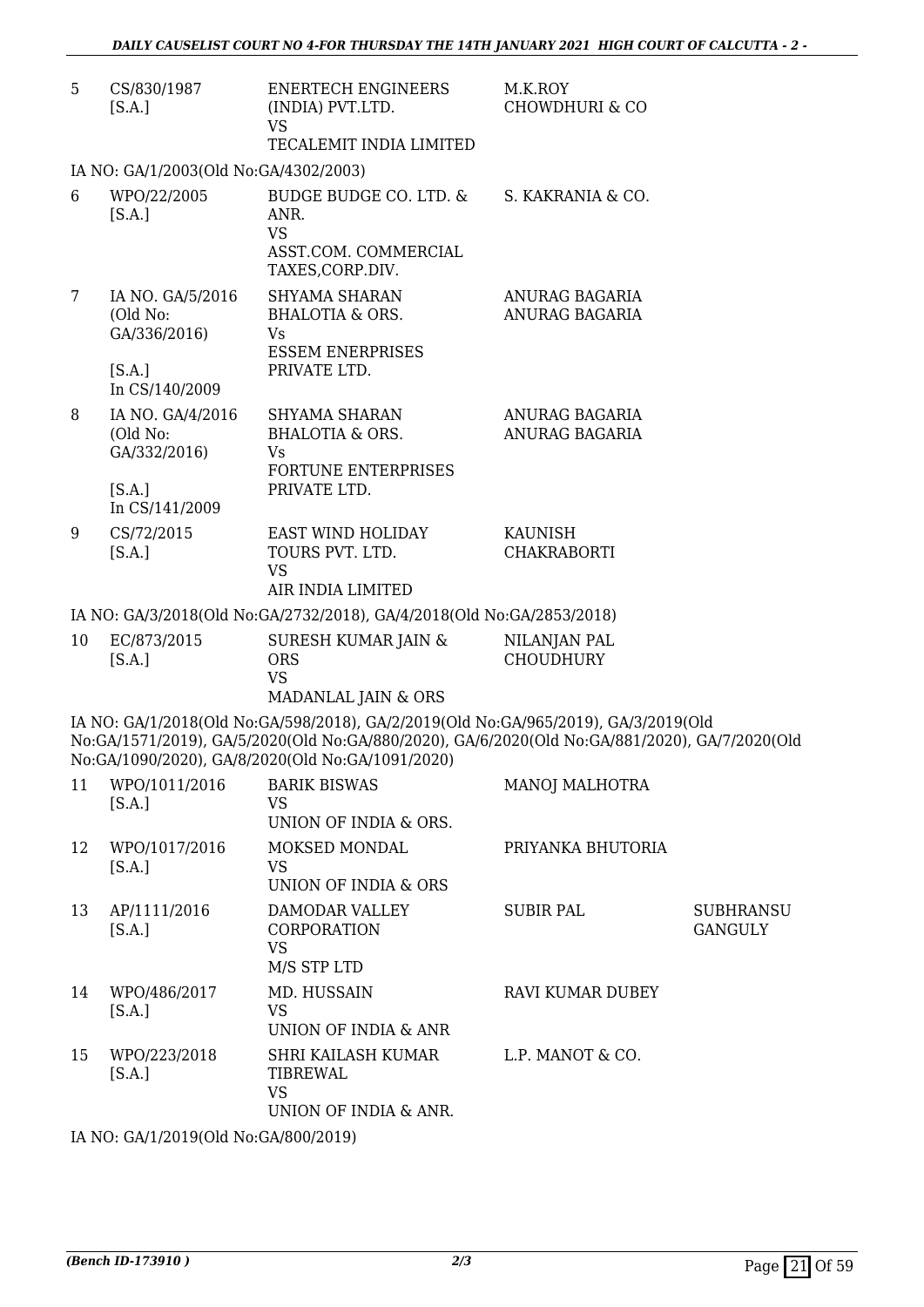| 16 | WPO/224/2018<br>[S.A.]                                                               | SMT. SEEMA TIBREWAL<br>VS<br><b>UNION OF INDIA &amp; ANR</b>                                            | L.P. MANOT & CO.           |                                                    |  |
|----|--------------------------------------------------------------------------------------|---------------------------------------------------------------------------------------------------------|----------------------------|----------------------------------------------------|--|
|    | IA NO: GA/1/2019(Old No:GA/801/2019)                                                 |                                                                                                         |                            |                                                    |  |
| 17 | AP/339/2018<br>[S.A.]                                                                | DAMODAR VALLEY<br><b>CORPORATION</b><br><b>VS</b><br><b>SETH &amp; ASSOCIATES</b>                       | AMIT KUMAR NAG             |                                                    |  |
| 18 | EC/460/2018<br>[S.A.]                                                                | AI CHAMPADANY<br><b>INDUSTRIES LIMITED</b><br><b>VS</b><br>ORIENTAL INSURANCE<br><b>COMPANY LIMITED</b> | <b>ABHIJIT GUHA RAY</b>    |                                                    |  |
| 19 | AP/485/2018<br>[S.A.]                                                                | M/S TIMBOCOM<br><b>VS</b><br>KOLKATA PORT TRUST                                                         | <b>SOUMEN DAS</b>          |                                                    |  |
| 20 | CS/111/2019<br>[S.A.]                                                                | ANIL RAJKUMAR MUKERJI<br><b>AND 3 OTHERS</b><br>VS<br>RT REV PARITOSH<br><b>CANNING AND 9 OTHERS</b>    | AISHWARYA KUMAR<br>AWASTHI | SINHA AND CO.<br>(RES.1,2 IN G.A 1532)<br>OF 2019) |  |
|    | IA NO: GA/1/2019(Old No:GA/1517/2019), GA/2/2019(Old No:GA/1523/2019), GA/3/2019(Old |                                                                                                         |                            |                                                    |  |

No:GA/1532/2019), GA/4/2020(Old No:GA/7/2020), GA/5/2020(Old No:GA/828/2020)

| 21 | WPO/122/2019 | DIPAK JAMNADAS POPAT | ANJAN                    |
|----|--------------|----------------------|--------------------------|
|    | [S.A.]       | AND ORS              | <b>BHATTACHARYA (DAS</b> |
|    |              | VS                   | AND COMPANY)             |
|    |              | THE STATE OF WEST    |                          |
|    |              | BENGAL AND ORS       |                          |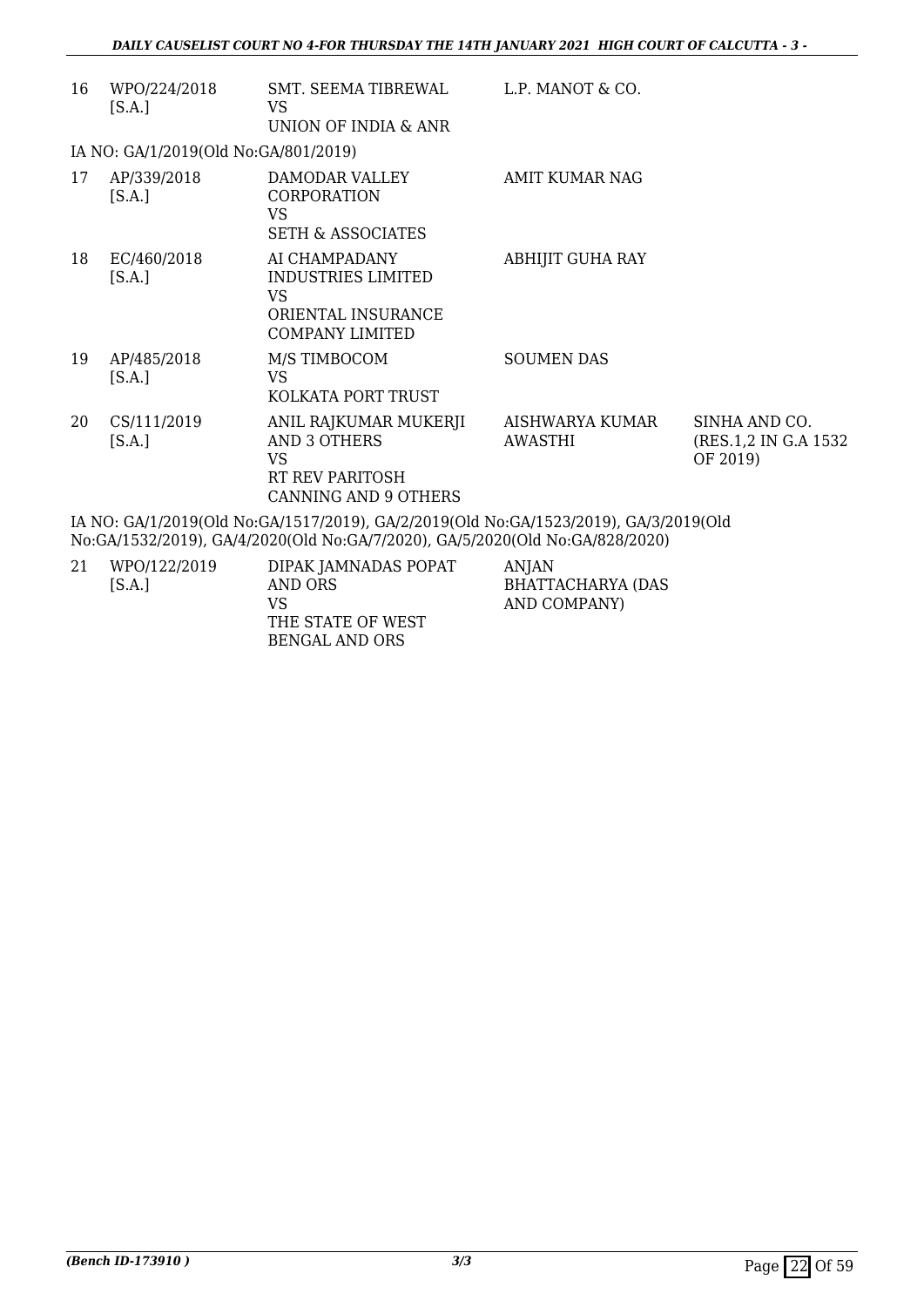

## **Original Side**

**DAILY CAUSELIST For Thursday The 14th January 2021**

**COURT NO. 36 SINGLE BENCH (SB-I,COMMERCIAL BENCH) AT 10:45 AM HON'BLE JUSTICE DEBANGSU BASAK (VIA VIDEO CONFERENCE)**

**NOTE:MATTERS WILL BE TAKEN UP THROUGH PHYSICAL HEARING ONLY WHEN BOTH THE PARTIES ARE AGREED.**

## **NEW MOTION (UNDER COMMERCIAL DIVISION)**

| 1 | AP/22/2021 | TATA CAPITAL FINANCIAL<br><b>SERVICES LTD</b><br>VS<br><b>SIMPLEX</b><br>INFRASTRUCTURE LTD         | ABM ASSOCIATES |
|---|------------|-----------------------------------------------------------------------------------------------------|----------------|
| 2 | AP/23/2021 | TATA CAPITAL FINANCIAL<br><b>SERVICES LTD</b><br>VS.<br><b>SIMPLEX</b><br><b>INFRASTRUCTURE LTD</b> | ABM ASSOCIATES |
| 3 | AP/24/2021 | TATA CAPITAL FINANCIAL<br><b>SERVICES LTD</b><br>VS<br><b>SIMPLEX</b><br><b>INFRASTRUCTURE LTD</b>  | ABM ASSOCIATES |
| 4 | AP/25/2021 | TATA CAPITAL FINANCIAL<br><b>SERVICES LTD</b><br>VS<br><b>SIMPLEX</b><br>INFRASTRUCTURE LTD         | ABM ASSOCIATES |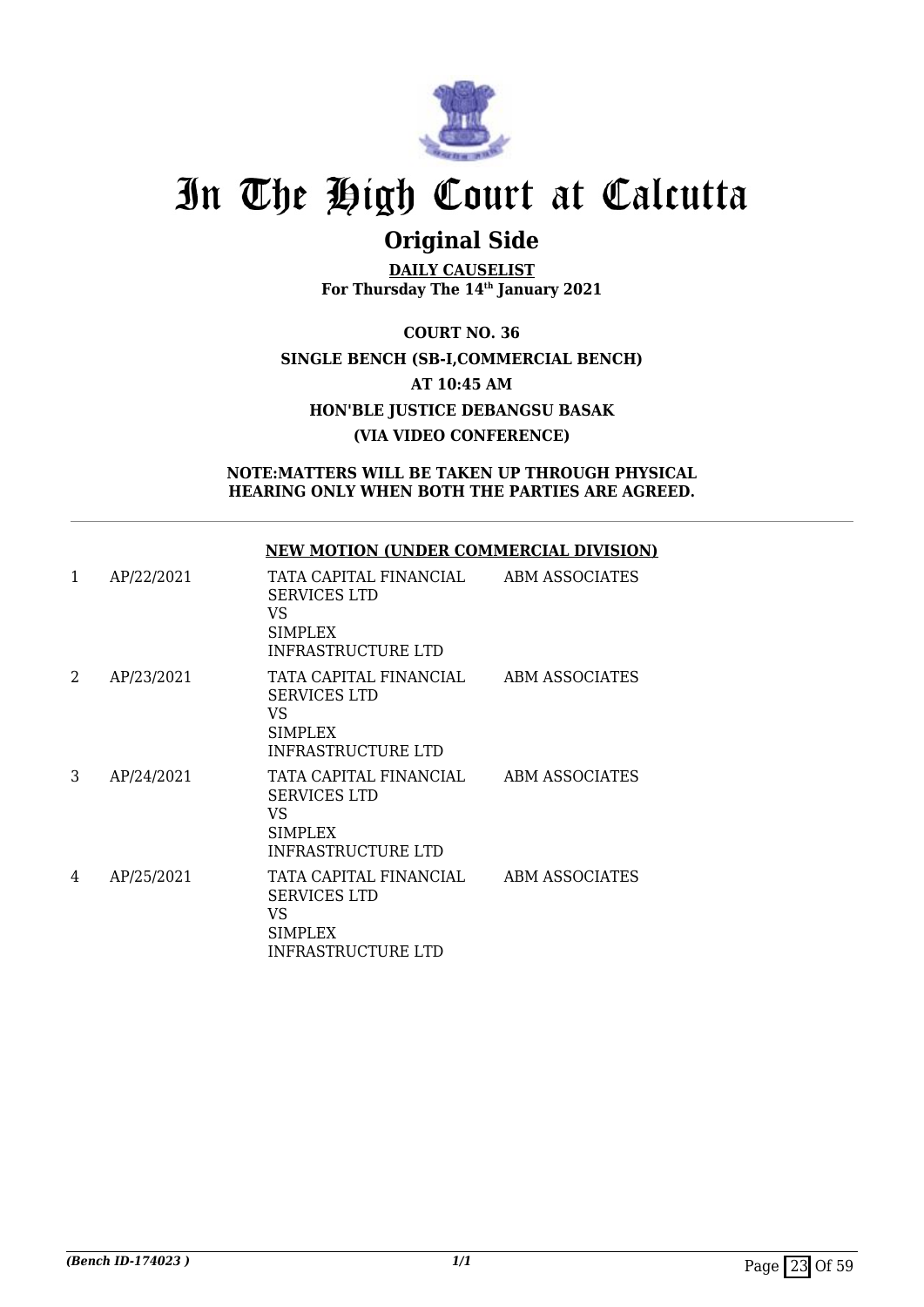

## **Original Side**

**DAILY CAUSELIST For Thursday The 14th January 2021**

## **COURT NO. 36 SINGLE BENCH (SB-I) AT 10:45 AM HON'BLE JUSTICE DEBANGSU BASAK (VIA VIDEO CONFERENCE)**

## **NOTE:MATTERS WILL BE TAKEN UP THROUGH PHYSICAL HEARING ONLY WHEN BOTH THE PARTIES ARE AGREED.**

## **NEW MOTIONS**

| IA NO. GA/2/2020<br>(Old No:<br>GA/827/2020) | A.V.M SALES CORPORATION<br>THROUGH ITS PARTNER,<br>Vs                              | YASH VARDHAN<br><b>DEORA</b><br>YASH VARDHAN |
|----------------------------------------------|------------------------------------------------------------------------------------|----------------------------------------------|
|                                              | HARVEST CHEM COMPANY<br>LTD AND ORS                                                | <b>DEORA</b>                                 |
| In CS/53/2020                                |                                                                                    |                                              |
| IA NO. GA/3/2020                             | A.V.M SALES CORPORATION<br>THROUGH ITS PARTNER,                                    | YASH VARDHAN<br><b>DEORA</b>                 |
| [NO PAPER]                                   | <b>Vs</b>                                                                          | YASH VARDHAN                                 |
|                                              | HARVEST CHEM COMPANY<br>LTD AND ORS                                                | <b>DEORA</b>                                 |
| IA NO. GA/3/2020                             | ANJAN KUMAR ROY<br>Vs                                                              | <b>VICTOR MOSES AND</b><br>CO                |
|                                              | <b>CHAITALI ROY AND ANR</b>                                                        | <b>VICTOR MOSES AND</b>                      |
|                                              |                                                                                    | CO                                           |
| IA NO. GA/2/2020                             | ANJAN KUMAR ROY<br>Vs                                                              | <b>VICTOR MOSES AND</b><br>C <sub>O</sub>    |
|                                              | <b>CHAITALI ROY AND ANR</b>                                                        | <b>VICTOR MOSES AND</b>                      |
|                                              |                                                                                    | CO                                           |
| IA NO. GA/1/2020                             | ANJAN KUMAR ROY<br>Vs                                                              | <b>VICTOR MOSES AND</b><br>C <sub>O</sub>    |
|                                              | CHAITALI ROY AND ANR                                                               | <b>VICTOR MOSES AND</b>                      |
|                                              |                                                                                    | CO                                           |
| IA NO. GA/1/2021                             | MD. HUMAYUN KABIR<br>Vs                                                            | ANIRUDDHA SINHA<br>ANIRUDDHA SINHA           |
|                                              |                                                                                    |                                              |
|                                              | In CS/53/2020<br>In CS/88/2020<br>In CS/88/2020<br>In CS/88/2020<br>In CS/166/2020 | SK. ARIF ALI AND ANR                         |

## **NEW CHAMBER APPLICATIONS**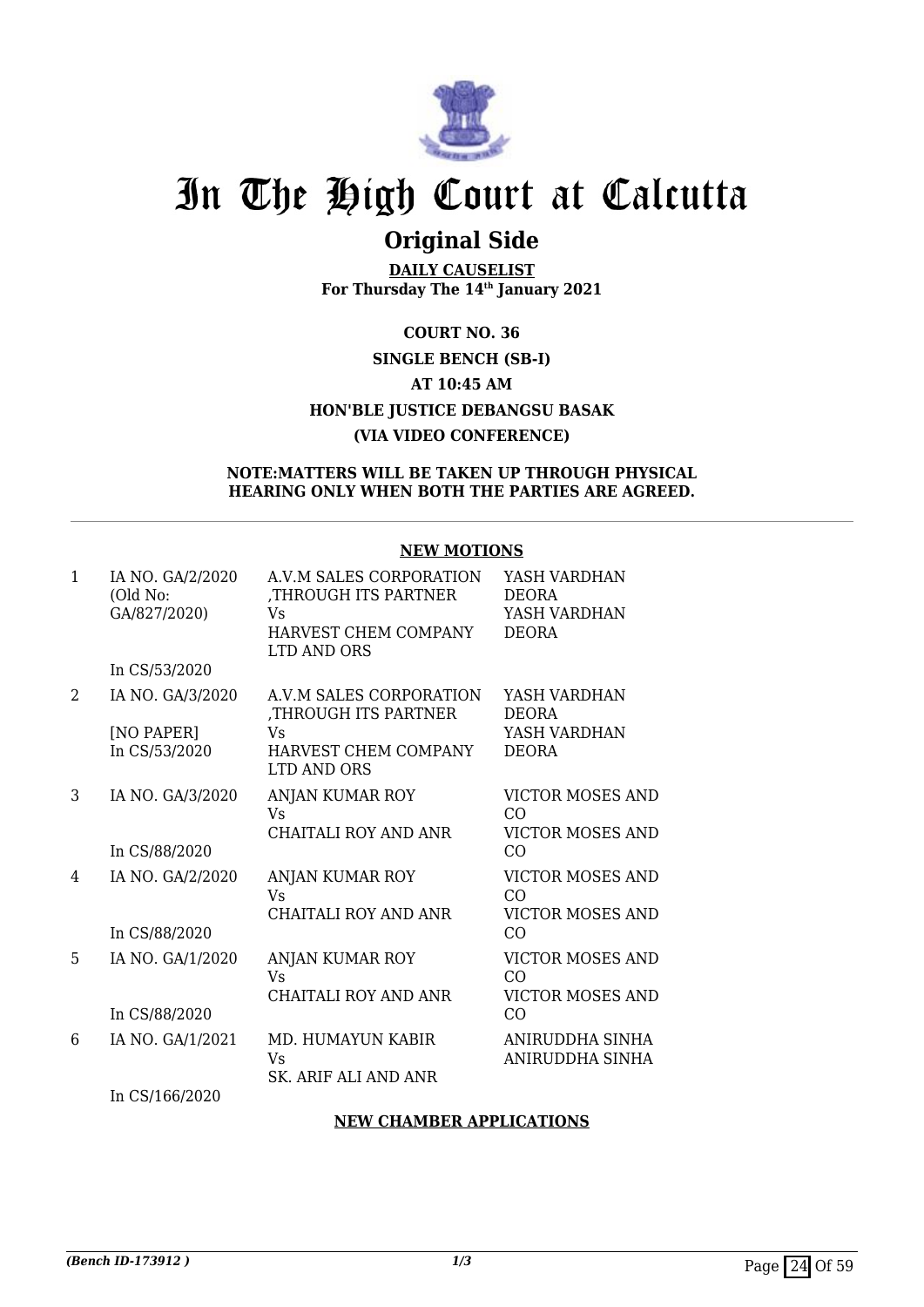| 7  | IA NO. GA/17/2020                            | <b>VIRENDRA KUMAR</b><br><b>AGARWALA &amp; ORS</b>                                            | MR.O.P.SHARMA                                  | <b>ANITA BASU</b> |
|----|----------------------------------------------|-----------------------------------------------------------------------------------------------|------------------------------------------------|-------------------|
|    | In CS/459/1987                               | Vs<br>SHREE SHREE SITARAM<br>JEW                                                              |                                                |                   |
| 8  | IA NO. GA/3/2020                             | IN THE GOODS OF :<br>KISHORI LAL JALAN<br>(DECEASED)                                          | <b>ABHIJIT NAYAK</b><br><b>ABHIJIT NAYAK</b>   |                   |
|    | In PLA/105/2011                              | <b>Vs</b>                                                                                     |                                                |                   |
| 9  | PLA/197/2014                                 | IN THE GOODS OF :<br>CHANDRAKALA DEVI SARAF<br>(DEC)<br><b>VS</b>                             | M/S. CHATTERJEE,<br>SIL AND CO.                |                   |
|    | IA NO: GA/5/2020, GA/6/2020                  |                                                                                               |                                                |                   |
| 10 | IA NO. GA/9/2021                             | THE CALCUTTA LAND<br>TRUST PVT LTD<br>Vs                                                      | <b>KUMARJIT DAS</b><br><b>KUMARJIT DAS</b>     |                   |
|    | In CS/112/2016                               | THE TRUST HOUSE OFFICE<br><b>OCCUPIERS WELFARE</b><br>ASSOCIATION & ORS.                      |                                                |                   |
| 11 | IA NO. GA/1/2021                             | IN THYE GOODS OF :<br>CHANDER DATT AGGARWAL<br>(DEC)                                          | <b>REENA BATTH</b>                             |                   |
|    | In PLA/187/2016                              | <b>Vs</b>                                                                                     |                                                |                   |
| 12 | IA NO. GA/7/2021                             | IN THE GOODS OF:<br>PRANATI GHOSAL,                                                           | RANJIT KUMAR BASU<br>RANJIT KUMAR BASU         |                   |
|    | [S.A.]<br>In TS/22/2017                      | DECEASED -AND-<br>Vs<br>NIRMALYA KUMAR GHOSAL<br>-VS- PRAKRITI MALHOTRA                       |                                                |                   |
| 13 | IA NO. GA/1/2021                             | IN THE GOODS OF : MAYA<br>BASU(DEC)<br>Vs                                                     | <b>SUBRATA ROY</b><br><b>SUBRATA ROY</b>       |                   |
|    | In PLA/220/2018                              |                                                                                               |                                                |                   |
| 14 | IA NO. GA/3/2021                             | MITTAL PORTFOLIOS PVT.<br>LTD.<br><b>Vs</b>                                                   | ANS ASSOCIATES<br><b>ANS ASSOCIATES</b>        |                   |
|    | In CS/238/2018                               | SUBIR KUMAR DAS & ORS.                                                                        |                                                |                   |
| 15 | IA NO. GA/2/2021                             | IN THE GOODS OF -HEENA<br>SAHNEY ALIAS HEENA<br>SAHANI (DEC)                                  | RATAN PAL<br><b>RATAN PAL</b>                  |                   |
|    | In PLA/41/2019                               | Vs                                                                                            |                                                |                   |
| 16 | IA NO. GA/1/2020<br>(Old No:<br>GA/652/2020) | <b>SREI EQUIPMENT FINANCE</b><br>LIMITED<br>Vs<br>ARCH HEALTHCARE<br>PRIVATE LIMITED AND ORS. | <b>TIRTHANKAR DAS</b><br>TIRTHANKAR DAS        |                   |
|    | In EC/200/2019                               |                                                                                               |                                                |                   |
| 17 | IA NO. GA/2/2020                             | AMIT NEWAR AND ANR.<br>Vs<br>MD. ISLAM                                                        | <b>SUMAN MAJUMDER</b><br><b>SUMAN MAJUMDER</b> |                   |
|    | In CS/51/2020                                |                                                                                               |                                                |                   |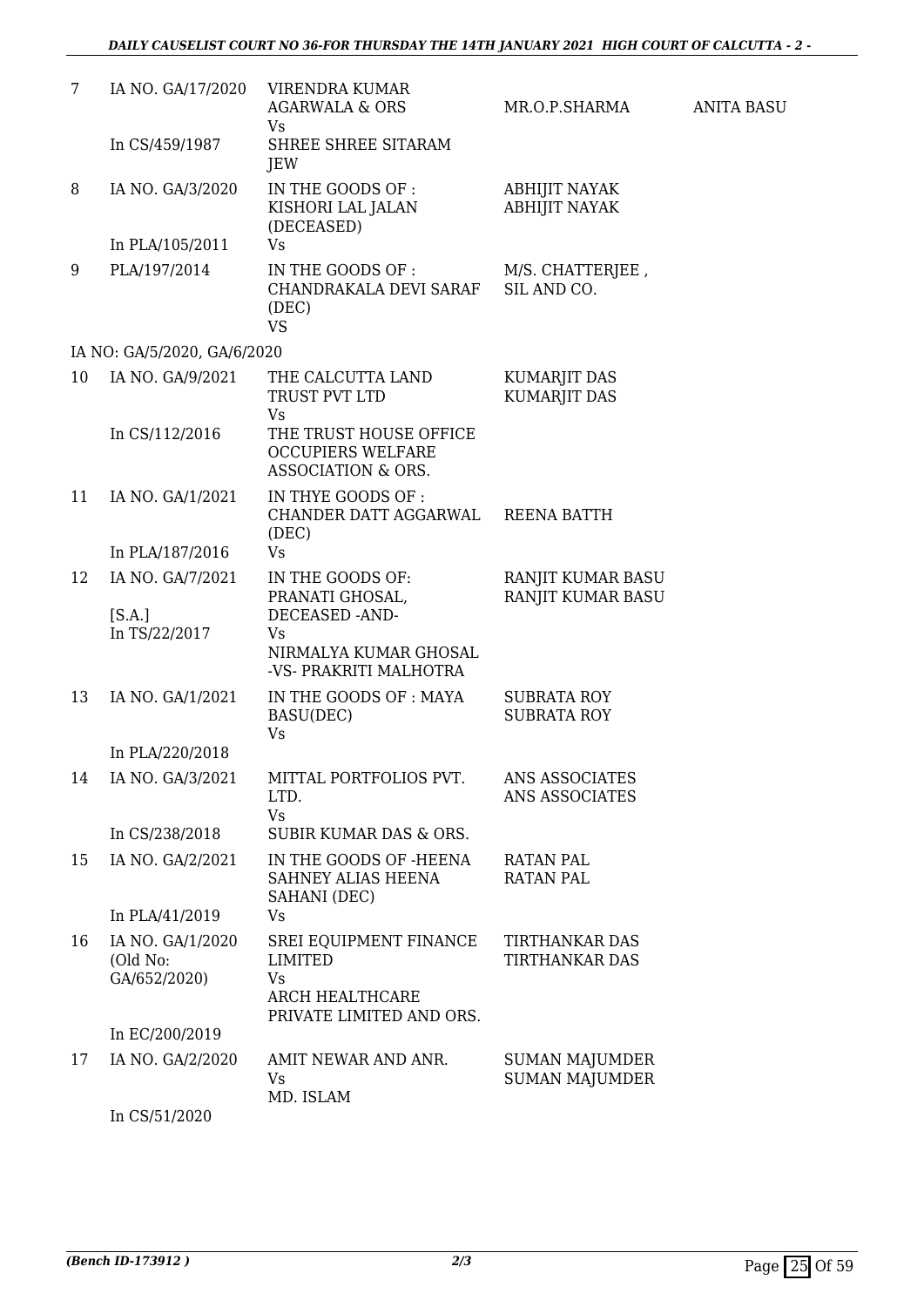| 18 | IA NO. GA/2/2021<br>In CS/136/2020 | E. D. ENTERPRISES<br>PRIVATE LIMITED<br>Vs<br>KAISER BEGUM AND ANR.                  | SHIVANGI THARD<br><b>SHIVANGI THARD</b> |
|----|------------------------------------|--------------------------------------------------------------------------------------|-----------------------------------------|
| 19 | EC/196/2020                        | SRILA DATTA AND ANR<br>VS<br>KANTA DEVI BHUTORIA<br>AND ORS                          | A K AWASTHI                             |
| 20 | EC/287/2020                        | M/S RAJPATH<br>CONTRACTORS AND<br><b>ENGINEERS LTD</b><br>VS<br>State of West Bengal | AMRITAM MANDAL                          |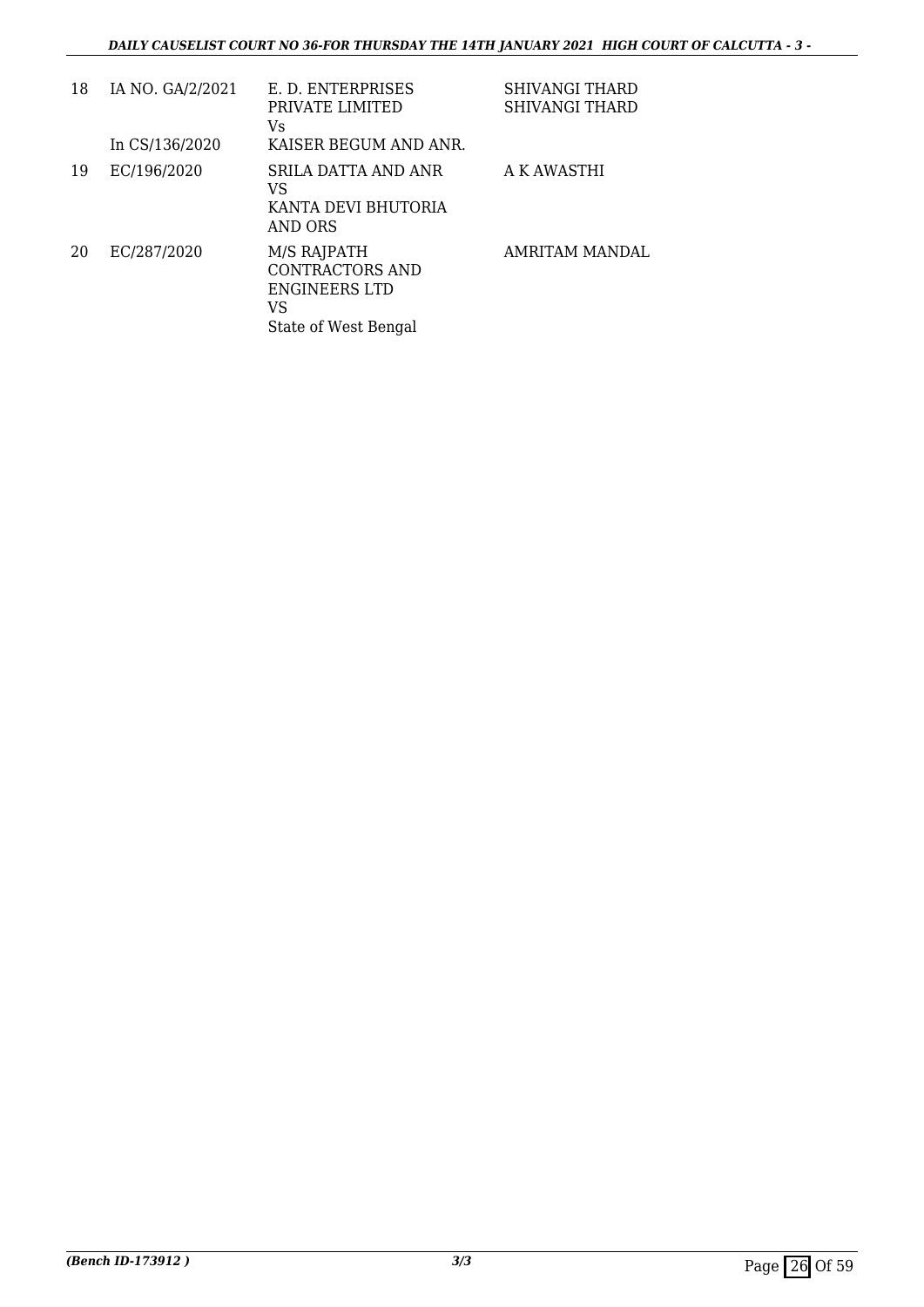

## **Original Side**

**DAILY CAUSELIST For Thursday The 14th January 2021**

**COURT NO. 38 SINGLE BENCH (SB-II, COMMERCIAL BENCH) AT 2:00 PM HON'BLE JUSTICE ASHIS KUMAR CHAKRABORTY (VIA VIDEO CONFERENCE)**

**NOTE:MATTERS WILL BE TAKEN UP THROUGH PHYSICAL HEARING ONLY WHEN BOTH THE PARTIES ARE AGREED.**

**NOTE: ORIGINAL SIDE MATTERS WILL BE TAKEN UP FROM 2:00 P.M.**

**NOTE: MENTIONING WILL BE PERMITTED ONLY ON THE VIRTUAL MODE INDICATING GROUP(S) OR SECTION(S) ALONG WITH GROUND OF URGENCY.**

**NOTE: COMMERCIAL BENCH WILL BE TAKEN UP FIRST.**

## **NEW MOTIONS (SECTION 11)**

1 AP/415/2020 RAJIB KANJILAL VS SOUTH EASTERN RAILWAY NILAY SENGUPTA 2 AP/416/2020 RAJIB KANJILAL VS SOUTH EASTERN RAILWAY NILAY SENGUPTA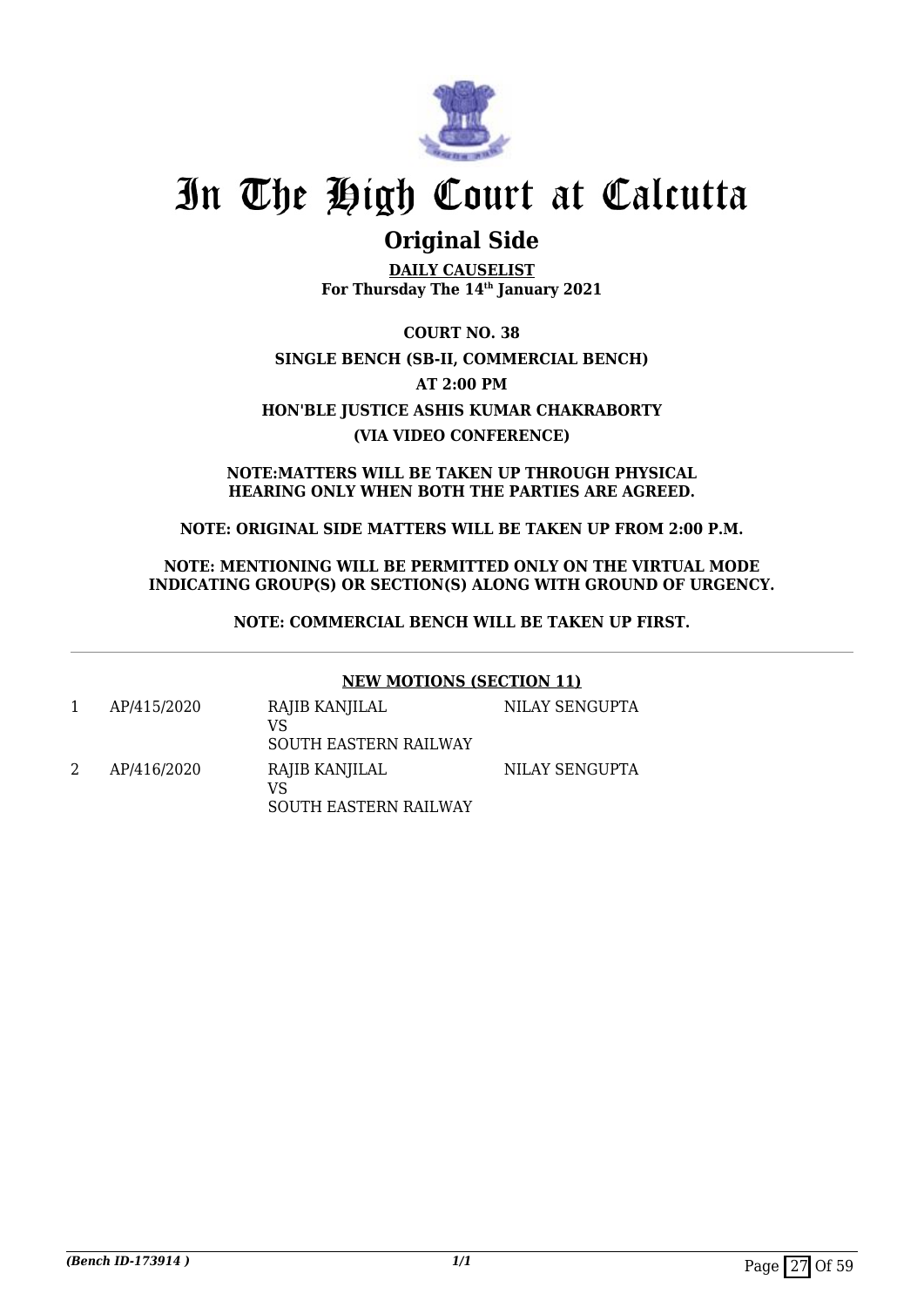

## **Original Side**

**SUPPLEMENTARY CAUSELIST For Thursday The 14th January 2021**

**COURT NO. 38 SINGLE BENCH (SB-II, COMMERCIAL BENCH) AT 2:00 PM HON'BLE JUSTICE ASHIS KUMAR CHAKRABORTY (VIA VIDEO CONFERENCE)**

**NOTE:MATTERS WILL BE TAKEN UP THROUGH PHYSICAL HEARING ONLY WHEN BOTH THE PARTIES ARE AGREED.**

**NOTE: ORIGINAL SIDE MATTERS WILL BE TAKEN UP FROM2:00 P.M.**

**NOTE: MENTIONING WILL BE PERMITTED ONLY ON THE VIRTUAL MODE INDICATING GROUP(S) OR SECTION(S) ALONG WITH GROUND OF URGENCY.**

**NOTE: COMMERCIAL BENCH WILL BE TAKEN UP FIRST.**

## **NEW MOTIONS (SECTION 11)**

1 AP/15/2021 THE BRAITHWAITE BURN AND JESOP CONSTRUCTION COMPANY LIMITED VS M/S. CONSULTANTS COMBINE PRIVATE LIMITED FOX AND MANDAL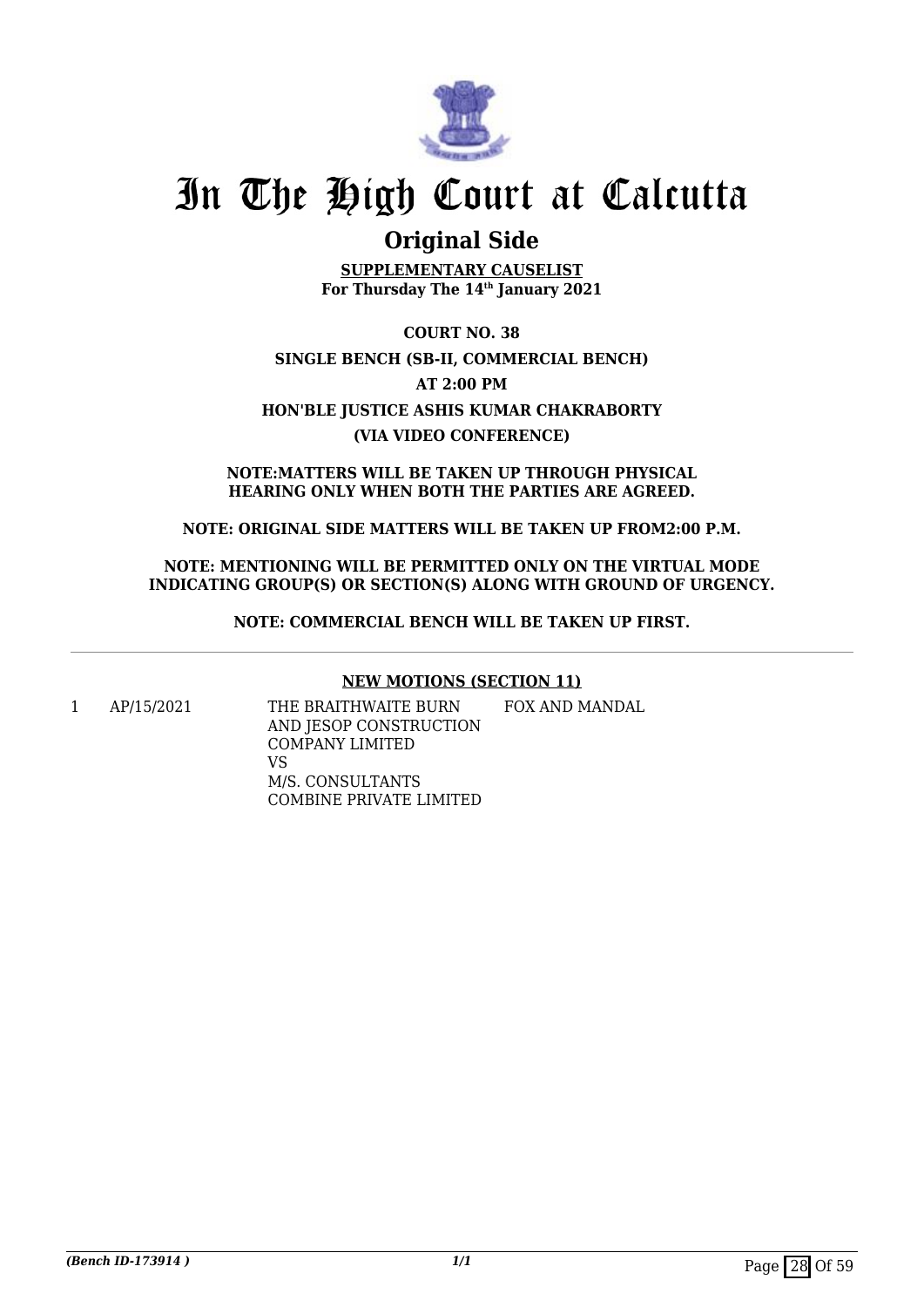

## **Original Side**

**DAILY CAUSELIST For Thursday The 14th January 2021**

## **COURT NO. 38 SINGLE BENCH (SB-II) AT 2:00 PM HON'BLE JUSTICE ASHIS KUMAR CHAKRABORTY (VIA VIDEO CONFERENCE)**

#### **NOTE:MATTERS WILL BE TAKEN UP THROUGH PHYSICAL HEARING ONLY WHEN BOTH THE PARTIES ARE AGREED.**

## **NOTE: ORIGINAL SIDE MATTERS WILL BE TAKEN UP FROM2:00 P.M.**

### **NOTE: MENTIONING WILL BE PERMITTED ONLY ON THE VIRTUAL MODE INDICATING GROUP(S) OR SECTION(S) ALONG WITH GROUND OF URGENCY.**

**NOTE: COMMERCIAL BENCH WILL BE TAKEN UP FIRST.**

## **TO BE MENTIONED**

1 BIFR/88/1987 M/S SMALL TOOLS MFG. CO. OF INDIA LTD. VS A.N.MUKHERJEE

IA NO: CA/1/1998(Old No:CA/628/1998)

## **COMPANY MATTER (NEW)**

| IA NO. CA/10/2020 | RE : TIRUPATI FUELS PVT | DIPAK DEY |
|-------------------|-------------------------|-----------|
| (Old No:          | LTD -AND-               | DIPAK DEY |
| CA/34/2020)       | Vs                      |           |
|                   | RE: MSTC LTD            |           |

In CP/203/2014

| IA NO. CA/1/2018 | RE: M/S BENGAL SHELTER      | VIKRAM WADEHRA |
|------------------|-----------------------------|----------------|
| (Old No:         | HOUSING DEVELPOMENT         | VIKRAM WADEHRA |
| CA/275/2018)     | LTD AND                     |                |
|                  | Vs                          |                |
|                  | ASSET RECONSTRUCTION        |                |
| In CP/723/2016   | COMPANY (INDIA) LTD         |                |
|                  | CONIDINIVIALEMED IDIOIIDIED |                |

### **COMPANY MATTER ADJOURNED**

| 4 | IA NO. CA/23/2020 | IN THE MATTER OF       | NILOY SENGUPTA |
|---|-------------------|------------------------|----------------|
|   | (Old No:          | REYROLLE BURN LTD. (IN | NILOY SENGUPTA |
|   | CA/66/2020)       | LION.)                 |                |
|   |                   | V۹                     |                |

In BIFR/506/1994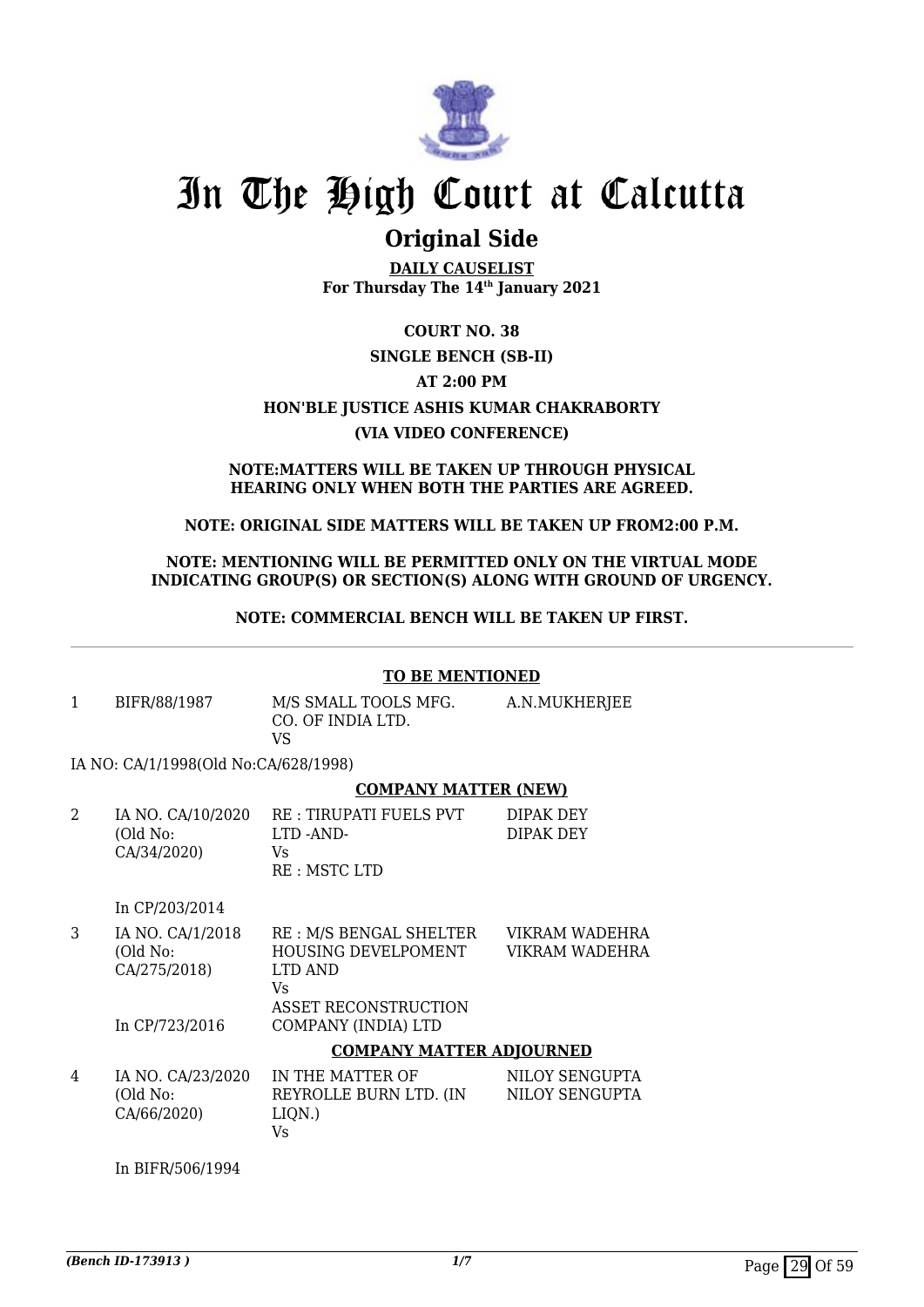| 5              | IA NO. CA/13/2020                            | IN THE MATTER OF : PLG<br>POWER LTD -AND-<br>Vs                                               | <b>SOUVIK BHADRA</b>                                       |                |
|----------------|----------------------------------------------|-----------------------------------------------------------------------------------------------|------------------------------------------------------------|----------------|
|                | In CP/271/2012                               | OTO AUTOMATION S.R.L                                                                          |                                                            |                |
|                |                                              | <b>NEW CHAMBER APPLICATIONS</b>                                                               |                                                            |                |
| 6              | IA NO. GA/2/2020<br>(Old No:<br>GA/849/2020) | IN THE GOODS OF :<br>PARTHO DE (DEC.)<br>Vs<br>n                                              | <b>KUM KUM</b><br>MUKHERJEE<br><b>KUM KUM</b><br>MUKHERJEE |                |
|                | [S.A.] [Department]<br>In PLA/24/2019        |                                                                                               |                                                            |                |
|                |                                              | <b>NEW MOTIONS</b>                                                                            |                                                            |                |
| $7\phantom{.}$ | IA NO. GA/1/2020                             | PRAKASH SAHA                                                                                  | ARPAN GUHA                                                 |                |
|                | (Old No:<br>GA/491/2020)                     | Vs<br>RAMASHISH SINGH AND<br><b>ORS</b>                                                       | ARPAN GUHA                                                 |                |
|                | In AP/423/2019                               |                                                                                               |                                                            |                |
| 8              | AP/432/2020                                  | SAGAR VYAPAAR PVT. LTD.<br><b>VS</b>                                                          | AJAY GAGGAR                                                |                |
|                |                                              | UNITED INDIA INSURANCE<br>COMPANY LTD.                                                        |                                                            |                |
| 9              | AP/8/2021                                    | <b>GOLF GREEN BUILDERS</b><br>PRIVATE LIMITED<br><b>VS</b>                                    | AJAY GAGGAR                                                |                |
|                |                                              | <b>GOPESHWAR PRASAD</b><br><b>AGARWAL AND ORS</b>                                             |                                                            |                |
|                |                                              | <b>FOR ORDERS</b>                                                                             |                                                            |                |
| 10             | AP/355/2020<br>[AT 3:30 P.M.]                | SMARTWORKS COWORKING<br>SPACES PVT. LTD.<br>VS                                                | KANODIA AND CO.                                            |                |
|                |                                              | <b>CODENATION SOLUTIONS</b><br><b>LLP</b>                                                     |                                                            |                |
|                |                                              | <b>SALES BY COURT</b>                                                                         |                                                            |                |
| 11             | IA NO. CA/8/2019<br>(Old No:<br>CA/208/2019) | IN THE MATTER OF:<br>SANWARIA CREATIONS PVT.<br>LTD. - AND-<br>Vs                             | <b>CHOUDHURY'S LAW</b><br><b>OFFICES</b>                   |                |
|                | In CP/437/2016                               | <b>INTEX INDIA TRADING</b><br>COMPANY PVT. LTD.                                               |                                                            |                |
|                |                                              | <b>NEW MOTIONS (SECTION 11)</b>                                                               |                                                            |                |
| 12             | AP/159/2019                                  | <b>WEST BENGAL GOLF</b><br>SOCIETY AND ANR.<br><b>VS</b><br>THE INDIAN GOLF UNION<br>AND ORS. | R. GINODIA AND CO.                                         | ANURAG BAGARIA |
| 13             | AP/512/2019                                  | <b>SWAROOP SEN</b>                                                                            | <b>SANJIB DAWN</b>                                         |                |
|                |                                              | <b>VS</b><br>AJAY KUMAR BORAL AND<br>ANR.                                                     |                                                            |                |
| 14             | AP/885/2019<br>[No paper]                    | PREMCO GPT (JV)<br>VS<br>UNION OF INDIA AND ANR                                               | RANANEESH GUHA<br>THAKURTA                                 |                |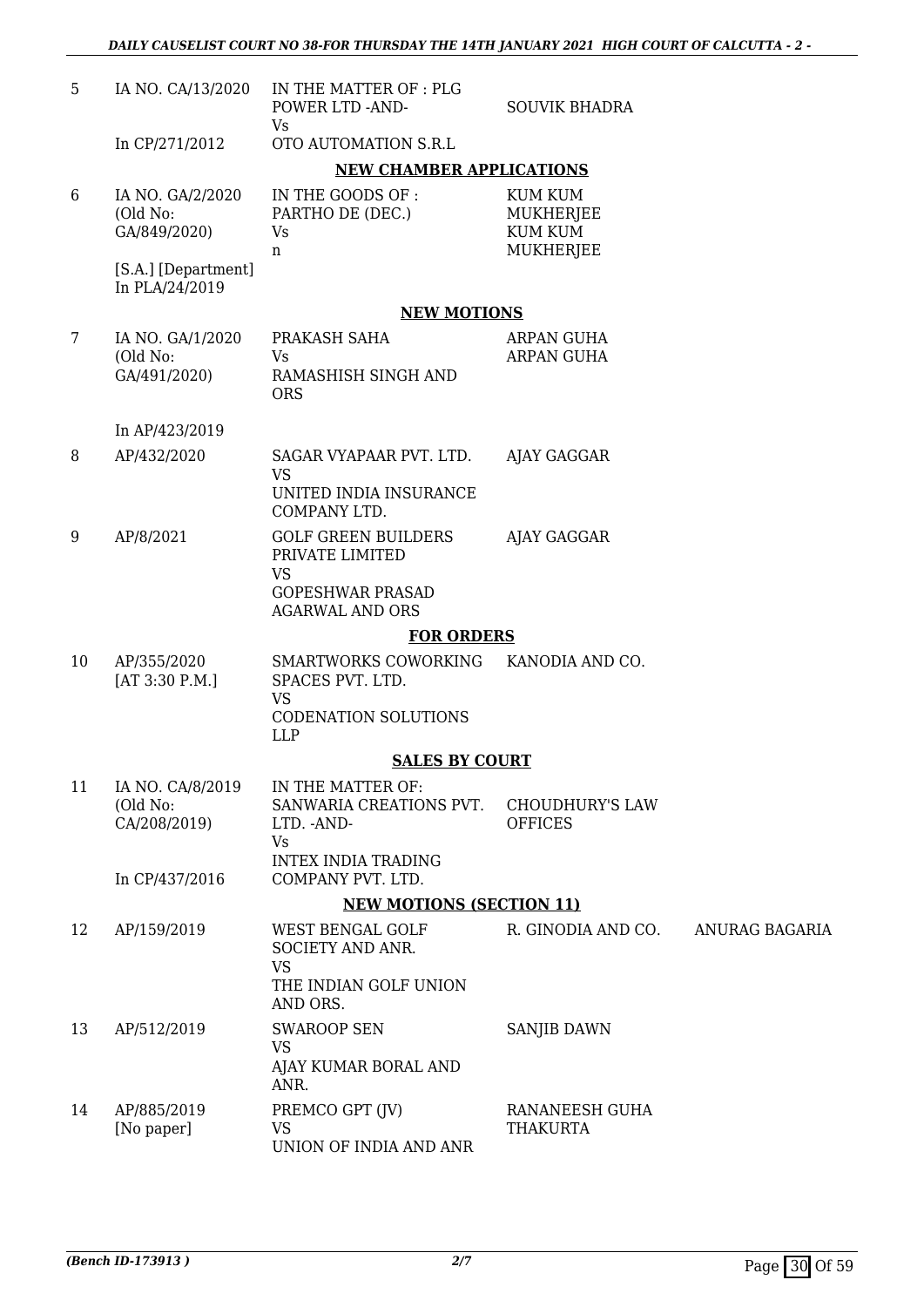| 15 | AP/81/2020                           | MIPL-DRAIPL (JV)<br><b>VS</b><br><b>EASTERN RAILWAY</b>                                                                           | <b>SOUVIK MAJI</b>                      |
|----|--------------------------------------|-----------------------------------------------------------------------------------------------------------------------------------|-----------------------------------------|
| 16 | AP/200/2020                          | M/S. REMCO AND CO.<br><b>VS</b><br>UNION OF INDIA AND ORS.                                                                        | <b>RAHUL SARKAR</b>                     |
|    | IA NO: GA/1/2020(Old No:GA/878/2020) |                                                                                                                                   |                                         |
| 17 | AP/220/2020                          | SK. ANWAR HAQUE AND<br>ANR.<br><b>VS</b><br>AMINA BEGUM AND ORS.                                                                  | <b>SHUVANIL</b><br><b>CHAKRABORTY</b>   |
| 18 | AP/278/2020                          | M/S. MCNALLY BHARAT<br>ENGINEERING CO. LTD.<br><b>VS</b><br>STEEL AUTHORITY OF<br><b>INDIA LIMITED</b>                            | <b>SOMDUTTA</b><br><b>BHATTACHARYYA</b> |
| 19 | AP/279/2020                          | UNIVERSAL CONSORTIUM<br>OF ENGINEERS PVT LTD<br><b>VS</b><br>SRI KANAK MITRA AND ANR                                              | MAHESWARI<br><b>SHARMA</b>              |
| 20 | AP/303/2020                          | <b>KAASHVI ESTATE</b><br><b>VS</b><br>RAMA NARAYANA<br><b>EDUCATION TRUST</b>                                                     | <b>SANDIP AGARWAL</b><br>AND CO         |
| 21 | AP/304/2020                          | KAUSHIK MUKHERJEE<br><b>VS</b><br>THE STEEL AUTHORITY OF<br><b>INDIA LIMITED AND ANR</b>                                          | SATRAJIT SINHA ROY                      |
| 22 | AP/312/2020                          | RIPLEY AND CO<br>STEVEDORING AND<br><b>HANDLING PRIVATE</b><br><b>LIMITED</b><br><b>VS</b><br>STEEL AUTHORITY OF<br>INDIA LIMITED | TIRTHANKAR DAS                          |
| 23 | AP/316/2020                          | SHREE LAXMI IRON AND<br><b>STEEL WORKS PRIVATE</b><br><b>LIMITED</b><br><b>VS</b><br>THE EASTERN RAILWAY<br>AND ORS.              | <b>AVIJIT DEY</b>                       |
| 24 | AP/319/2020                          | TARUN KANTI DAS<br>VS.<br>UNION OF INDIA AND ANR.                                                                                 | SOURAV CHATTERJEE                       |
| 25 | AP/321/2020                          | <b>G. P. TRONICS PRIVATE</b><br>LIMITED AND ANR.<br><b>VS</b><br>SOLIEL RESTAURANT<br>PRIVATE LIMITED                             | SANDERSONS AND<br><b>MORGANS</b>        |
| 26 | AP/326/2020                          | M/S. BALAJEE EDUCATION<br>PRIVATE LIMITED<br><b>VS</b><br><b>BISHWAJIT BARNWAL</b>                                                | <b>SOUMA SIL</b>                        |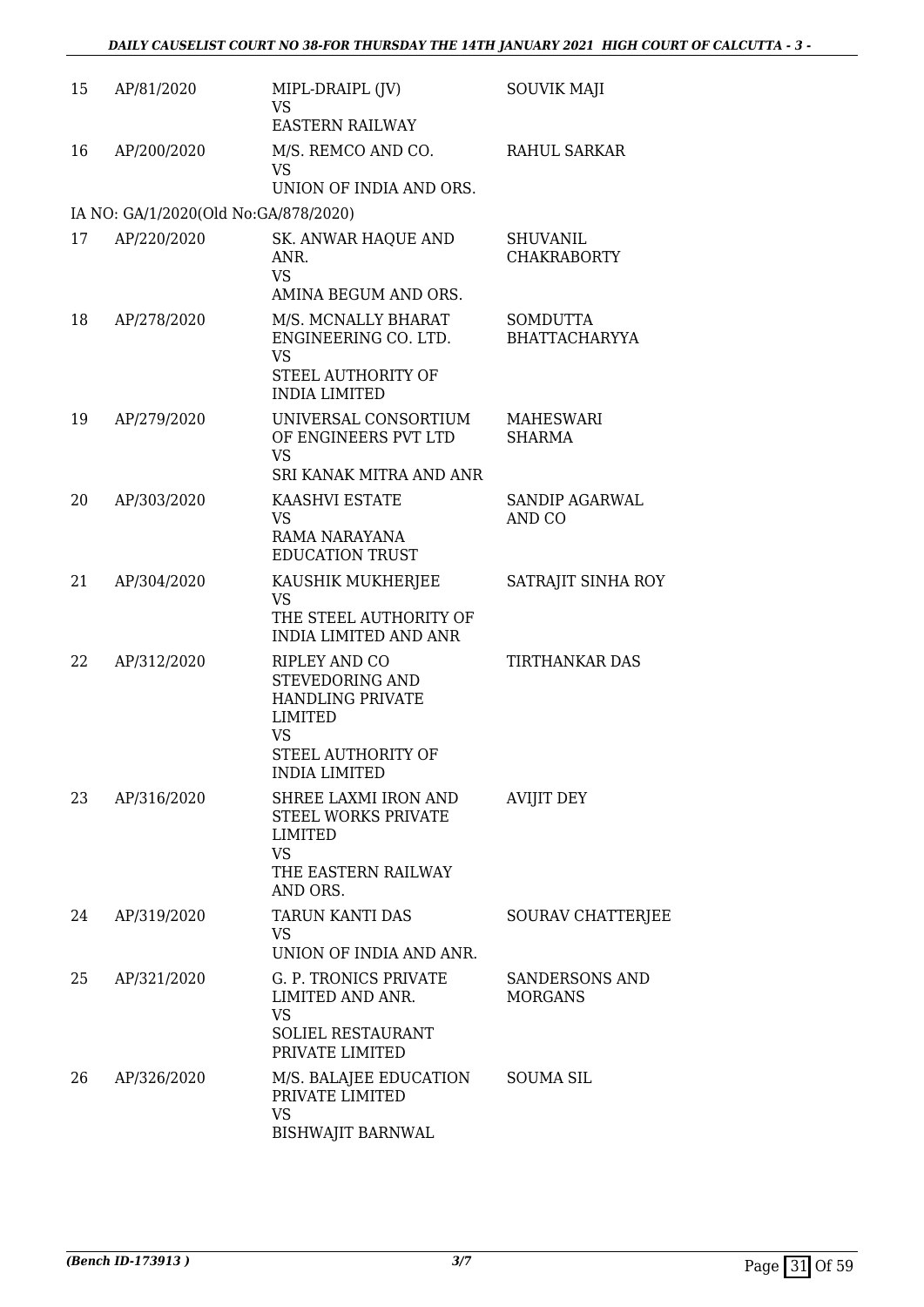| 27 | AP/329/2020 | GILLANDERS ARBUTHNOT<br>AND CO. LTD.<br>VS.<br>STEEL AUTHORITY OF<br><b>INDIA LIMITED</b>                                   | <b>ABHIJIT RAY</b>                       |
|----|-------------|-----------------------------------------------------------------------------------------------------------------------------|------------------------------------------|
| 28 | AP/330/2020 | KRANTI INFRA PROJECTS<br>PRIVATE LIMITED<br><b>VS</b><br>SREI EQUIPMENT FINANCE<br><b>LIMITED</b>                           | <b>RUNA PALIT</b>                        |
| 29 | AP/332/2020 | <b>B. B. R. CONSTRUCTION</b><br><b>COMPANY</b><br><b>VS</b><br>UNION OF INDIA                                               | A. N.<br><b>BHATTACHARYYA</b><br>AND CO. |
| 30 | AP/333/2020 | CIVTECH INDIA PRIVATE<br>LIMITED<br><b>VS</b><br>THE ORIENTAL INSURANCE<br>CO. LTD.                                         | <b>NAYAN RAKSHIT</b>                     |
| 31 | AP/335/2020 | AIRCARE ENTERPRISES<br>AND ORS.<br><b>VS</b><br>LEVER FOUNDATION, WEST<br>BENGAL AND ANR.                                   | <b>AVIJIT DEY</b>                        |
| 32 | AP/337/2020 | M/S. EASTMAN CRUSHER<br>CO. (P) LTD.<br><b>VS</b><br>LARSEN AND TOUBRO<br>LIMITED                                           | <b>GOUTAM KUMAR</b><br><b>GOON</b>       |
| 33 | AP/345/2020 | <b>GYANESHWAR PRASAD</b><br>AGARWAL<br><b>VS</b><br><b>DISHNET WIRELESS</b><br><b>LIMITED</b>                               | <b>FARHAN GHAFFAR</b>                    |
| 34 | AP/348/2020 | DOLLY CHAKRAVORTY<br><b>VS</b><br><b>SHYAMAL RAY</b>                                                                        | SHABANA HASIN                            |
| 35 | AP/349/2020 | BHARAT PETROLEUM<br><b>CORPORATION LTD</b><br><b>VS</b><br>MAHESH SHAH                                                      | <b>SUMAN DEY</b>                         |
| 36 | AP/356/2020 | <b>GOURI SARKAR</b><br><b>VS</b><br>INDIAN OIL CORPORATION<br><b>LIMITED</b>                                                | CHIRANJIB SINHA                          |
| 37 | AP/363/2020 | MCNROE CONSUMER<br>PRODUCTS PRIVATE<br><b>LIMITED</b><br><b>VS</b><br>ALLURE CONSUMER<br>PRODUCTS PRIVATE<br><b>LIMITED</b> | SOBHAN KUMAR<br><b>PATHAK</b>            |
| 38 | AP/365/2020 | NAUSHAD ALAM<br>VS<br>PARTHA CHAKRABORTY                                                                                    | <b>MAINAK SWARNOKAR</b>                  |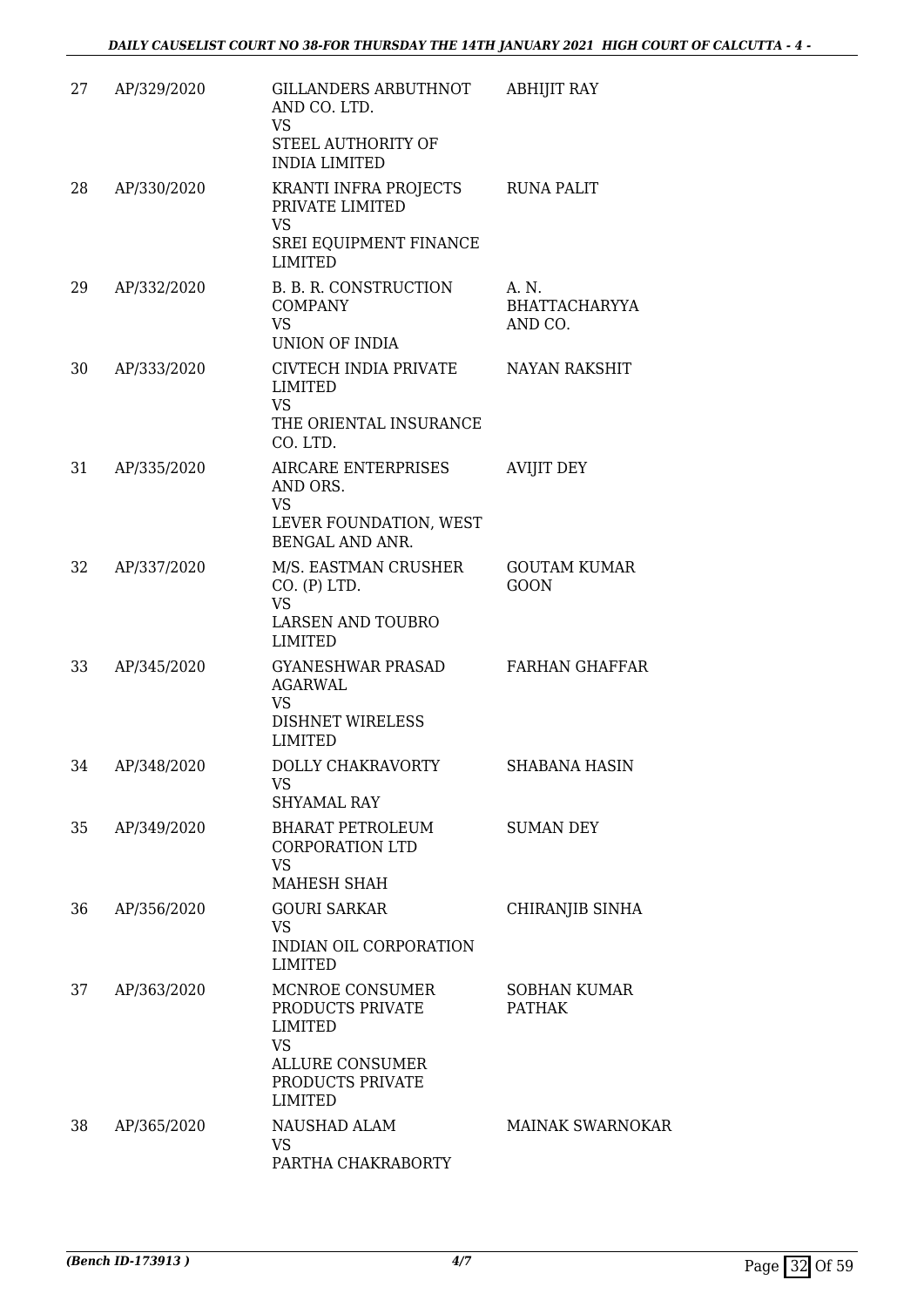| 39 | AP/366/2020 | NAUSHAD ALAM<br><b>VS</b><br>PARTHA CHAKRABORTY                                                                                             | MAINAK SWARNOKAR                |
|----|-------------|---------------------------------------------------------------------------------------------------------------------------------------------|---------------------------------|
| 40 | AP/370/2020 | <b>BRAITHWAITE AND</b><br><b>COMPANY LTD</b><br><b>VS</b><br>LUCKY EXPORTS AND ORS                                                          | AJY GAGGGAR                     |
| 41 | AP/371/2020 | RREPL-KIPL (JV)<br><b>VS</b><br>EASTERN COALFIELDS LTD                                                                                      | <b>RIJU GHOSH</b>               |
| 42 | AP/374/2020 | M/S HINDUSTHAN<br><b>BUILDERS</b><br><b>VS</b><br><b>IRCON INTERNATIONAL</b><br><b>LIMITED</b>                                              | <b>SOMNATH SAHA</b>             |
| 43 | AP/375/2020 | KRISHANU SAHA<br><b>VS</b><br><b>SUDIP SATYAPRIYA</b><br><b>CHAKRABORTY</b>                                                                 | PRASANTA KUMAR<br><b>BAGCHI</b> |
| 44 | AP/376/2020 | M/S. ELGI EQUIPMENTS<br>LTD.<br><b>VS</b><br>M/S. HIRANMAYE ENERGY<br>LTD.                                                                  | DIPANJAN DATTA                  |
| 45 | AP/378/2020 | INDWELL CONSTRUCTIONS<br>PVT. LIMITED<br><b>VS</b><br><b>BHARAT HEAVY</b><br>ELECTRICALS LIMITED<br>(BHEL)                                  | PAL CHOUDHURI<br>AND CO.        |
| 46 | AP/386/2020 | WELLSIDE<br><b>INFRASTRUCTURE PRIVATE</b><br><b>LIMITED</b><br><b>VS</b><br><b>INOX LEISURE LIMITED</b><br>AND ORS                          | <b>MAYANK KAKRANIA</b>          |
| 47 | AP/392/2020 | CIVCON CONSTRUCTION PIYALI DUTTA<br>PVT. LTD.<br><b>VS</b><br>THE WEST BENGAL SMALL<br><b>INDUSTRIES</b><br>DEVELOPMENT<br>CORPORATION LTD. |                                 |
| 48 | AP/398/2020 | <b>RANJIT GHOSH</b><br><b>VS</b><br>SOMDEEP GHOSH AND ANR                                                                                   | FARHAN GHAFFAR                  |
| 49 | AP/403/2020 | SMPL INFRA LIMITED<br><b>VS</b><br>EAST INDIA UDYOG<br><b>LIMITED</b>                                                                       | S KAKRANIA AND CO               |
| 50 | AP/404/2020 | SPML INFRA LTD<br>VS<br>EAST INDIA UDYOG LTD                                                                                                | S KAKRANIA AND CO               |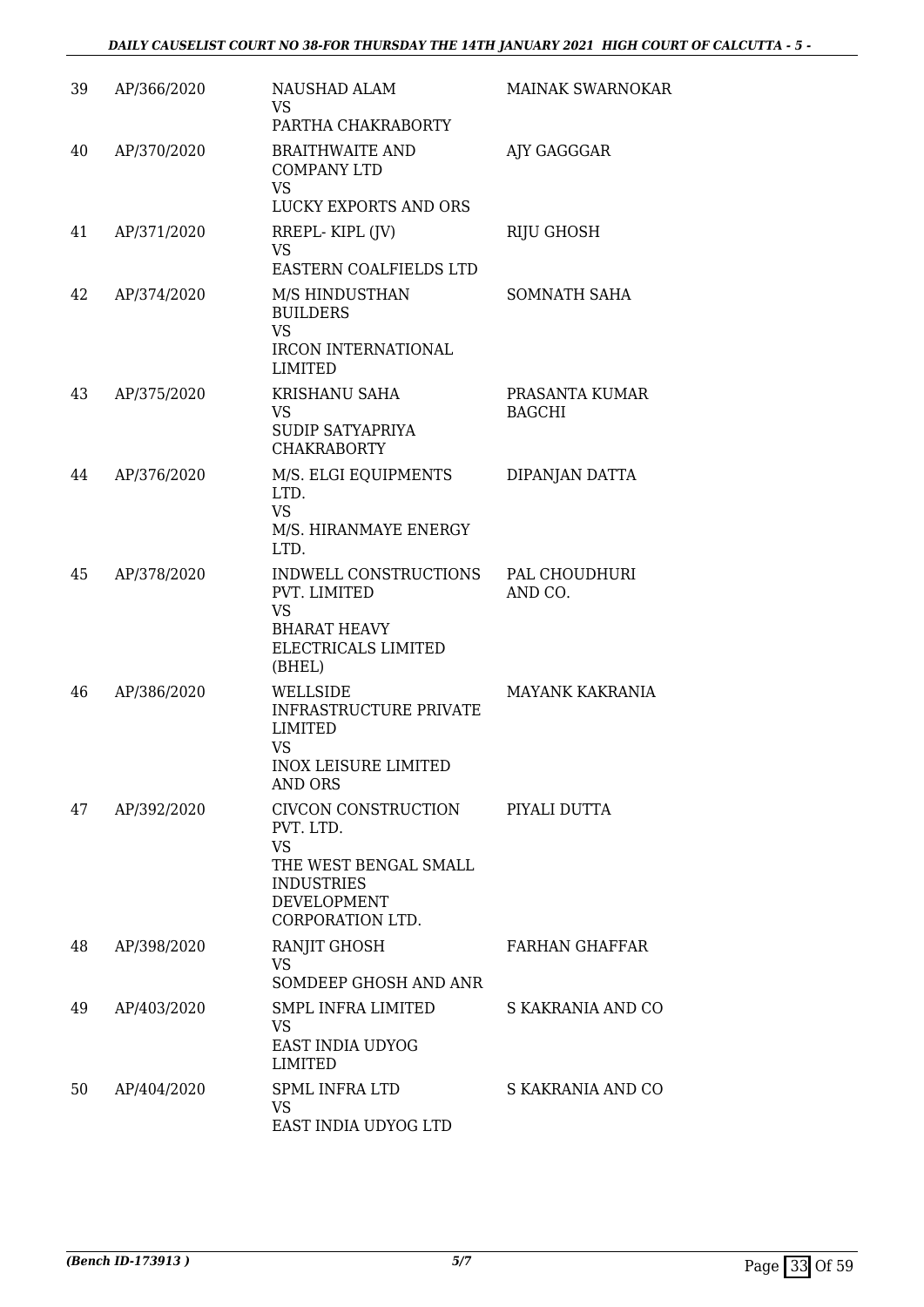| 51 | AP/406/2020 | <b>SPML INFRA LTD</b><br><b>VS</b>                                                                                 | S KAKRANIA AND CO              |                      |
|----|-------------|--------------------------------------------------------------------------------------------------------------------|--------------------------------|----------------------|
|    |             | EAST INDIA UDYOG LTD                                                                                               |                                |                      |
| 52 | AP/407/2020 | <b>SMPL INFRA LIMITED</b><br><b>VS</b>                                                                             | S KAKRANIA AND CO              |                      |
|    |             | EAST INDIA LIMITED                                                                                                 |                                |                      |
| 53 | AP/408/2020 | <b>SPML INFRA LTD</b><br><b>VS</b><br>EAST INDIA UDYOG<br><b>LIMITED</b>                                           | S KAKRANIA AND CO              |                      |
| 54 | AP/412/2020 | SRI HIMSEKHAR DUTTA<br>VS.<br><b>SMT. MOUMITA SARKAR</b>                                                           | DEBASISH<br>MUKHOPADHYAY       |                      |
| 55 | AP/413/2020 | CIVON CONSTRUCTION PVT TAPAS SINGHA ROY<br><b>LTD</b><br><b>VS</b><br><b>IRCON INTERNATIONAL</b><br><b>LIMITED</b> |                                |                      |
| 56 | AP/414/2020 | JAYANTI CINEMA PRIVATE<br><b>LIMITED</b><br><b>VS</b>                                                              | <b>VICTOR MOSES AND</b><br>CO. |                      |
|    |             | <b>GSA RETAIL LIMITED</b><br>(FORMERLY RDB REGENT<br>RETAIL LIMITED)                                               |                                |                      |
| 57 | AP/6/2021   | SRI KRISHNA AND CO.<br><b>VS</b><br>SIMPLEX INFRASTRUCTURE<br>LTD.                                                 | <b>MANDEEP KAUR</b>            |                      |
| 58 | AP/14/2021  | PAHARPUR COOLING<br><b>TOWERS LTD</b><br><b>VS</b><br><b>BHARAT HEAVY</b><br>ELECTRICALS LTD                       | S JALAN AND CO                 |                      |
|    |             | <b>ADJOURNED MOTION (SECTION-11)</b>                                                                               |                                |                      |
| 59 | AP/361/2019 | RELIANCE COMMERCIAL<br>FINANCE LIMITED<br><b>VS</b><br>AXIS BANK LIMITED                                           | ABM ASSOCIATES                 | <b>AMRIN KHATOON</b> |
| 60 | AP/251/2020 | <b>BLA PROJECTS PRIVATE</b><br>LIMITED<br><b>VS</b>                                                                | DEBDEEP SINHA                  |                      |
|    |             | <b>WEST BENGAL POWER</b><br>DEVELOPMENT<br><b>CORPORATION LIMITED</b>                                              |                                |                      |
| 61 | AP/283/2020 | INDWELL CONSTRUCTIONS<br>PVT. LIMITED<br><b>VS</b><br><b>BHARAT HEAVY</b><br>ELECTRICALS LIMITED<br>(BHEL)         | PAL CHOUDHURI<br>AND CO.       |                      |

## **SPECIALLY FIXED MATTERS**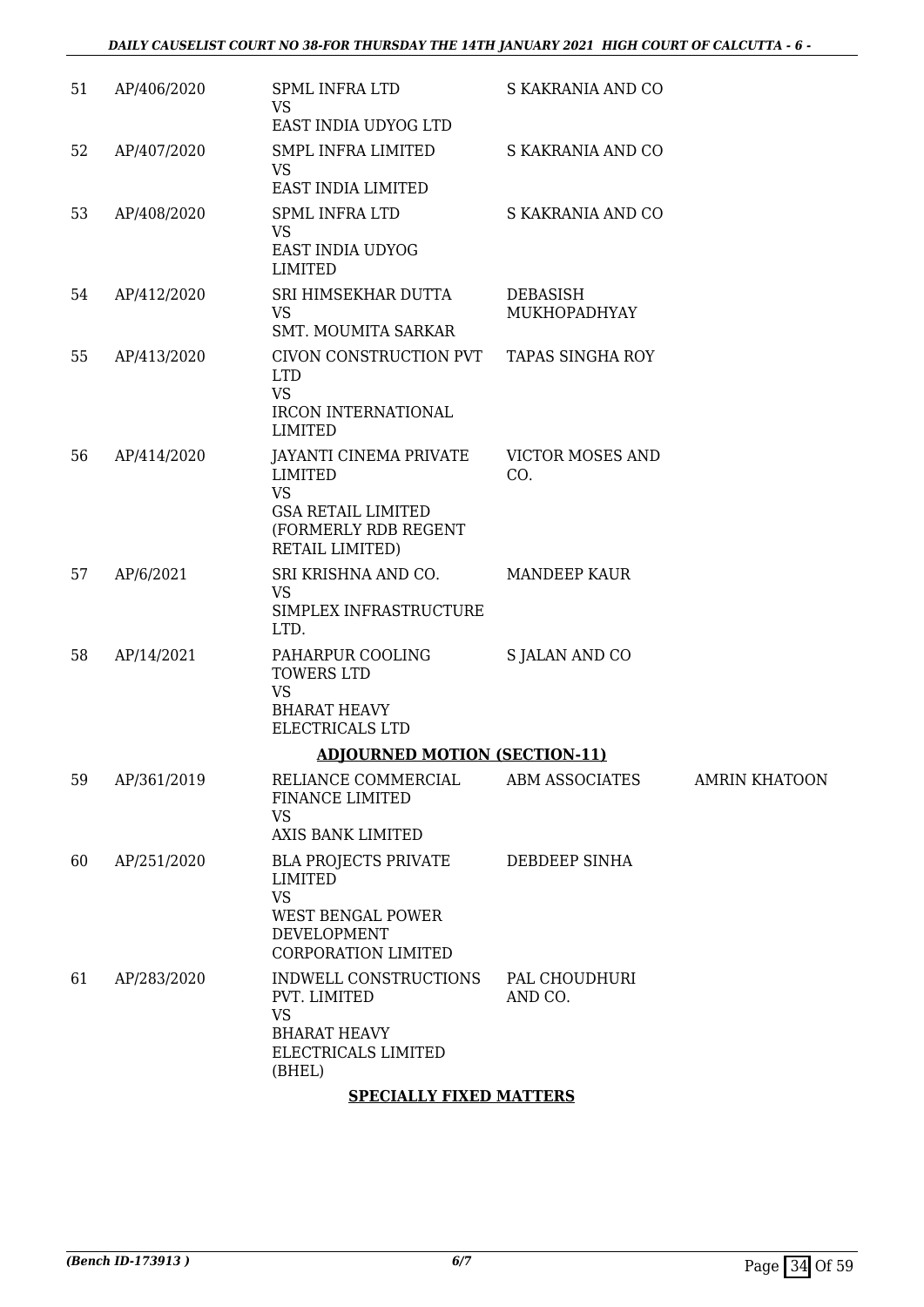| 62 | AP/829/2019                         | KOLKATA METRO RAIL<br>CORPORATION LTD<br>VS<br>SIMPLEX INFRASTRUCTURE<br>LTD.       | <b>FOX AND MANDAL</b> |
|----|-------------------------------------|-------------------------------------------------------------------------------------|-----------------------|
|    | IA NO: GA/1/2020(Old No:GA/18/2020) |                                                                                     |                       |
|    | wt63 AP/830/2019                    | KOLKATA METRO RAIL<br>CORPORATION LTD<br>VS<br>SIMPLEX INFRASTRUCTURE<br><b>LTD</b> | FOX AND MANDAL        |
|    | IA NO: GA/1/2020(Old No:GA/19/2020) |                                                                                     |                       |
|    |                                     | <b>CONTEMPT MATTERS</b>                                                             |                       |
| 64 | CC/22/2020                          | PAN SEEDS PVT LTD<br>VS<br>M/S KISHAN GREEN FIELD<br><b>AGRITECH AND ORS</b>        | SOURAV JANA           |
| 65 | CC/42/2020                          | VIDHISHREE FASHION PVT                                                              | <b>SWATI KEDIA</b>    |

LTD VS VINLINE ENGINEERING PVT

LTD AND ANR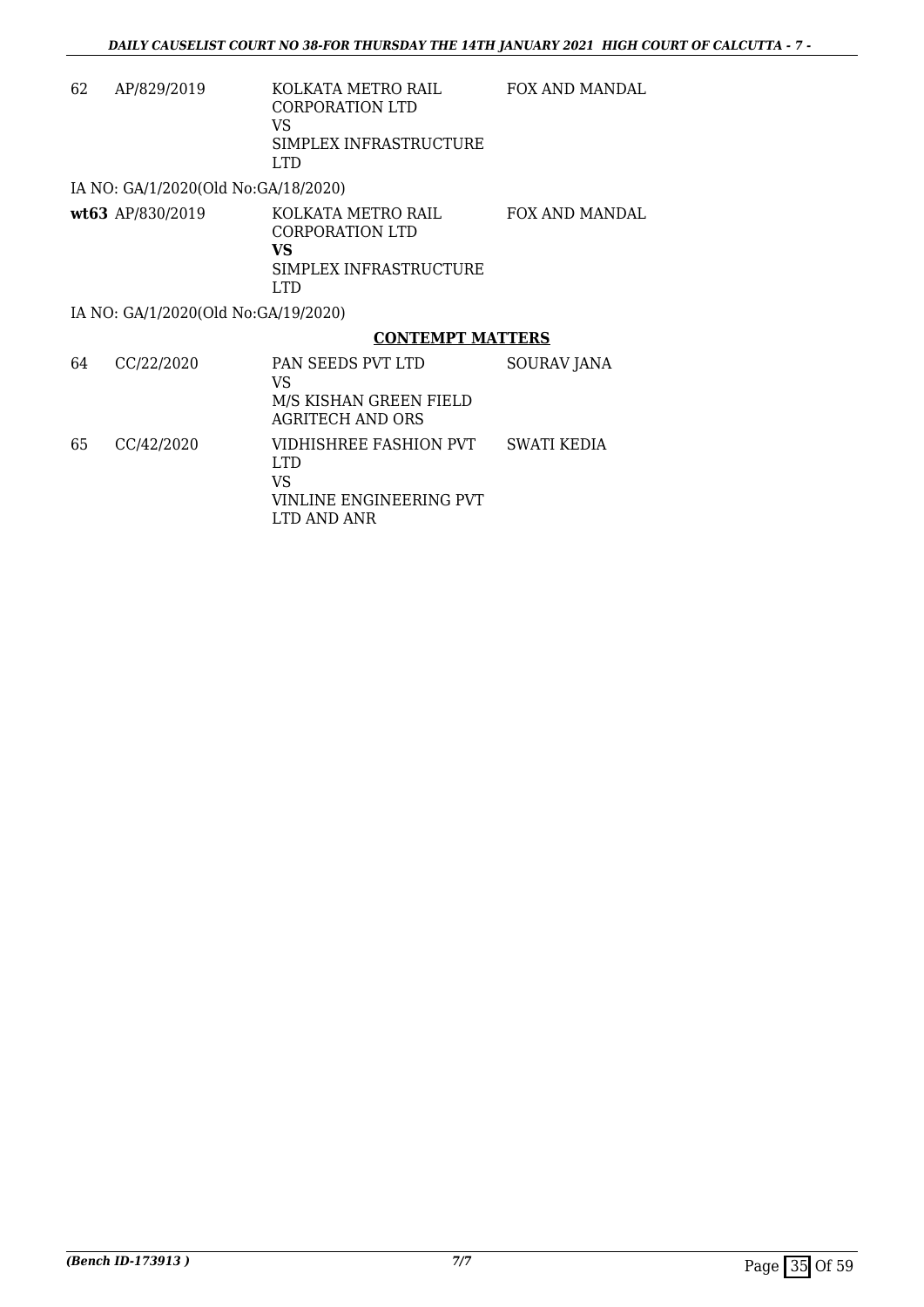

## **Original Side**

**DAILY CAUSELIST For Thursday The 14th January 2021**

**COURT NO. 13 SINGLE BENCH (SB-IV) AT 2:00 PM HON'BLE JUSTICE RAJASEKHAR MANTHA (VIA VIDEO CONFERENCE)**

### **NOTE:MATTERS WILL BE TAKEN UP THROUGH PHYSICAL HEARING ONLY WHEN BOTH THE PARTIES ARE AGREED**

**ON AND FROM MONDAY, THE 11TH JANUARY, 2021 MATTERS (MOTION AND HEARING ) UNDER ARTICLE 226 OF THE CONSTITUTION RELATING TO SERVICE UNDER GROUP - VI AND APPLICATIONS CONNECTED THERETO;**

**MATTERS(MOTION AND HEARING) UNDER ARTICLE 226 OF THE CONSTITUTION RELATING TO ALL SERVICE MATTERS RELATING TO PANCHAYATS AND CO-OPERATIVE SOCIETIES UNDER GROUP - V AND APPLICATIONS CONNECTED THERETO;**

**HEARING OF WRIT PETITIONS IRRESPECTIVE OF CLASSIFICATIONS AND APPLICATIONS CONNECTED THERETO.**

**NOTE: (1) ON TUESDAY AND FRIDAY ORIGINAL SIDE MATTERS WILL BE TAKEN UP FROM 2:00 P.M.**

**(2) ORIGINAL SIDE MENTIONING WILL BE ALLOWED UPON BEING LISTED AS "TO BE MENTIONED" OF EVERY TUESDAY & FRIDAY AT 2:00 P.M. ONLY IN THE VIRTUAL MODE AS PER NOTIFICATION NO. 4286-RG, DATED 27.11.2020 FOLLOWING THE PRESCRIBED PROCEDURE.**

**(3) ALL THE LISTED MATTERS WILL BE TAKEN UP SERIALLY, UNLESS OTHERWISE FIXED.**

## **TO BE MENTIONED**

1 WPO/15/2021 [AT 2:00 P.M.] SOMIIT BANERIEE VS UNION OF INDIA AND ORS. ANJAN BHATTACHARYA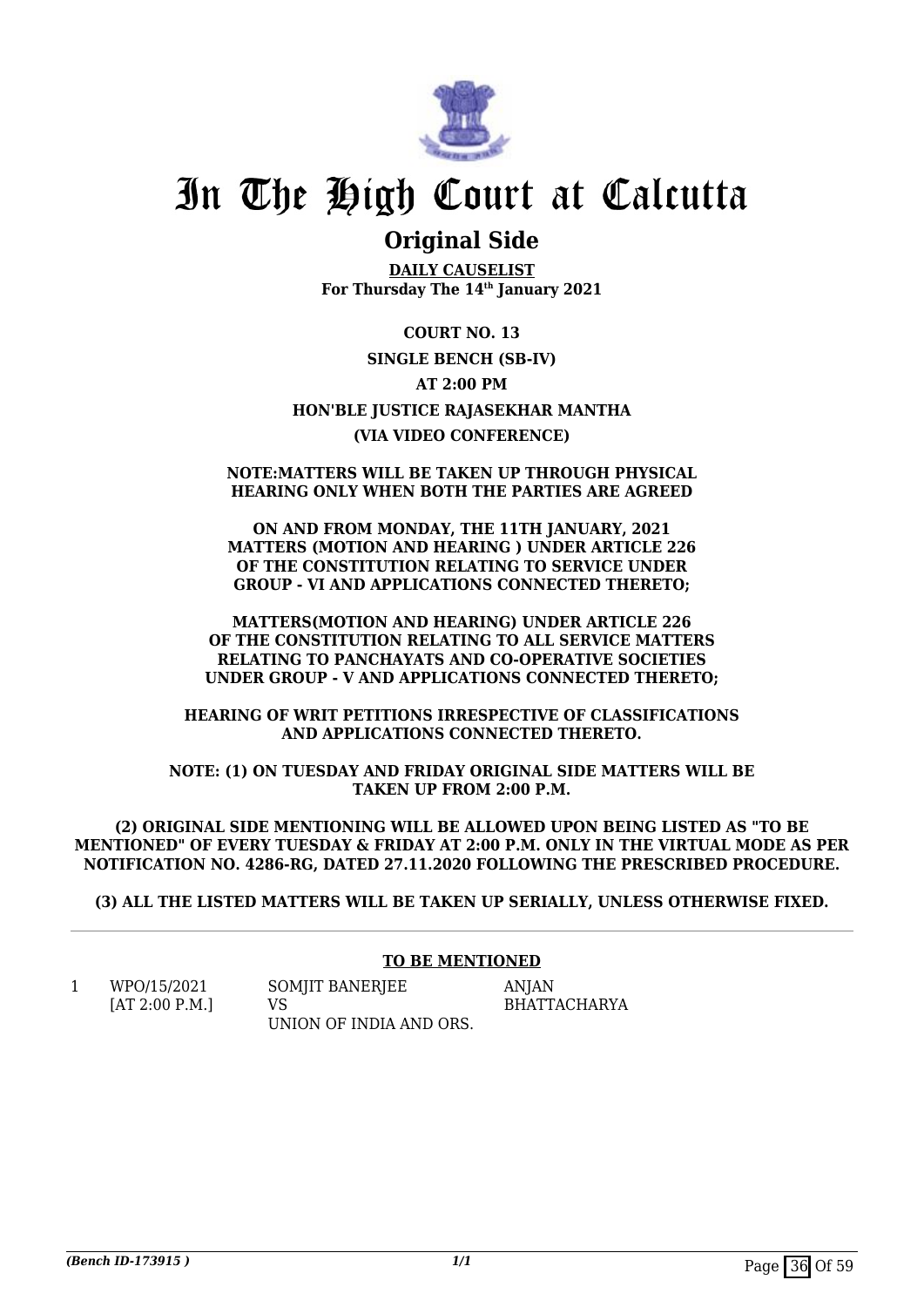

## **Original Side**

**DAILY CAUSELIST For Thursday The 14th January 2021**

**COURT NO. 8 SINGLE BENCH (SB-V) AT 10:45 AM HON'BLE JUSTICE SABYASACHI BHATTACHARYYA (VIA VIDEO CONFERENCE)**

#### **NOTE:MATTERS WILL BE TAKEN UP THROUGH PHYSICAL HEARING ONLY WHEN BOTH THE PARTIES ARE AGREED;**

**NOTE: (I) ORIGINAL SIDE MATTERS WILL BE TAKEN UP FROM 10:45 A.M. UPTO 12:00 NOON ONLY ON TUESDAYS AND THURSDAYS;**

**(II) APPELLATE SIDE MATTERS WILL BE TAKEN UP FROM 12:00 NOON ONWARD OR IMMEDIATELY AFTER COMPLETION OF ORIGINAL SIDE MATTERS, WHICHEVER IS EARLIER, ON TUESDAYS AND THURSDAYS;**

**(III) ON MONDAYS, WEDNESDAYS AND FRIDAYS, APPELLATE SIDE MATTERS WILL BE TAKEN UP THROUGHOUT THE DAY.**

**(IV) MENTIONING WILL BE ALLOWED ONLY AT THE FIRST SITTING OF COURT ON THE FIRST WORKING DAY OF EVERY WEEK.**

#### **COURT APPLICATIONS UNDER ART.226**

| 1              | WPO/177/2019<br>WPA 11842(W)/2019 VS   | <b>SUMANA BHOWMICK</b><br>THE UNION OF INDIA AND<br>ORS.               | <b>SHUVANIL</b><br><b>CHAKRABORTY</b> | TANMOY ROY (FOR RES.8),<br>KUSHAGRA SHAH(RES. 3)                                                       |
|----------------|----------------------------------------|------------------------------------------------------------------------|---------------------------------------|--------------------------------------------------------------------------------------------------------|
| $\overline{2}$ | WPO/556/2019                           | SUPRIYA MANCHERJI<br>VS.<br>THE STATE OF WEST<br><b>BENGAL AND ORS</b> | SUDESHNA BASU<br>THAKUR               |                                                                                                        |
| 3              | WPO/12/2021                            | RAMESH CHANDRA BARDIA<br>VS.<br>STATE BANK OF INDIA AND<br>ORS.        | PRANAV SHARMA                         |                                                                                                        |
| 4              | WPO/13/2021                            | <b>MANOJ TOSHNIWAL</b><br><b>VS</b><br>STATE BANK OF INDIA AND<br>ORS. | PRANAV SHARMA                         |                                                                                                        |
|                |                                        |                                                                        | <b>FOR HEARING</b>                    |                                                                                                        |
| 5              | WPO/108/2018<br>WITH WPA<br>8571W/2018 | JAGJEET SINGH KOHLI<br>VS.<br>STATE OF WEST BENGAL<br>AND ANR.         | JAGJEET SINGH KOHLI<br>(IN PERSON)    | <b>DEBASREE</b><br>DHAMALI(RES.5), SOUMOSREE<br>CHATTERJEE(6), AVRA<br>MAJUMDER(RES.NO.1,2,3 AND<br>4) |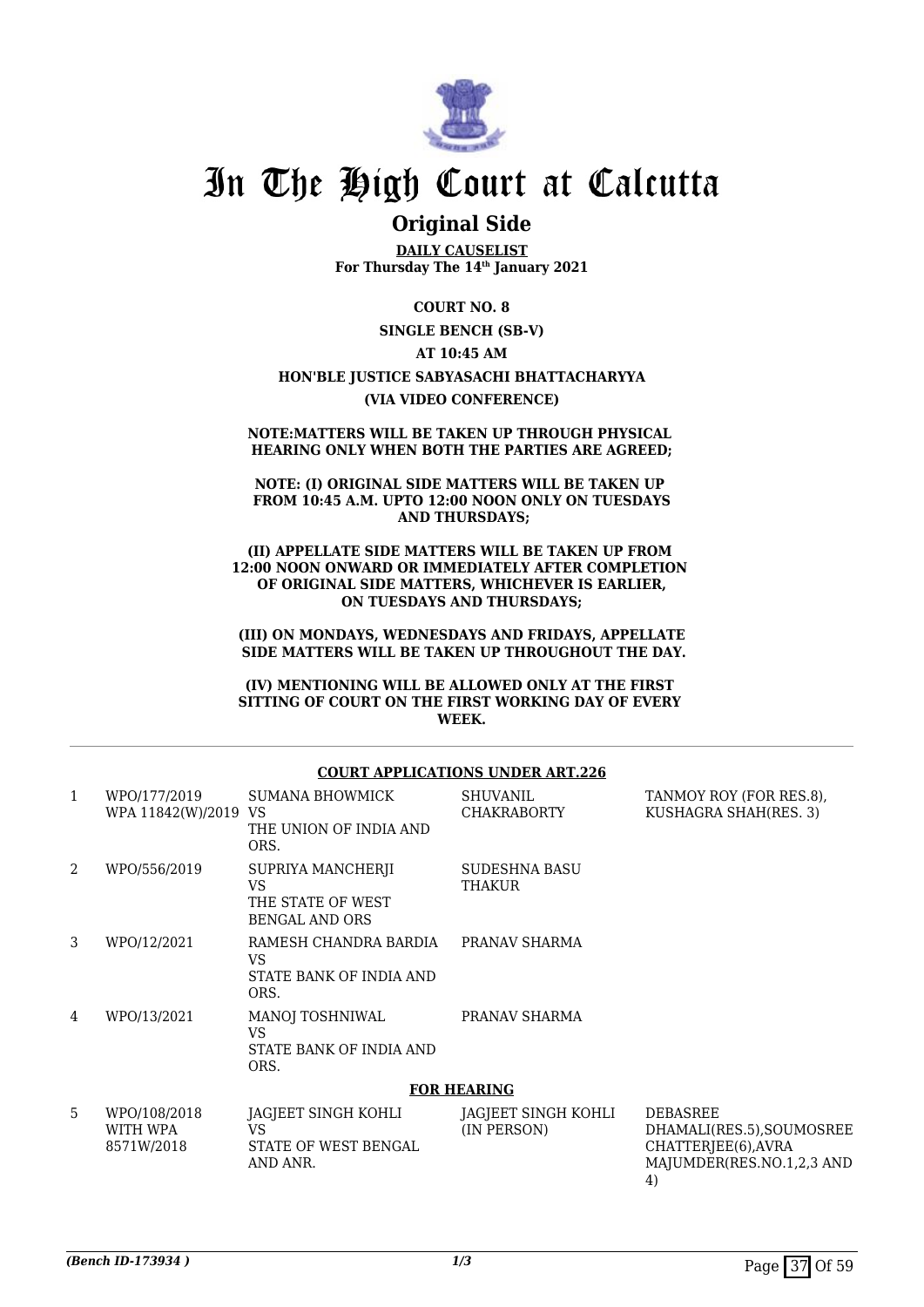| 6  | WPO/109/2018<br>WITH WPA<br>8571W/2018 | JAGJEET SINGH KOHLI<br><b>VS</b><br>STATE OF WEST BENGAL<br>AND ORS.                                                      | JAGJEET SINGH KOHLI<br>(IN PERSON) | DEBASREE DHAMALI(RES.<br>5), AVRA MAJUMDER<br>(RES.NO.1,2,3 AND 4) |
|----|----------------------------------------|---------------------------------------------------------------------------------------------------------------------------|------------------------------------|--------------------------------------------------------------------|
| 7  | WPO/402/2018                           | RASHMI METALIKS<br>LIMITED & ANR.<br><b>VS</b>                                                                            | R. N. GHOSE & ASSO.                | SOMNATH BOSE (FOR<br>RES.3,6)                                      |
| 8  | WPO/185/2019                           | UNION OF INDIA & ORS.<br>RANJIT KUMAR PAUL AND<br>ORS.<br><b>VS</b><br>HINDUSTAN PETROLEUM<br>CORPORATION AND ORS.        | MULLICK AND CO.                    | PRASUN MUKHERJEE(RES.1)                                            |
| 9  | WPO/398/2019                           | <b>HOOGHLY EXTRUSIONS</b><br>LTD AND ANR<br><b>VS</b><br>THE GOVERNMENT OF<br>WEST BENGAL AND 3<br><b>OTHERS</b>          | SAMRAT DEY PAUL                    |                                                                    |
| 10 | WPO/508/2019                           | NAND LAL SHAW<br><b>VS</b><br>UNION OF INDIA AND ORS                                                                      | PROTYUSHCHATTERJEE                 |                                                                    |
| 11 | WPO/512/2019<br>[AT 10:45 A.M.]        | <b>ATMA RAM SARAF</b><br><b>VS</b><br>THE STATE OF WEST<br><b>BENGAL AND 4 OTHERS</b>                                     | ARINDAM LAHIRI                     |                                                                    |
| 12 | WPO/524/2019                           | <b>GLACIER ENGINEERING CO</b><br><b>AND ORS</b><br><b>VS</b><br>STATE OF WEST BENGAL<br><b>AND ORS</b>                    | <b>SINTHIA BALA</b>                |                                                                    |
| 13 | WPO/541/2019                           | <b>JAJU BROTHERS</b><br><b>VS</b><br>THE BOARD OF TRUSTEES<br>FOR KOLKATA PORT TRUST<br>AND ORS                           | SHREYASI SANYAL                    |                                                                    |
| 14 | WPO/550/2019                           | <b>BRGK PROPERTIES LLP</b><br>(BRGK PROPERTIES PVT<br>LTD) AND ANR<br><b>VS</b><br>THE REGISTRAR OF<br>ASSURANCES KOLKATA | CHOUDHURY AND CO                   |                                                                    |
| 15 | WPO/105/2020                           | MRITUNJAY SINGH<br><b>VS</b><br>THE UNION OF INDIA AND<br>ORS.                                                            | <b>DIPAK RANJAN</b><br>MUKHERJEE   |                                                                    |
| 16 | WPO/252/2020                           | M/S R P TECHVISION PVT<br>LTD AND ANR<br>VS<br>CANARA BANK AND ORS                                                        | RAJESH UPADHYAY                    |                                                                    |
| 17 | WPO/253/2020                           | M/S. R P VYAPAAR PVT<br>LIMITED AND ANR<br><b>VS</b><br>CANARA BANK AND ORS                                               | RAJESH UPADHYAY                    |                                                                    |
| 18 | WPO/369/2020                           | ASHA EXPO AND CO. LTD.<br><b>VS</b><br><b>UCO BANK</b>                                                                    | ANURAG BAGARIA                     |                                                                    |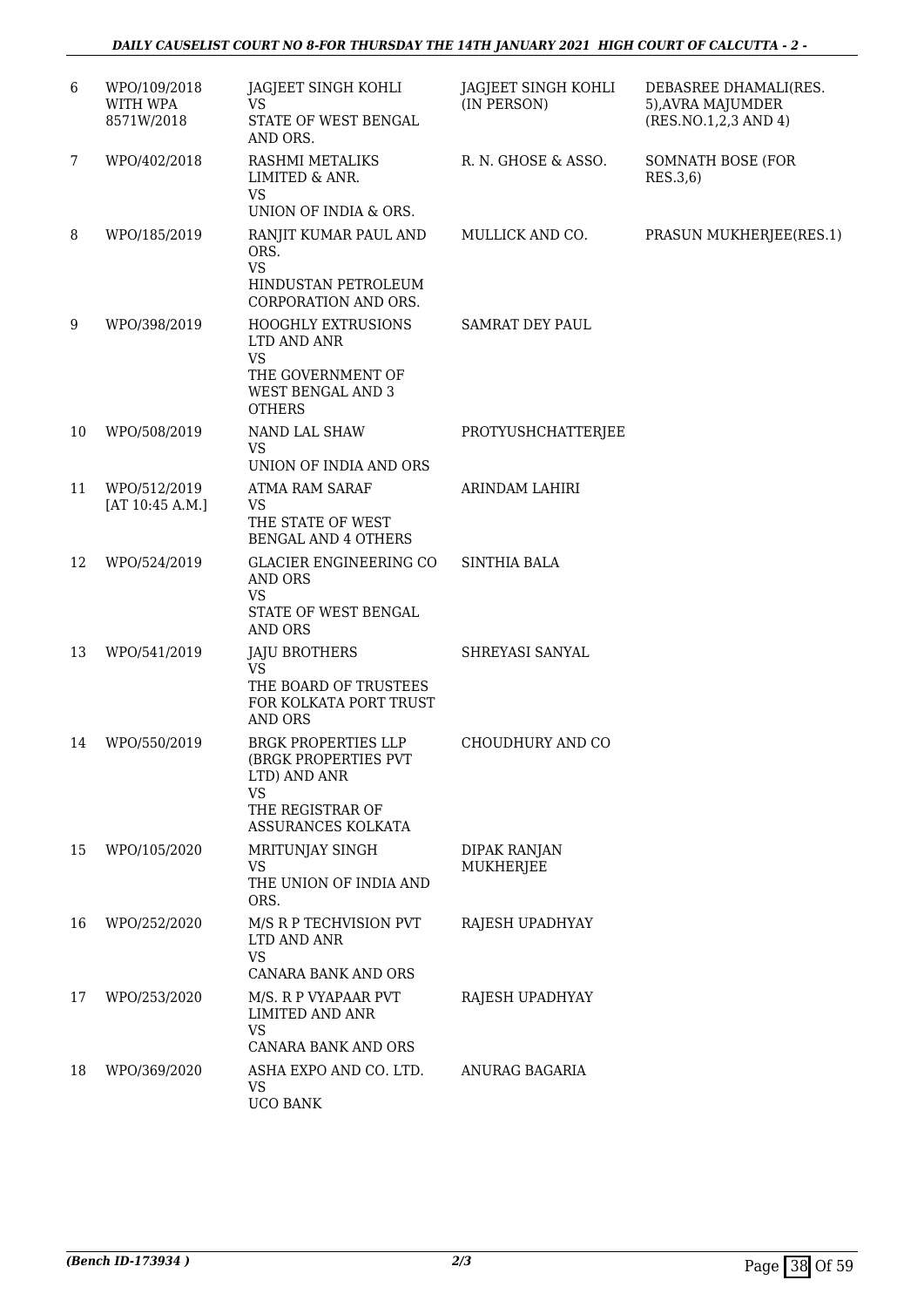19 WPO/383/2020 CHEVIOT FOUNDATION

VS STATE BANK OF INDIA AND ORS

VISHWARUP ACHARYYA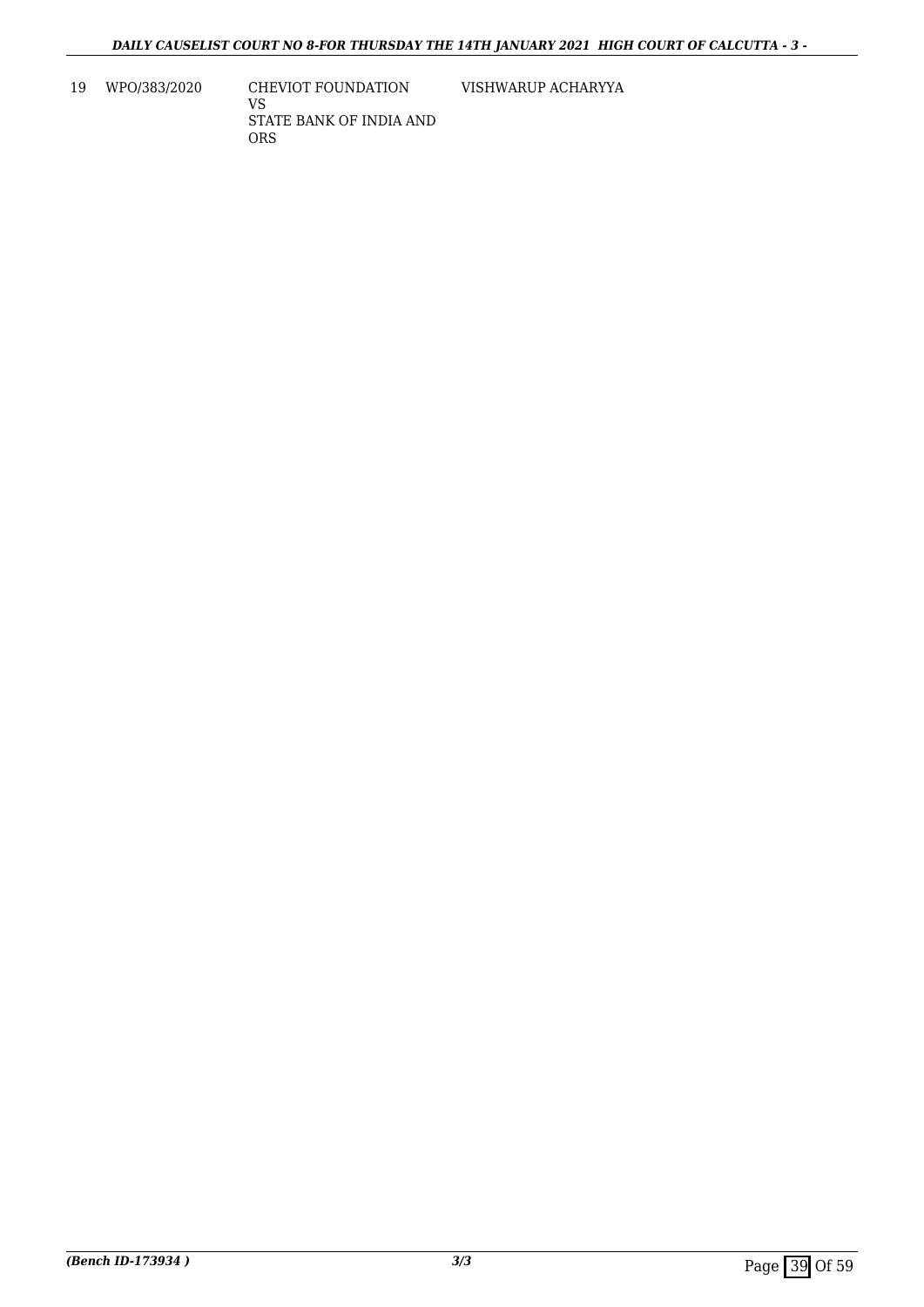

## **Original Side**

**DAILY CAUSELIST For Thursday The 14th January 2021**

**COURT NO. 39 SINGLE BENCH (SB-VI, COMMERCIAL BENCH) AT 10:45 AM HON'BLE JUSTICE MOUSHUMI BHATTACHARYA VIA VIDEO CONFERENCE)**

**NOTE: MATTERS WILL BE TAKEN UP THROUGH PHYSICAL HEARING ONLY WHEN BOTH THE PARTIES ARE AGREED**

**NOTE : MATTERS UNDER THE COMMERCIAL DIVISION WILL BE TAKEN UP FIRST.**

### **WITNESS ACTION (UNDER COMMERCIAL DIVISION)**

| 1 | CS/140/2013<br>[S.A.] | UCO BANK<br>VS<br>WEST BENGAL<br><b>INFRASTRUCTURE</b><br>DEVELOPMENT FINANCE<br>CORP. LTD &      | SANDERSONS &<br><b>MORGANS</b> |
|---|-----------------------|---------------------------------------------------------------------------------------------------|--------------------------------|
| 2 | CS/169/2013<br>[SA.]  | WEST BENGAL<br><b>INFRASTRUCTURE</b><br>DEVELOPMENT FINANCE<br>CORP. LTD<br>VS<br><b>UCO BANK</b> | <b>FOX AND MANDAL</b>          |

IA NO: GA/3/2013(Old No:GA/2390/2013), GA/5/2013(Old No:GA/2558/2013), GA/7/2018(Old No:GA/446/2018)

**ADJOURNED MOTION (UNDER COMMERCIAL DIVISION)**

| IA NO. GA/2/2020 | DUROPLY INDUSTRIES   | SANJAY GINODIA |
|------------------|----------------------|----------------|
|                  | LIMITED AND ANR.     | SANJAY GINODIA |
|                  | Vs                   |                |
| In CS/94/2020    | MA MANSA ENTERPRISES |                |
|                  | PRIVATE LIMITED      |                |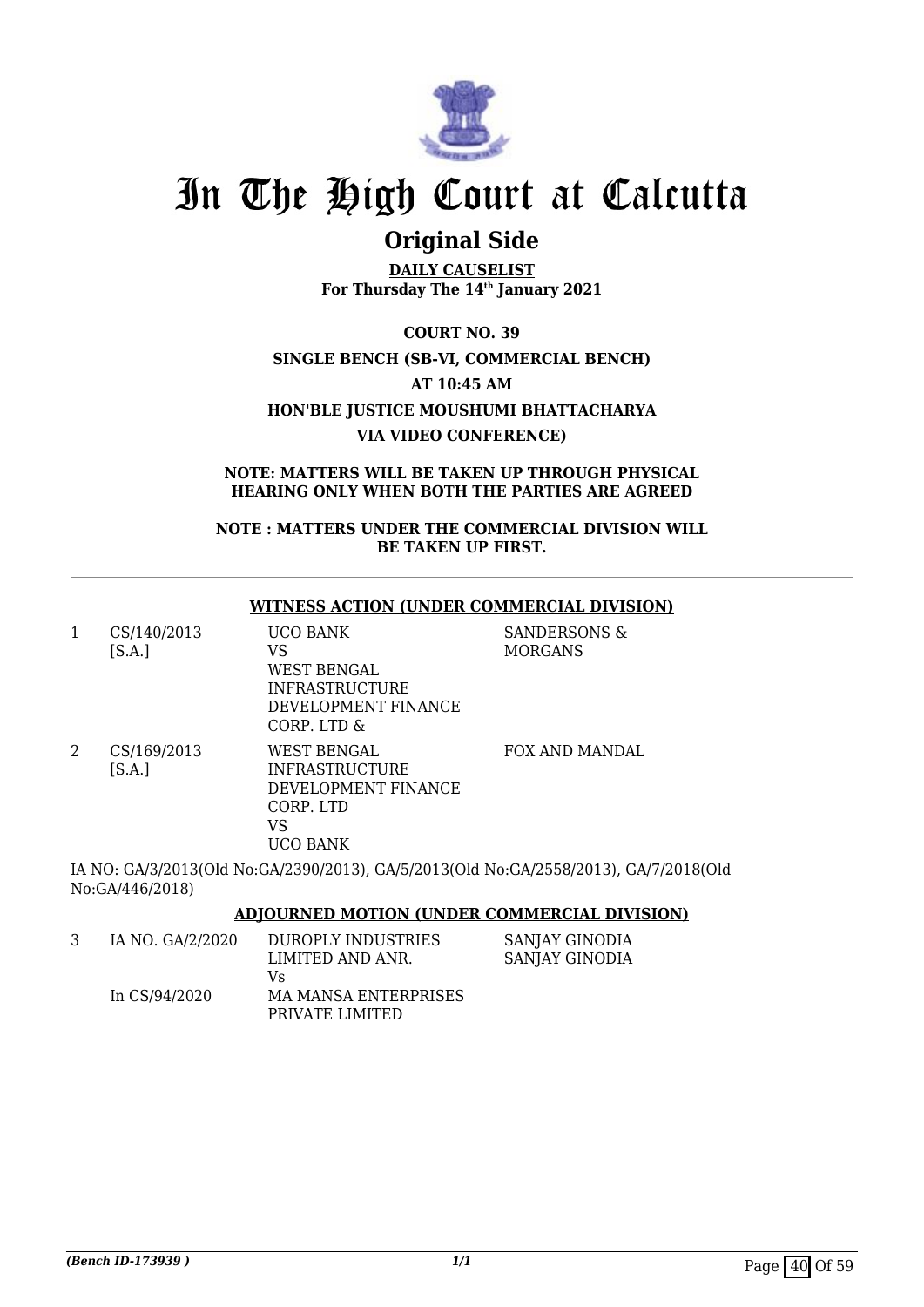

## **Original Side**

**DAILY CAUSELIST For Thursday The 14th January 2021**

**COURT NO. 39 SINGLE BENCH (SB-VI) AT 10:45 AM HON'BLE JUSTICE MOUSHUMI BHATTACHARYA (VIA VIDEO CONFERENCE)**

### **NOTE: MATTERS WILL BE TAKEN UP THROUGH PHYSICAL HEARING ONLY WHEN BOTH THE PARTIES ARE AGREED.**

## **NOTE : 1) MATTERS UNDER THE COMMERCIAL DIVISION WILL BE TAKEN UP FIRST.**

**2) SUITS AND SPECIALLY- ASSIGNED MATTERS WILL BE TAKEN UP EVERY DAY TILL 1:00 P.M. AFTER COMPLETION OF COMMERCIAL DIVISION MATTERS.**

**3) ARBITRATION MATTERS WILL BE TAKEN UP FROM 2:00 P.M. TO 4:00 P.M. EVERY DAY.**

**4) THE LIST WILL BE CALLED ON SERIALLY ONCE THE MATTERS INDICATED IN NOTE NO. 2 ARE COMPLETED.**

| 1 | IA NO. GA/2/2020<br>In $EP/1/2019$ | TAPAN KUMAR RAY<br>Vs.<br>APARUPA PODDER ALIAS<br>ARFIN ALI AND ORS       | DIPIKA BANU<br><b>DIPIKA BANU</b>    |
|---|------------------------------------|---------------------------------------------------------------------------|--------------------------------------|
|   |                                    | <b>NEW CHAMBER APPLICATIONS</b>                                           |                                      |
| 2 | IA NO. GA/4/2021                   | THYSSENKRUPP ELEVATOR<br>(INDIA) PVT. LTD<br>Vs.                          | S. JALAN AND CO.<br>S. JALAN AND CO. |
|   | In CS/270/2017                     | STATE OF WEST BENGAL<br>THE SUPERINTENDING<br><b>ENGINEER PUBLIC WORK</b> |                                      |
| 3 | IA NO. GA/1/2020                   | <b>BALGOPAL MERCHANTS</b><br>PVT. LTD.<br>Vs.                             | USHA DOSHI<br>USHA DOSHI             |
|   | In CS/146/2018                     | <b>MEENAKSHI FILAMENTS</b><br>PVT. LTD.                                   |                                      |

## **NEW MOTIONS**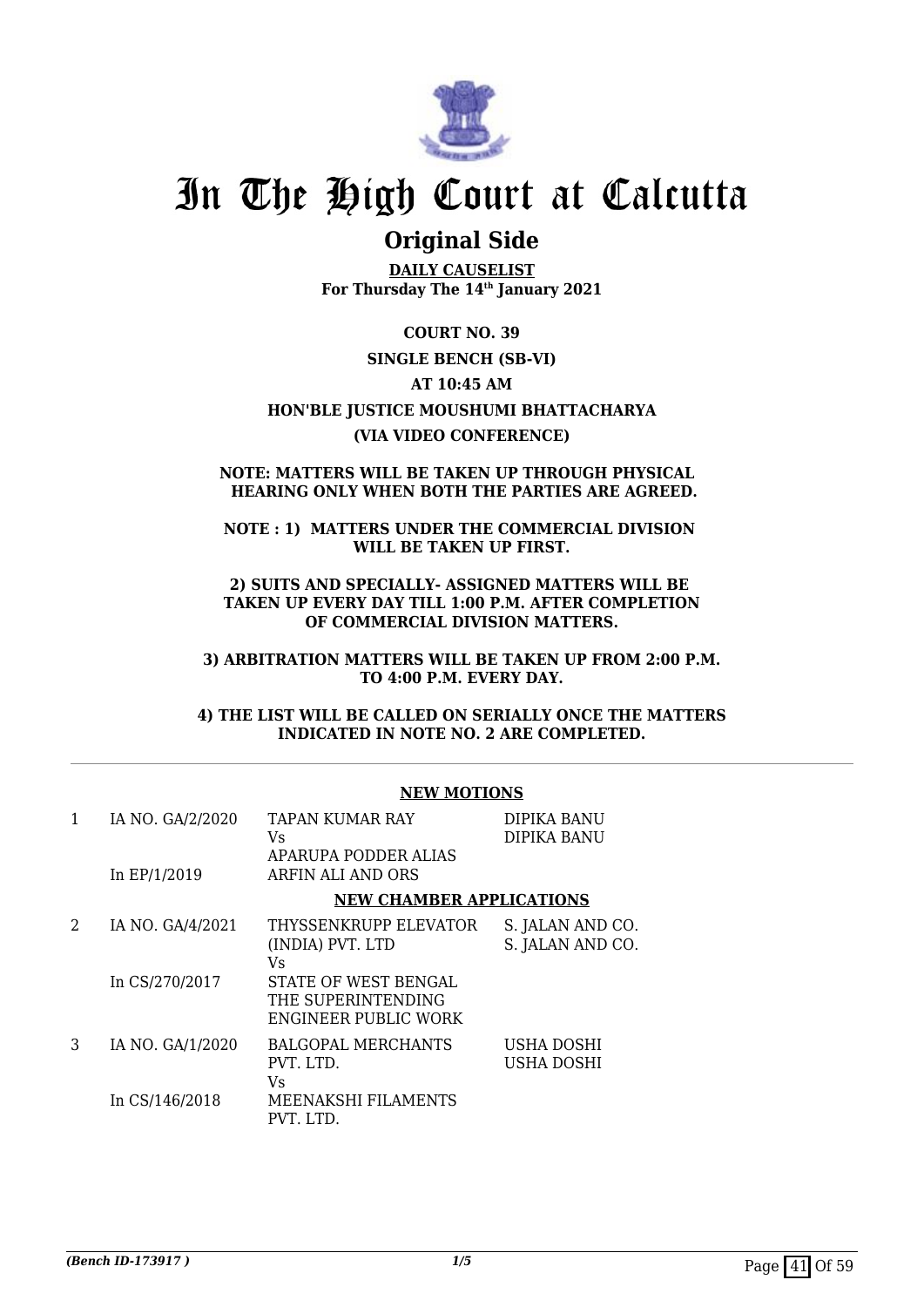| 4  | IA NO. GA/1/2020                              | WIND POWER VINIMAY PVT.<br><b>LTD</b>                                                       | USHA DOSHI<br><b>USHA DOSHI</b>                       |                                           |
|----|-----------------------------------------------|---------------------------------------------------------------------------------------------|-------------------------------------------------------|-------------------------------------------|
|    | In CS/147/2018                                | <b>Vs</b><br>RITIKA GRIHA NIRMAN PVT.<br>LTD.                                               |                                                       |                                           |
|    |                                               | <b>FOR ARGUMENTS</b>                                                                        |                                                       |                                           |
| 5  | CS/321/2004                                   | NEMAI CHANDRA GHOSH<br><b>VS</b><br>C. E. S. C. LTD.                                        | MOHAMMAD<br><b>SHEHABUDDIN</b>                        |                                           |
|    |                                               | IA NO: GA/1/2014(Old No:GA/1124/2014), GA/4/2019                                            |                                                       |                                           |
|    |                                               | <b>ADJOURNED MOTION</b>                                                                     |                                                       |                                           |
| 6  | IA NO. GA/6/2019<br>(Old No:<br>GA/1518/2019) | CALCUTTA STOCK<br>EXCHANGE LIMITED.<br>Vs<br><b>RATAN LAL PODDAR</b>                        | <b>SINHA</b><br>SINHA & CO.                           |                                           |
|    | In CS/263/2001                                |                                                                                             |                                                       |                                           |
|    |                                               | <b>CHAMBER APPLICATIONS FOR FINAL DISPOSAL</b>                                              |                                                       |                                           |
| 7  | IA NO. GA/6/2020<br>(Old No:<br>GA/258/2020)  | <b>BIMAL KUMAR</b><br>PARASRAMKA & ORS.<br>Vs<br>RAJENDRA PRASAD                            | <b>SHROFF AND</b><br><b>ASSOCIATES</b><br>G. S. GUPTA |                                           |
|    | [S.A.]<br>In CS/95/2011                       | <b>AGARWALLA &amp; OTHERS</b>                                                               |                                                       |                                           |
|    |                                               | <b>COURT APPLICATIONS UNDER ART.226</b>                                                     |                                                       |                                           |
| 8  | WPO/313/2020<br>[S.A.]                        | <b>SHIW KUMAR DALMIA</b><br><b>VS</b><br>THE KOLKATA MUNICIPAL<br>CORPORATION AND ORS.      | M/S. CHATTERJEE,<br>SIL AND CO.                       |                                           |
|    |                                               | <b>COMPANY MATTER (NEW)</b>                                                                 |                                                       |                                           |
| 9  | IA NO. CA/33/2020<br>[S.A.]<br>In CP/245/1985 | IN THE MATTER.OF-<br><b>BENGAL PAPER MILLS</b><br>CO.LTD.<br>Vs.                            | A.C.KAR                                               | <b>SANDERSONS &amp;</b><br><b>MORGANS</b> |
|    |                                               | SANJAY JHUNJHUNWALA -<br>$VS - O/L$                                                         |                                                       |                                           |
|    |                                               | <b>APPLICATION FOR RULE IN CONTEMPT</b>                                                     |                                                       |                                           |
| 10 | CC/43/2020                                    | TIRUPATI VESSEL PRIVATE<br><b>LIMITED</b><br><b>VS</b><br>ANKUSH RAJHANS AND<br>ORS.        | <b>RUNA PALIT</b>                                     |                                           |
| 11 | CC/44/2020                                    | TIRUPATI VESSEL PRIVATE<br><b>LIMITED</b><br><b>VS</b><br>PRAKASH CHANDRA YADAV<br>AND ANR. | <b>RUNA PALIT</b>                                     |                                           |
|    |                                               | <b>FOR ORDERS</b>                                                                           |                                                       |                                           |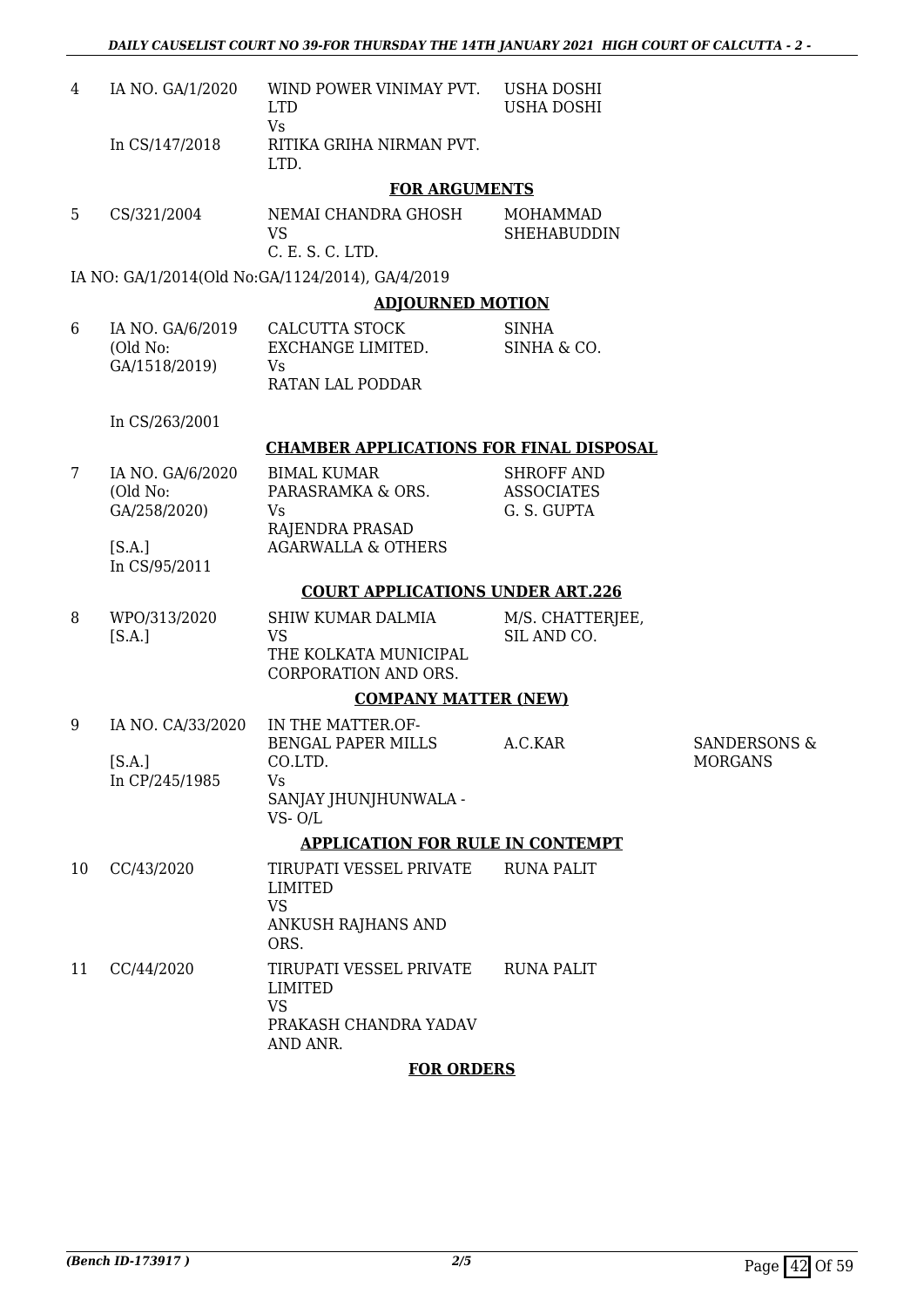| 12 | AP/411/2020                           | THE KOLKATA MUNICIPAL<br>CORPORATION<br><b>VS</b><br><b>JAIN INFRAPROJECTS</b><br><b>LIMITED</b>                                              | H. S. MONDAL                               |                      |
|----|---------------------------------------|-----------------------------------------------------------------------------------------------------------------------------------------------|--------------------------------------------|----------------------|
|    |                                       | <b>NEW MOTIONS(2)</b>                                                                                                                         |                                            |                      |
| 13 | AP/401/2020                           | PARITOSH DEBNATH AND<br>ANR.<br><b>VS</b><br>HDB FINANCIAL SERVISES<br><b>LIMITED</b>                                                         | DIPAK KUMAR<br><b>BHATTACHARJEE</b>        |                      |
|    |                                       | <b>ARBITRATION MOTION (ADJ.) SEC. 34</b>                                                                                                      |                                            |                      |
| 14 | AP/928/2011                           | STATE OF WEST BENGAL<br><b>VS</b><br>M/S CHAKRABORTY &<br><b>COMPANY</b>                                                                      | PARITOSH SINHA                             | JAYANTA KR. PAIN     |
|    | IA NO: GA/1/2018(Old No:GA/3399/2018) |                                                                                                                                               |                                            |                      |
| 15 | AP/381/2013                           | VASAVI INFRASTRUCTURE<br>PROJECTS LIMITED<br><b>VS</b><br>THE KOLKATA MUNICIPAL<br>CORPORATION                                                | V. BHATIA &<br><b>ASSOCIATES</b>           |                      |
| 16 | AP/1735/2015                          | M/S. SATELLITE ELECTRIC<br><b>COMPANY</b><br><b>VS</b><br>THE BOARD OF TRUSTEES<br>FOR THE PORT OF KOLKATA                                    | <b>SOURAV MONDAL</b>                       |                      |
| 17 | AP/147/2016                           | MARMAGOA STEELS LTD.<br><b>VS</b><br>MSTC LTD.                                                                                                | A. N.<br><b>BHATTACHARYYA &amp;</b><br>CO. | DEY & ASSOCIATES     |
| 18 | AP/309/2016                           | NATIONAL BUILDINGS<br>CONSTRUCTION<br>CORPORATION LIMITED<br><b>VS</b><br><b>AVINASH RAJ</b><br><b>CONSTRUCTION PRIVATE</b><br><b>LIMITED</b> | NAVOJIT MUKHERJEE                          |                      |
| 19 | AP/1121/2016                          | UNION OF INDIA & ANR.<br><b>VS</b><br>PAM DEVELOPMENT PVT.<br>LTD.                                                                            | APARNA BANERJEE                            |                      |
|    | IA NO: GA/2/2019                      |                                                                                                                                               |                                            |                      |
| 20 | AP/352/2017                           | STATE OF WEST BENGAL &<br><b>ORS</b><br><b>VS</b><br>M/S. B.B.M. ENTERPRISES                                                                  | MR. PARITOSH SINHA                         | <b>SUPRATIK BASU</b> |
| 21 | AP/377/2017                           | THE ORIENTAL INSURANCE<br>CO. LTD<br><b>VS</b><br>MADHYA BHARAT PAPERS<br><b>LTD</b>                                                          | RAJESH SINGH                               | R. GINODIA & CO.     |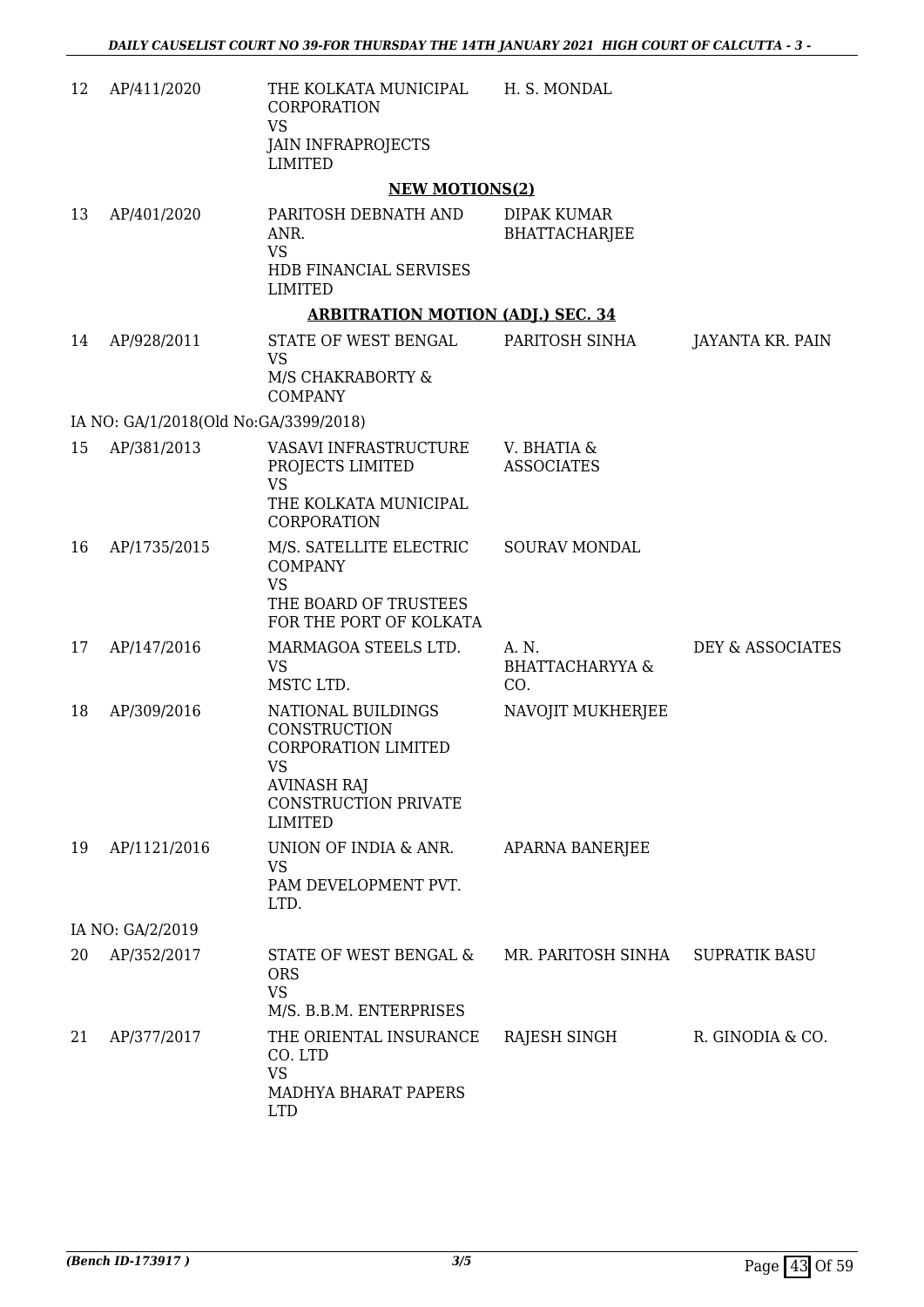| 22 | AP/702/2017                           | UNITED INDIA ASSURANCE<br><b>COMPANY LIMITED</b><br><b>VS</b><br>A.I. CHAMPDANY<br><b>INDUSTRIES LIMITED</b>                  | SOUMENDRA NATH<br><b>GANGULY</b>         | ABHIJIT GUHA RAY                         |
|----|---------------------------------------|-------------------------------------------------------------------------------------------------------------------------------|------------------------------------------|------------------------------------------|
|    | IA NO: GA/1/2017(Old No:GA/2853/2017) |                                                                                                                               |                                          |                                          |
| 23 | AP/708/2017                           | THE ORIENTAL INSURANCE<br>COMPANY LIMITED<br><b>VS</b><br><b>GLOSTER LIMITED</b>                                              | <b>SANJAY PAUL</b>                       |                                          |
| 24 | AP/99/2018                            | UNION OF INDIA,<br>THROUGH THE GENERAL<br>MANAGER, METRO<br>RAILWAY,<br><b>VS</b><br>M/S PERFECT<br>CONSTRUCTION              | APARNA BANERJEE                          | CHANDAN DUTTA                            |
| 25 | AP/195/2018                           | M/S CAPITAL CEMENT<br><b>AGENCY</b><br><b>VS</b><br>UNION OF INDIA                                                            | H.N.DATTA & CO                           |                                          |
| 26 | AP/267/2018                           | M/S NAV BHARAT VANIJYA A P AGARWALLA<br><b>UDYOG</b><br><b>VS</b><br><b>UNION OF INDIA</b>                                    |                                          |                                          |
| 27 | AP/367/2018                           | UNION OF INDIA & ORS.<br><b>VS</b><br>M/S. WONTECH<br><b>ENGINEERING PVT LTD</b>                                              | <b>ARUN KUMAR</b><br><b>MISHRA</b>       | <b>SHROFF &amp;</b><br><b>ASSOCIATES</b> |
| 28 | AP/424/2018                           | <b>WONTECH ENGINEERING</b><br>PVT. LTD<br><b>VS</b><br><b>GENERAL MANAGER</b><br>SOUTH EASTERN RAILWAYS<br>& ORS              | <b>SHROFF &amp;</b><br><b>ASSOCIATES</b> | ARUN KR. MISHRA                          |
| 29 | AP/433/2018                           | TRIPTI SAHA<br><b>VS</b><br><b>UNION OF INDIA</b>                                                                             | Partha Chakraborty                       | APARNA BANERJEE                          |
|    | IA NO: GA/1/2020(Old No:GA/1112/2020) |                                                                                                                               |                                          |                                          |
| 30 | AP/630/2018                           | KRISHNA COKE(INDIA) PVT. A.P. AGARWALLA<br><b>LTD</b><br><b>VS</b><br><b>MSTC LIMITED</b>                                     |                                          |                                          |
| 31 | AP/681/2018                           | SHIRLEY BENNO<br><b>SEBASTIAN</b><br><b>VS</b><br>RAJENDRA KUMAR PODDAR                                                       | <b>SANDIP KUMAR</b><br><b>DATTA</b>      |                                          |
| 32 | AP/831/2018                           | MARINE CRAFT ENGINEERS<br>PRIVATE LIMITED<br><b>VS</b><br><b>GARDEN REACH</b><br>SHIPBUILDERS AND<br><b>ENGINEERS LIMITED</b> | <b>ABHIJIT GUHA RAY</b>                  |                                          |
|    | IA NO: GA/1/2019                      |                                                                                                                               |                                          |                                          |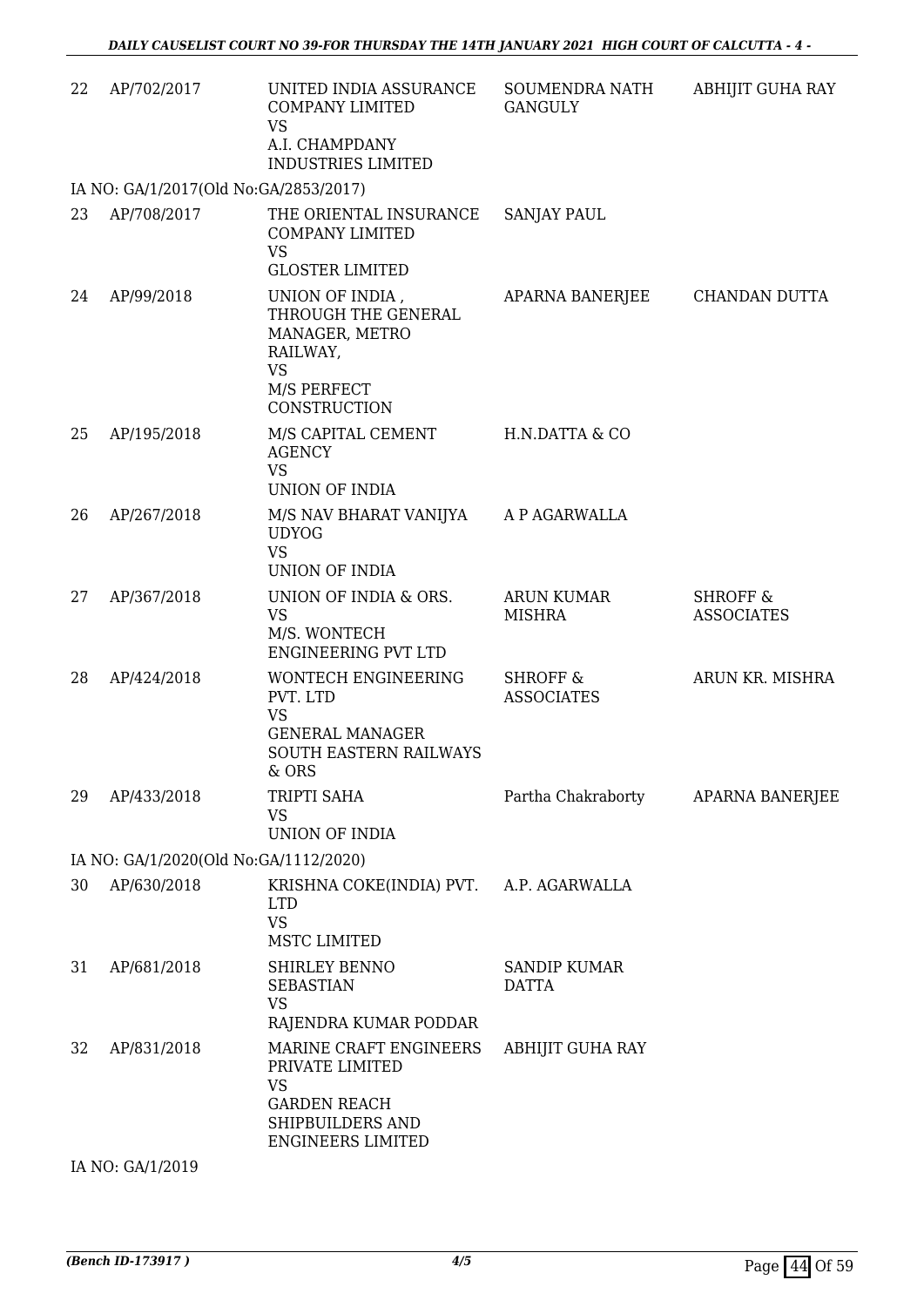33 AP/430/2019 Y D TRANSPORT CO AND ANR VS SREI EQUIPMENT FINANCE LIMITED

SURYANU SENGUPTA ARCHANA

CHOWDHURY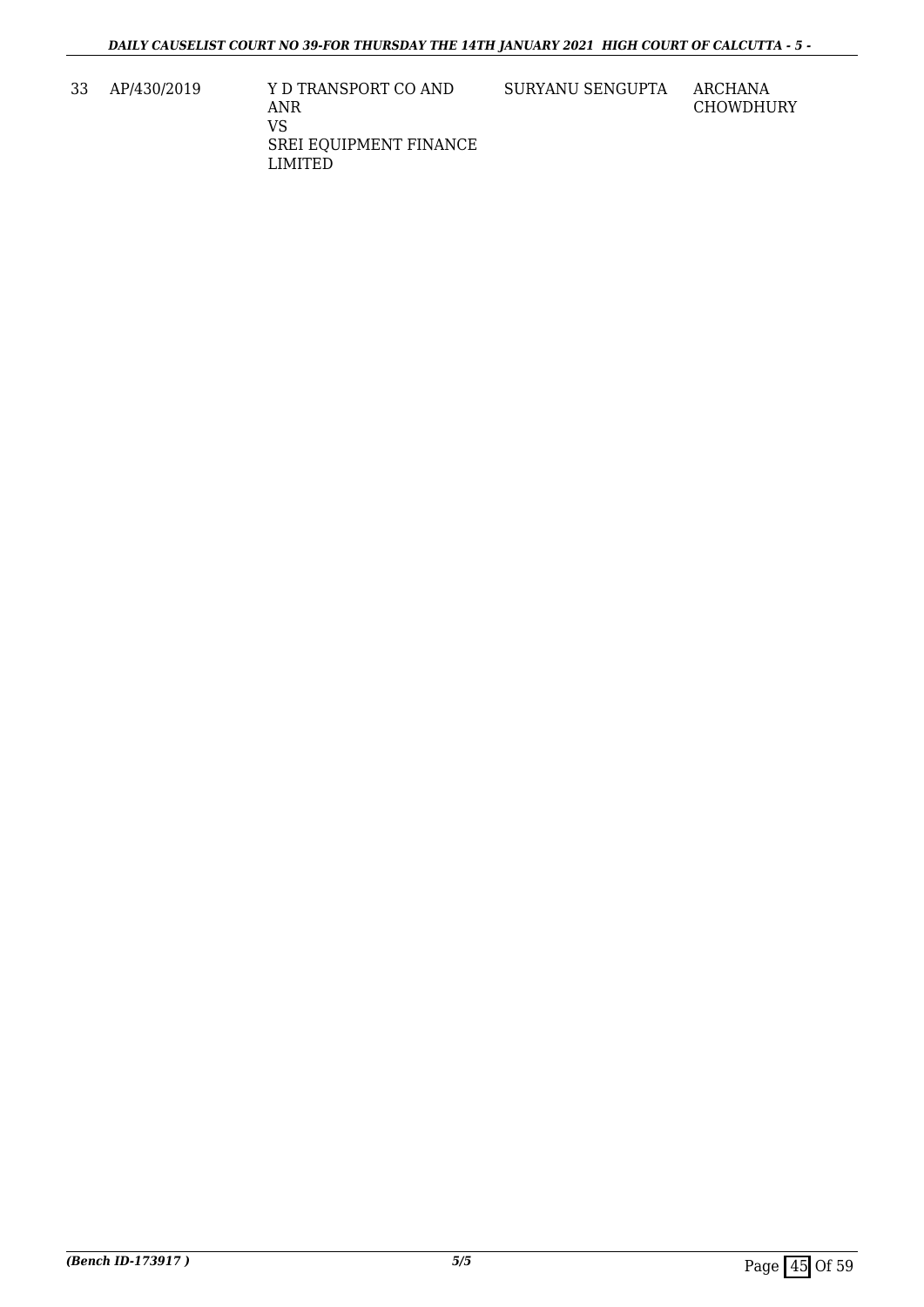

## **Original Side**

**DAILY CAUSELIST For Thursday The 14th January 2021**

**COURT NO. 26 SINGLE BENCH (SB-VII) AT 3:00 PM HON'BLE JUSTICE SHEKHAR B. SARAF (VIA VIDEO CONFERENCE)**

### **NOTE:MATTERS WILL BE TAKEN UP THROUGH PHYSICAL HEARING ONLY WHEN BOTH THE PARTIES ARE AGREED.**

### **NOTE : 1) EVERYDAY ORIGINAL SIDE MATTERS WILL BE TAKEN UP IMMEDIATELY AFTER THE COMPLETION OF THE APPELLATE SIDE MATTERS OR AT 3:00 P.M. WHICHEVER IS EARLIER.**

#### **2) ORIGINAL SIDE MENTIONING WILL BE ALLOWED IMMEDIATELY BEFORE THE ORIGINAL SIDE MATTERS ARE TAKEN UP.**

**3) MENTIONING FOR INCLUSION IN THE LIST SHALL BE ENTERTAINED ONLY UPON PROPER NOTICE.**

## **COURT APPLICATIONS UNDER ART.226**

| 1 | WPO/410/2020 | RITA SURESH TIWARI<br>VS<br>THE STATE OF WEST<br><b>BENGAL AND ORS</b>           | <b>ANJAN</b><br><b>BHATTACHARYA</b> |
|---|--------------|----------------------------------------------------------------------------------|-------------------------------------|
| 2 | WPO/411/2020 | MALOY KUMAR DUTTA AND<br>ANR<br>VS<br>THE STATE OF WEST<br><b>BENGAL AND ORS</b> | ANJAN<br><b>BHATTACHARYA</b>        |
| 3 | WPO/412/2020 | <b>DEBI SAHA</b><br>VS<br>THE STATE OF WEST<br><b>BENGAL AND ORS</b>             | <b>ANJAN</b><br><b>BHATTACHARYA</b> |
| 4 | WPO/423/2020 | POUSALI METLA<br>VS<br>THE STATE OF WEST<br><b>BENGAL AND ORS</b>                | ANJAN<br><b>BHATTACHARYA</b>        |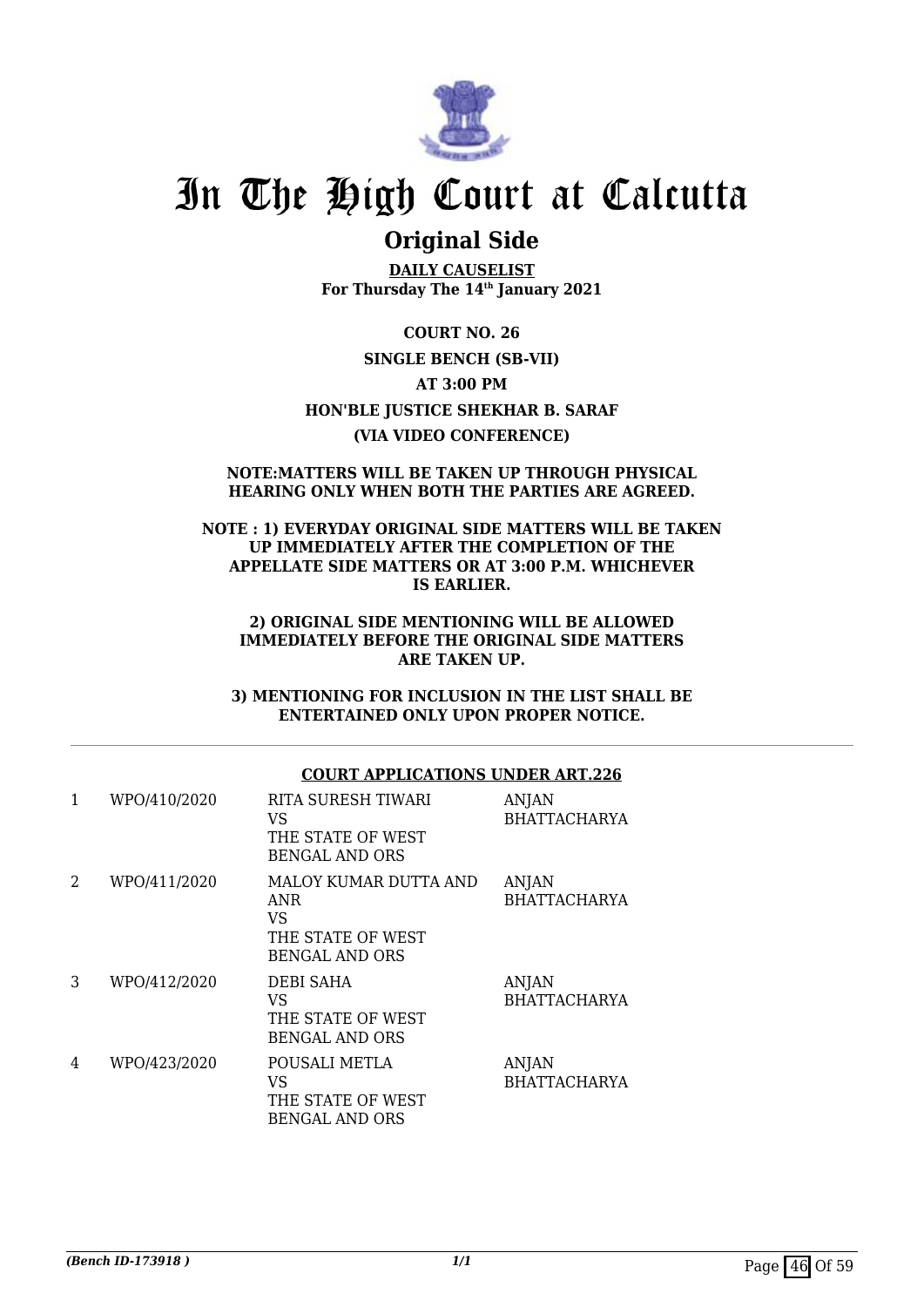

## **Original Side**

**DAILY CAUSELIST For Thursday The 14th January 2021**

**COURT NO. 15 SINGLE BENCH (SB-VIII) AT 10:45 AM HON'BLE JUSTICE RAJARSHI BHARADWAJ (VIA VIDEO CONFERENCE)**

**NOTE:MATTERS WILL BE TAKEN UP THROUGH PHYSICAL HEARING ONLY WHEN BOTH THE PARTIES ARE AGREED.**

**NOTE: ON FRIDAY (15/01/2021) ORIGINAL SIDE MATTERS WILL BE TAKEN UP AT 10:45 A.M.**

**AFTER COMPLETION OF ORIGINAL SIDE MATTERS, APPELLATE SIDE MATTERS WILL BE TAKEN UP.**

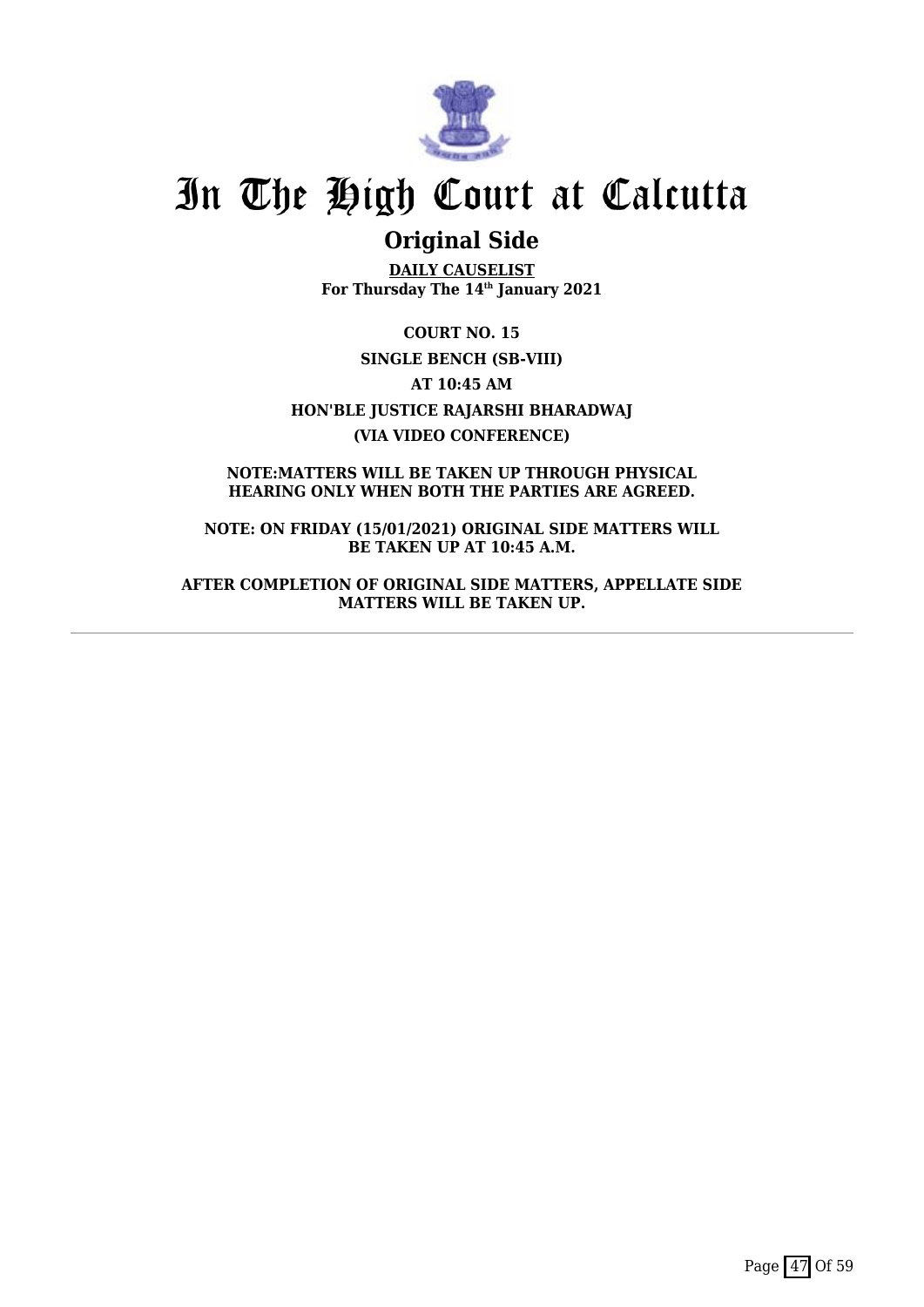

## **Original Side**

**DAILY CAUSELIST For Thursday The 14th January 2021**

**COURT NO. 10 SINGLE BENCH (SB-X) AT 10:45 AM HON'BLE JUSTICE RAVI KRISHAN KAPUR (VIA VIDEO CONFERENCE)**

#### **NOTE:MATTERS WILL BE TAKEN UP THROUGH PHYSICAL HEARING ONLY WHEN BOTH THE PARTIES ARE AGREED.**

**NOTE: (I) ORIGINAL SIDE MENTIONING EVERY WEDNESDAY AND THURSDAY AT 10:45 A.M.**

#### **(II) ORIGINAL SIDE MATTERS WILL BE TAKEN UP EVERY WEDNESDAY AND THURSDAY AT 10:45 A.M. BEFORE APPELLATE SIDE MATTERS. AFTER COMPLETION OF ORIGINAL SIDE MATTERS, APPELLATE SIDE MATTERS WILL BE TAKEN UP**

#### **TO BE MENTIONED**

| 1 | WPO/1502/1995 | ORIENT PAPER &<br>INDUSTRIES LTD<br>VS.<br>STATE OF WEST BENGAL &<br>ORS.                                                          | P.D.HIMATSINGKA               |                      |
|---|---------------|------------------------------------------------------------------------------------------------------------------------------------|-------------------------------|----------------------|
|   |               | <b>SPECIALLY FIXED MATTERS</b>                                                                                                     |                               |                      |
| 2 | WPO/138/2009  | M/S RADHAKISHAN<br>JHUNJHUNWALA<br><b>INVESTMENTS PRIVATE</b><br>LTD. & ANR.<br>VS.<br>THE KOLKATA MUNICIPAL<br>CORPORATION & ORS. | RAJENDRA<br><b>CHATURVEDI</b> |                      |
| 3 | WPO/139/2009  | M/S MANISH INVESTMENT<br>COMPANY & ANR.<br>VS.<br>THE KOLKATA MUNICIPAL<br>CORPORATION & ORS.                                      | RAJENDRA<br><b>CHATURVEDI</b> |                      |
| 4 | WPO/843/2008  | UNITED TYRES PVT. LTD. & U.S. MENON<br>ANR.<br><b>VS</b><br><b>BOARD OF TRUSTEES FOR</b><br>THE PORT OF KOLKATA &<br>ORS.          |                               | <b>AYAN BANERJEE</b> |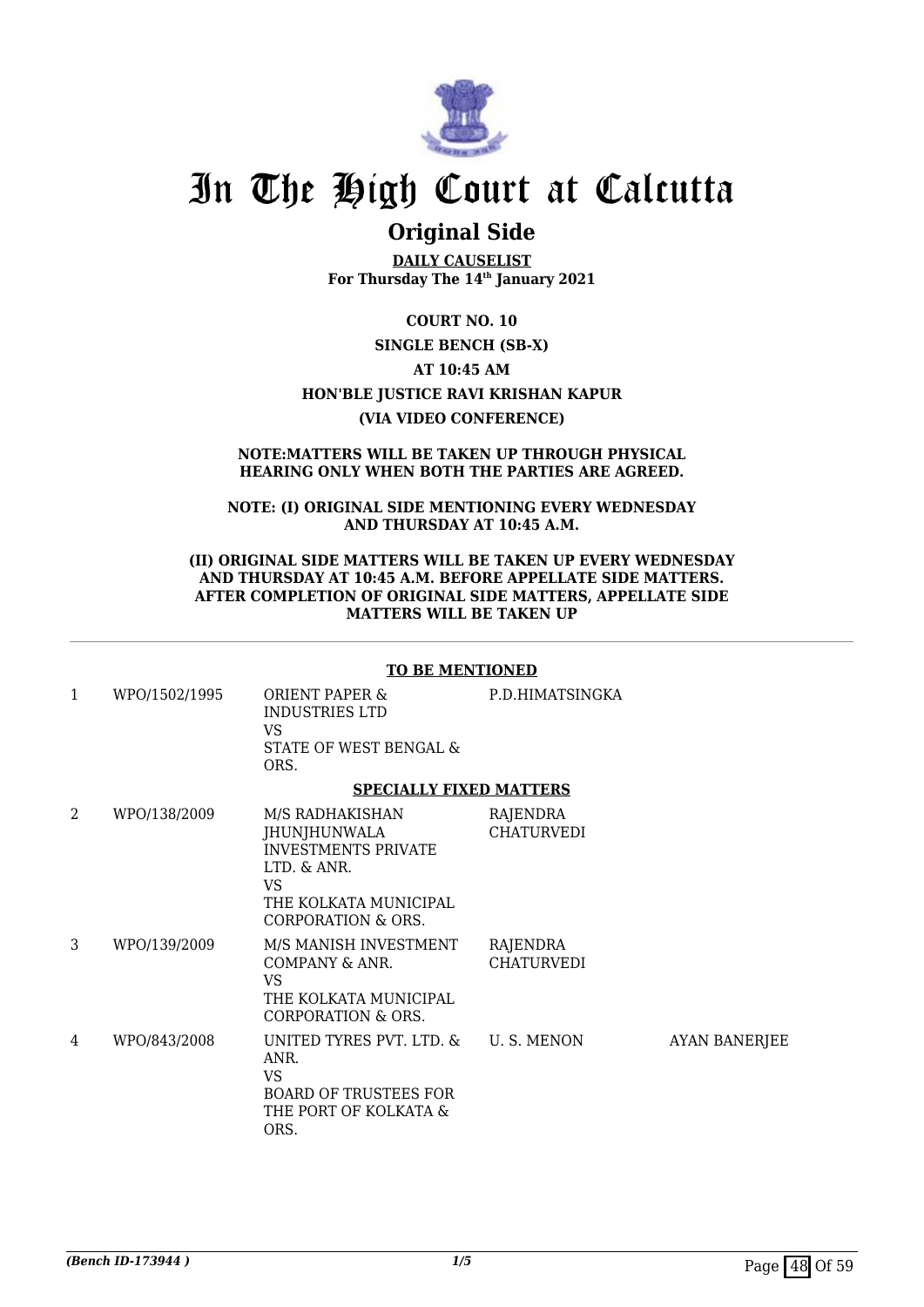| 5  | WPO/295/2016<br>[PT.HD]                       | <b>SWASTIK PROJECTS</b><br>PRIVATE LIMITED & ANR.<br><b>VS</b>                             | NILAY SENGUPTA                            |                                   |
|----|-----------------------------------------------|--------------------------------------------------------------------------------------------|-------------------------------------------|-----------------------------------|
|    |                                               | KOLKATA MUNICIPAL<br><b>CORPORATION &amp; ORS.</b>                                         |                                           |                                   |
| 6  | WPO/194/2018                                  | JAYANTA KUMAR NEOGI<br><b>VS</b><br>KOLKATA MUNICIPAL                                      | T.C. RAY & CO.                            |                                   |
|    |                                               | <b>CORPORATION &amp; ORS.</b>                                                              |                                           |                                   |
| 7  | WPO/628/2018                                  | PROBIR KUMAR DAS<br><b>VS</b><br>THE KOLKATA MUNICIPAL                                     | SAYANTAN BOSE                             | DIPTYENDU KR. PAL<br>(FOR RES.17) |
|    |                                               | <b>CORPORATION &amp; OTHERS</b>                                                            |                                           |                                   |
|    |                                               | <b>FOR HEARING (OLD MATTER)</b>                                                            |                                           |                                   |
| 8  | IA NO. GA/1/2008                              | ASHOK KUMAR KOURI                                                                          |                                           |                                   |
|    | (Old No:<br>GA/3968/2008)                     | Vs<br>WEST BENGAL SECONDARY<br><b>EDUCATION</b>                                            | R.BHATTACHARJEE                           |                                   |
|    | In WPO/1185/1997                              |                                                                                            |                                           |                                   |
| 9  | IA NO. GA/1/2008                              | <b>SUBIR ROY</b>                                                                           |                                           |                                   |
|    | (Old No:<br>GA/4044/2008)                     | Vs<br>CALCUTTA MUNICIPAL                                                                   | KAMALESH<br><b>BHATTACHARYYA</b>          |                                   |
|    |                                               | CORPN.                                                                                     |                                           |                                   |
|    | In WPO/1469/2001                              |                                                                                            |                                           |                                   |
| 10 | IA NO. GA/2/2008<br>(Old No:<br>GA/4023/2008) | <b>BHUPAL CHANDRA SETT &amp;</b><br>ORS.<br>Vs<br>STATE OF WEST BENGAL                     | <b>SHARMILA BASU</b>                      |                                   |
|    | In WPO/2014/2002                              |                                                                                            |                                           |                                   |
| 11 | IA NO. GA/2/2008<br>(Old No:<br>GA/3892/2008) | <b>SACHCHIDANANDA</b><br><b>MUKHERJEE</b><br><b>Vs</b><br>THE STATE OF WEST                | M/S. A. V.<br><b>ASSOCIATES</b>           |                                   |
|    | In WPO/59/2008                                | BENGAL & ORS.                                                                              |                                           |                                   |
| 12 | IA NO. GA/1/2008<br>(Old No:<br>GA/3965/2008) | M/S. SHREE NIWAS<br>RAMGOPAL & ANR.<br>Vs<br>THE STATE OF WEST<br><b>BENGAL &amp; ORS.</b> | A.V. ASSOCIATES                           |                                   |
|    | In WPO/189/2008                               |                                                                                            |                                           |                                   |
| 13 | IA NO. GA/1/2008<br>(Old No:<br>GA/3837/2008) | DEY'S MEDICAL STORES<br>(MFG) LIMITED<br>Vs.<br>THE LEARNED FIRST<br>LABOUR COURT AT WEST  | <b>SANDERSONS &amp;</b><br><b>MORGANS</b> |                                   |
|    | In WPO/962/2008                               | <b>BENGAL &amp; ANR.</b>                                                                   |                                           |                                   |
| 14 | IA NO. GA/1/2008<br>(Old No:<br>GA/3998/2008) | <b>BARUN KUMAR DAS</b><br>Vs<br>THE KOLKATA MUNICIPAL<br><b>CORPORATION &amp; ORS.</b>     | <b>FARHAN GAFFAR</b>                      |                                   |

In WPO/1206/2008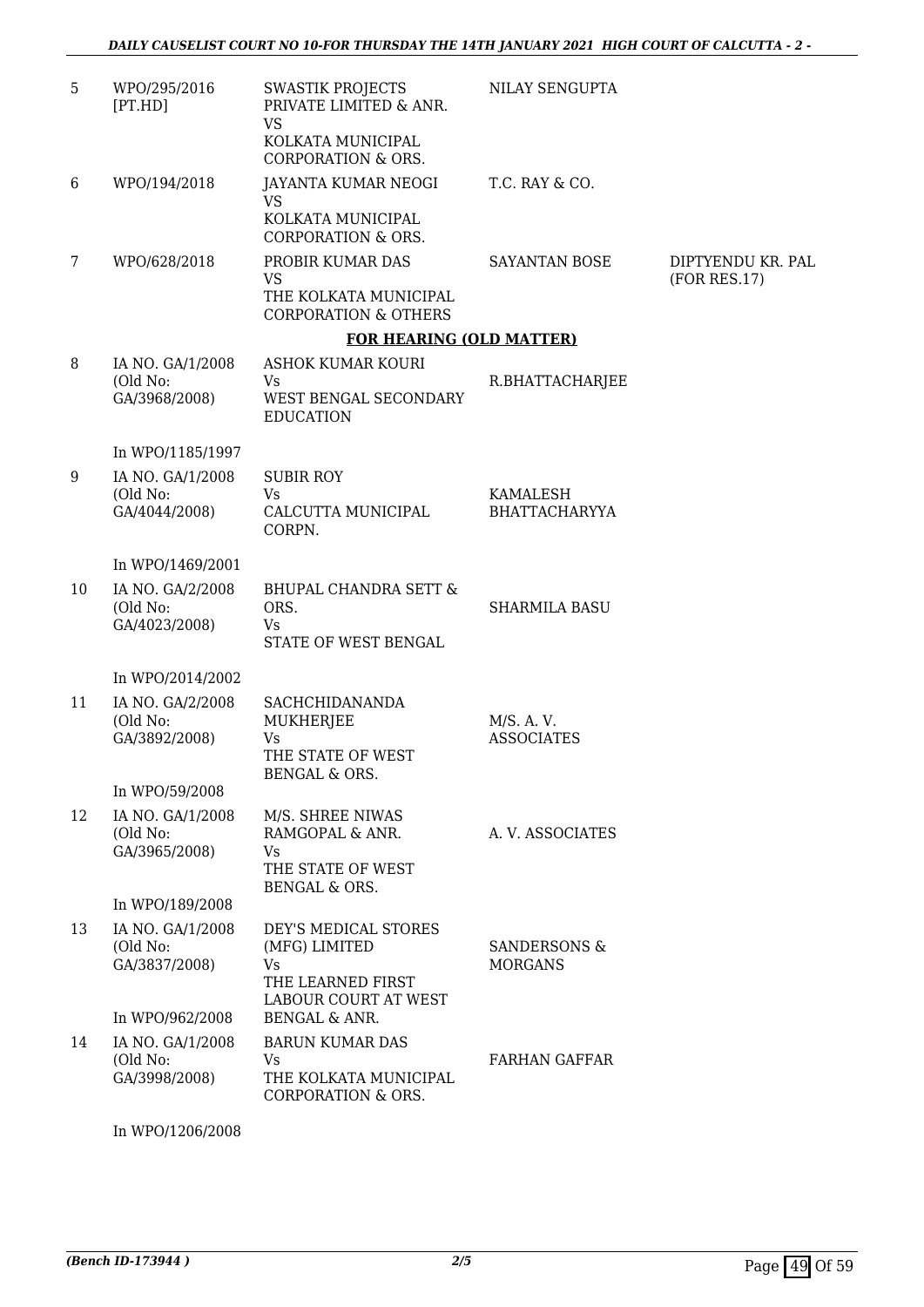| 15 | IA NO. GA/1/2008<br>(Old No:<br>GA/3804/2008) | <b>INSTITUTE FOR INDIAN</b><br>LABOUR & ANR.<br>Vs<br>THE KOLKATA MUNICIPAL<br><b>CORPORATION &amp; ORS.</b> | FOX & MONDAL             |                    |
|----|-----------------------------------------------|--------------------------------------------------------------------------------------------------------------|--------------------------|--------------------|
|    | In WPO/1509/2008                              |                                                                                                              |                          |                    |
| 16 | IA NO. GA/1/2008<br>(Old No:<br>GA/3815/2008) | CITY KEROSENE SUPPLY<br>AGENCY & ANR.<br>Vs<br>THE STATE OF WEST<br>BENGAL & ORS.                            | <b>SUBHASIS SARKAR</b>   |                    |
|    | In WPO/1566/2008                              |                                                                                                              |                          |                    |
| 17 | IA NO. GA/1/2008<br>(Old No:<br>GA/3849/2008) | <b>SURYA ALLOY INDUSTRIES</b><br>LIMITED & ORS.<br>Vs<br>WEST BENGAL INDUSTRIAL<br><b>DEVELOPMENT</b>        | PANKAJ SHROFF &<br>CO.   |                    |
|    | In WPO/1600/2008                              | CORPORATION LTD. & ORS.                                                                                      |                          |                    |
| 18 | IA NO. GA/1/2008<br>(Old No:<br>GA/3801/2008) | MAHESH KUMAR AGARWAL<br>Vs<br>STATE OF WEST BENGAL &<br>ORS.                                                 | L. P. MANOT & CO.        |                    |
|    | In WPO/1776/2008                              |                                                                                                              |                          |                    |
|    |                                               | <b>FOR HEARING</b>                                                                                           |                          |                    |
| 19 | WPO/388/2018                                  | MAYAVATI TRADING<br>PRIVATE LIMITED<br><b>VS</b><br>THE KOLKATA MUNICIPAL                                    | <b>ABHISHEK BANERJEE</b> |                    |
|    |                                               | <b>CORPORATION &amp; ORS</b>                                                                                 |                          |                    |
|    | IA NO: GA/1/2019(Old No:GA/1381/2019)         |                                                                                                              |                          |                    |
| 20 | WPO/100037/1994                               | M/S CHOWDHURY'S<br>ESTATES P.LTD.<br>VS<br>STATE OF W.B.                                                     | V.MOSES & CO.            |                    |
|    |                                               | IA NO: GA/1/2019, GA/2/2019, GA/3/2019(Old No:GA/2935/2019)                                                  |                          |                    |
| 21 | WPO/1259/1998                                 | M/S.PAHARPUR COOLING<br>TOWERS LTD.& ANR.<br><b>VS</b><br>ASST.COMMISSIONER OF<br>CENTRAL EXCISE CAL.        | A.N.SEN                  | NRS.S.BHATTACHARYA |
| 22 | WPO/1948/2006                                 | M/S THE ROY BROS.<br><b>VS</b><br><b>STATE</b>                                                               | <b>S.S. AREFIN</b>       |                    |
|    | IA NO: GA/1/2014(Old No:GA/541/2014)          |                                                                                                              |                          |                    |
| 23 | WPO/931/2007                                  | TAPAS KUMAR BASAK                                                                                            | <b>ANANDA SEN</b>        |                    |
|    |                                               | <b>VS</b><br>ASST. DIRECTOR OF<br>INCOME TAX,<br>INTERNATIONAL TAXATION<br>- II $\&$                         |                          |                    |
| 24 | WPO/672/2010                                  | <b>SAROJ SHAH</b><br><b>VS</b><br>THE STATE OF WEST<br>BENGAL & ORS.                                         | KANODIA & CO.            |                    |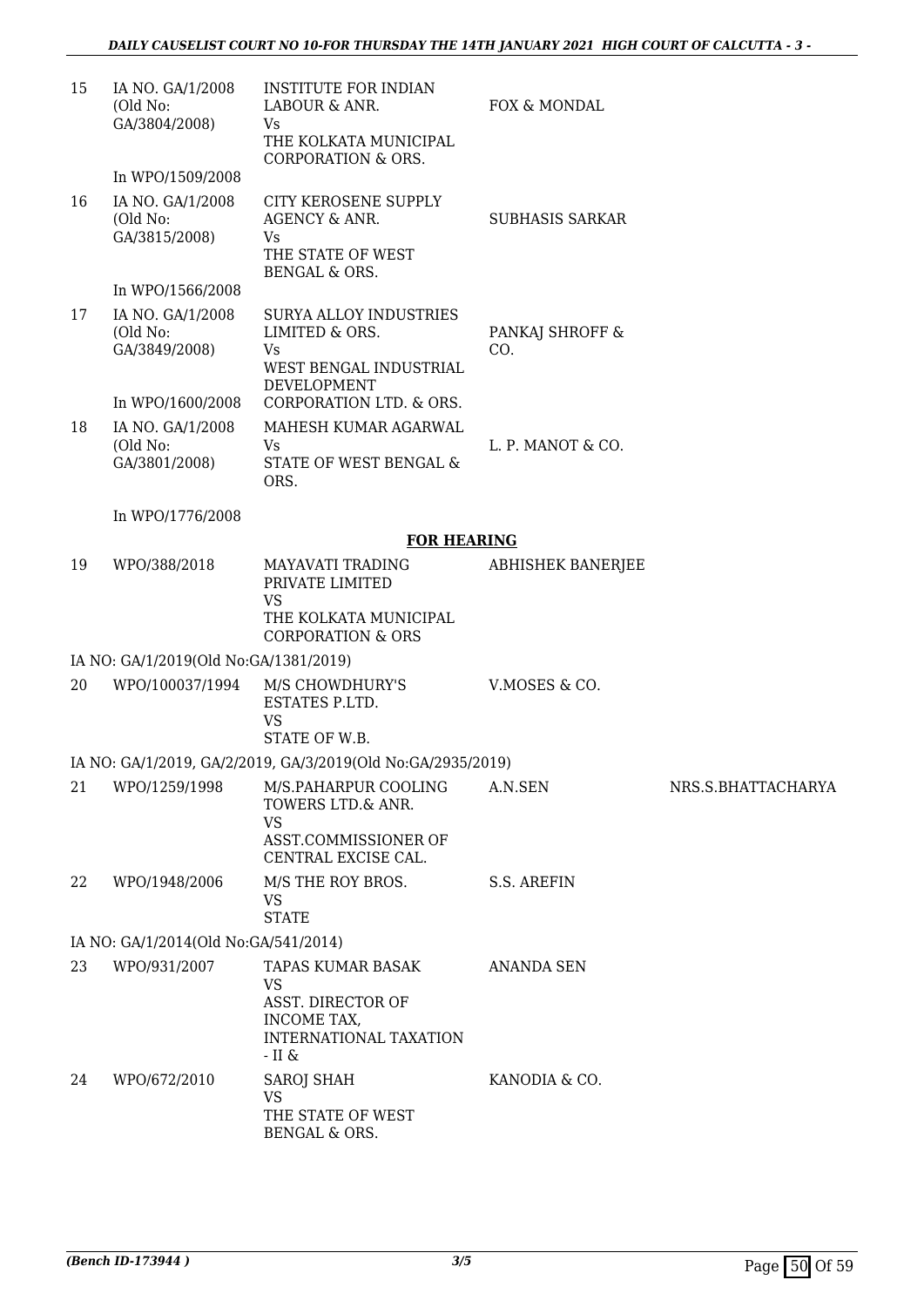| 25 | WPO/1298/2010                                   | AXIS BANK<br><b>VS</b><br>UNION OF INDIA & ORS.                                                                   | <b>SANDERSONS &amp;</b><br><b>MORGANS</b> |                              |
|----|-------------------------------------------------|-------------------------------------------------------------------------------------------------------------------|-------------------------------------------|------------------------------|
| 26 | WPO/198/2012<br><b>WITH</b><br>WPA/20868W/2012  | AMAR NATH CHAKRABORTY<br>VS<br>STATE OF WEST BENGAL &<br>ORS.                                                     | <b>SUSANTA PAL</b>                        | SAYANTAN BOSE (FOR<br>RES.3) |
|    | IA NO: GA/1/2012(Old No:GA/2436/2012)           |                                                                                                                   |                                           |                              |
| 27 | WPO/438/2012                                    | MD. TARIQUE JAMAL<br><b>VS</b><br>STATE OF WEST BENGAL &<br>ORS.                                                  | NURUL ISLAM<br><b>MONDAL</b>              |                              |
| 28 | WPO/548/2012                                    | SWAPAN KUMAR BASU<br><b>VS</b><br>UNITED BANK OF INDIA<br>AND ANR.                                                | MISS. LOPAMUDRA<br>MOITRA                 |                              |
|    | IA NO: GA/1/2020(Old No:GA/187/2020)            |                                                                                                                   |                                           |                              |
| 29 | WPO/35/2013                                     | SKYLARK FISCAL SERVICES<br>(P) LTD AND ANR<br><b>VS</b><br>UNION BANK OF INDIA AND<br><b>ORS</b>                  | A.V. ASSOCIATES                           |                              |
| 30 | WPO/551/2013                                    | SUSHIL KUMAR MONDAL<br><b>AND ORS</b><br><b>VS</b><br>STATE OF WEST BENGAL<br><b>AND ORS</b>                      | <b>SUMOULI SARKAR</b>                     |                              |
| 31 | WPO/642/2013                                    | DR. BIJAYA PRASAD<br><b>SAMANTARAY</b><br><b>VS</b><br>THE BOARD OF TRUSTEES<br>FOR THE PORT OF KOLKATA<br>& ORS. | SOUMYA MAJUMDER                           |                              |
|    | wt32 WPO/408/2011                               | DR. BIJAYA PRASAD<br><b>SAMANTARAY</b><br>VS<br>THE BOARD OF TRUSTEES<br>FOR THE PORT OF KOLKATA<br>& ORS.        | <b>SUNNY NANDY</b>                        |                              |
| 33 | IA NO. GA/1/2020<br>(Old No:<br>GA/57/2020)     | SUNDER LAL AND ANR<br>Vs<br>STATE OF WEST BENGAL<br>AND ORS                                                       | AJAY GAGGAR<br>AJAY GAGGAR                |                              |
|    | In WPO/884/2013                                 |                                                                                                                   |                                           |                              |
| 34 | WPO/126/2016                                    | <b>SEKENDAR SK.</b><br><b>VS</b><br>THE STATE OF WEST<br><b>BENGAL &amp; ORS.</b>                                 | <b>SYED SHAMSUL</b><br><b>AREFIN</b>      |                              |
| 35 | WPO/740/2016                                    | <b>CHINTAMONI SAH</b><br><b>VS</b><br>THE STATE OF WEST<br>BENGAL & ORS.                                          | <b>SYED SHAMSUL</b><br><b>AREFIN</b>      |                              |
|    | $(0.000(01.1)$ M <sub>2</sub> $(0.1005(0.000))$ |                                                                                                                   |                                           |                              |

IA NO: GA/1/2020(Old No:GA/205/2020)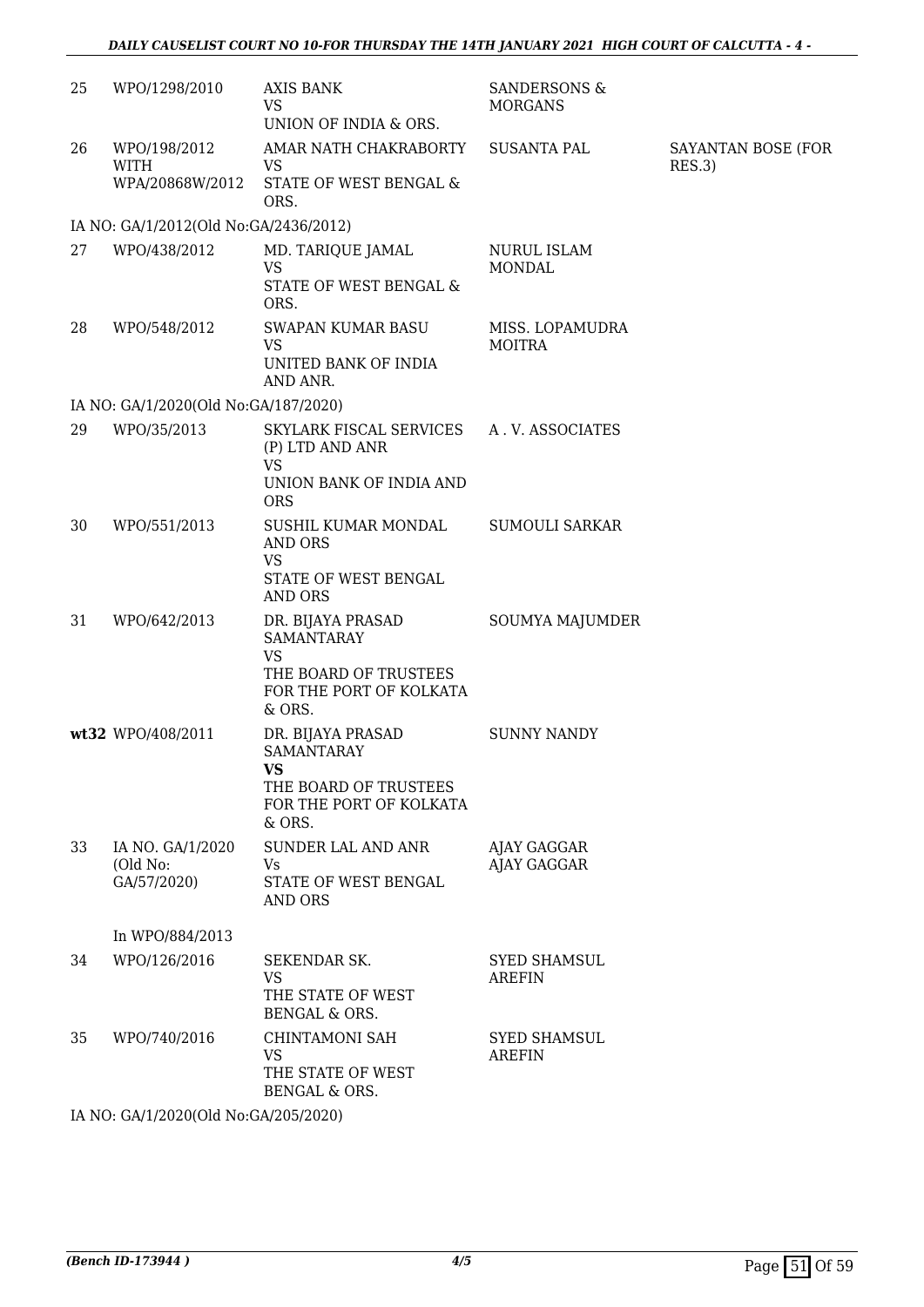| 36 | WPO/110/2017                         | REKHA BHAKAT<br><b>VS</b><br>STATE OF WEST BENGAL &<br><b>ORS</b>                                                 | <b>SYED SHAMSUL</b><br><b>AREFIN</b> |                                       |
|----|--------------------------------------|-------------------------------------------------------------------------------------------------------------------|--------------------------------------|---------------------------------------|
| 37 | WPO/591/2017                         | INDIAN JUTE MILLS<br><b>ASSOCIATION &amp; ANR</b><br>VS.<br>UNION OF INDIA & ORS                                  | M/S. L.P. AGARWALLA<br>$&$ CO        |                                       |
| 38 | WPO/676/2017                         | MD. MOINUDDIN<br><b>VS</b><br>THE STATE OF WEST<br><b>BENGAL &amp; ORS</b>                                        | <b>SUSANTA PAL</b>                   |                                       |
| 39 | WPO/311/2018                         | <b>SOMENATH</b><br><b>BHATTACHARYYA &amp; ORS</b><br>VS.<br>THE KOLKATA MUNICIPAL<br><b>CORPORATION &amp; ANR</b> | MAHABOOB AHMED                       | <b>RATUL</b><br>BHATTACHARYA(DEF.7,8) |
|    | IA NO: GA/4/2019(Old No:GA/152/2019) |                                                                                                                   |                                      |                                       |
| 40 | IA NO. GA/1/2020<br>In WPO/579/2018  | TILAK RATAN REALTORS<br>PVT LTD & ANR.<br>Vs<br>THE KOLKATA MUNICIPAL<br>CORPORATION & ORS.                       | <b>SANDIP AGARWAL &amp;</b><br>CO    |                                       |
| 41 | WPO/8/2019                           | CENTRAL BANK OF INDIA<br><b>VS</b><br>KOLKATA MUNICIPAL<br><b>CORPORATION &amp; ORS.</b>                          | <b>GAUTAM</b><br><b>CHAKRABARTY</b>  |                                       |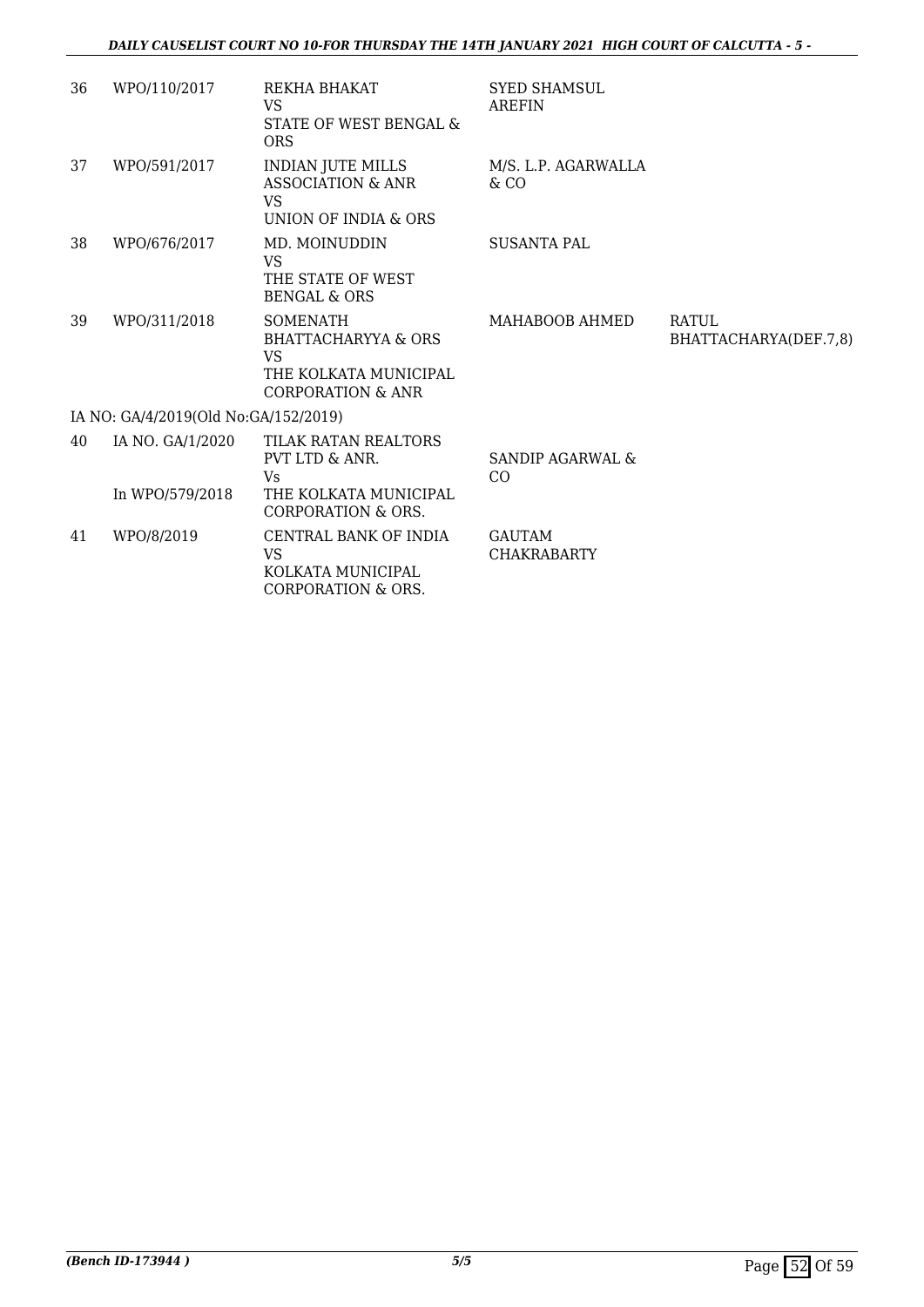

## **Original Side**

**DAILY CAUSELIST For Thursday The 14th January 2021**

**COURT NO. 23 SINGLE BENCH (SB-XI) AT 2:00 PM HON'BLE JUSTICE ARINDAM MUKHERJEE (VIA VIDEO CONFERENCE)**

### **NOTE:MATTERS WILL BE TAKEN UP THROUGH PHYSICAL HEARING ONLY WHEN BOTH THE PARTIES ARE AGREED.**

## **NOTE: 1) ORIGINAL SIDE MATTERS SHALL BE TAKEN UP EVERYDAY AT 2:00 P.M.**

**2) ORDINARILY, SPECIALLY ASSIGNED MATTERS SHALL BE TAKEN UP ON FRIDAY AT 2:00 P.M.**

**3) AFTER COMPLETION OF ORIGINAL SIDE MATTERS, IF TIME PERMITS, APPELLATE SIDE MATTERS SHALL BE AGAIN TAKEN UP.**

### **COURT APPLICATIONS UNDER ART.226**

|   | WPO/141/2020 | M/S. FLEETING VANIJYA<br>PRIVATE LIMITED AND<br>ANR.<br>VS<br>UNION OF INDIA AND ORS. | SOUMYAJIT MISHRA |
|---|--------------|---------------------------------------------------------------------------------------|------------------|
| 2 | WPO/9/2021   | NAVNEET TIBREWAL<br>VS<br>THE CHIEF COMMISSIONER<br>OF CUSTOMS, KOLKATA<br>AND ORS.   | SOUMYAJIT MISHRA |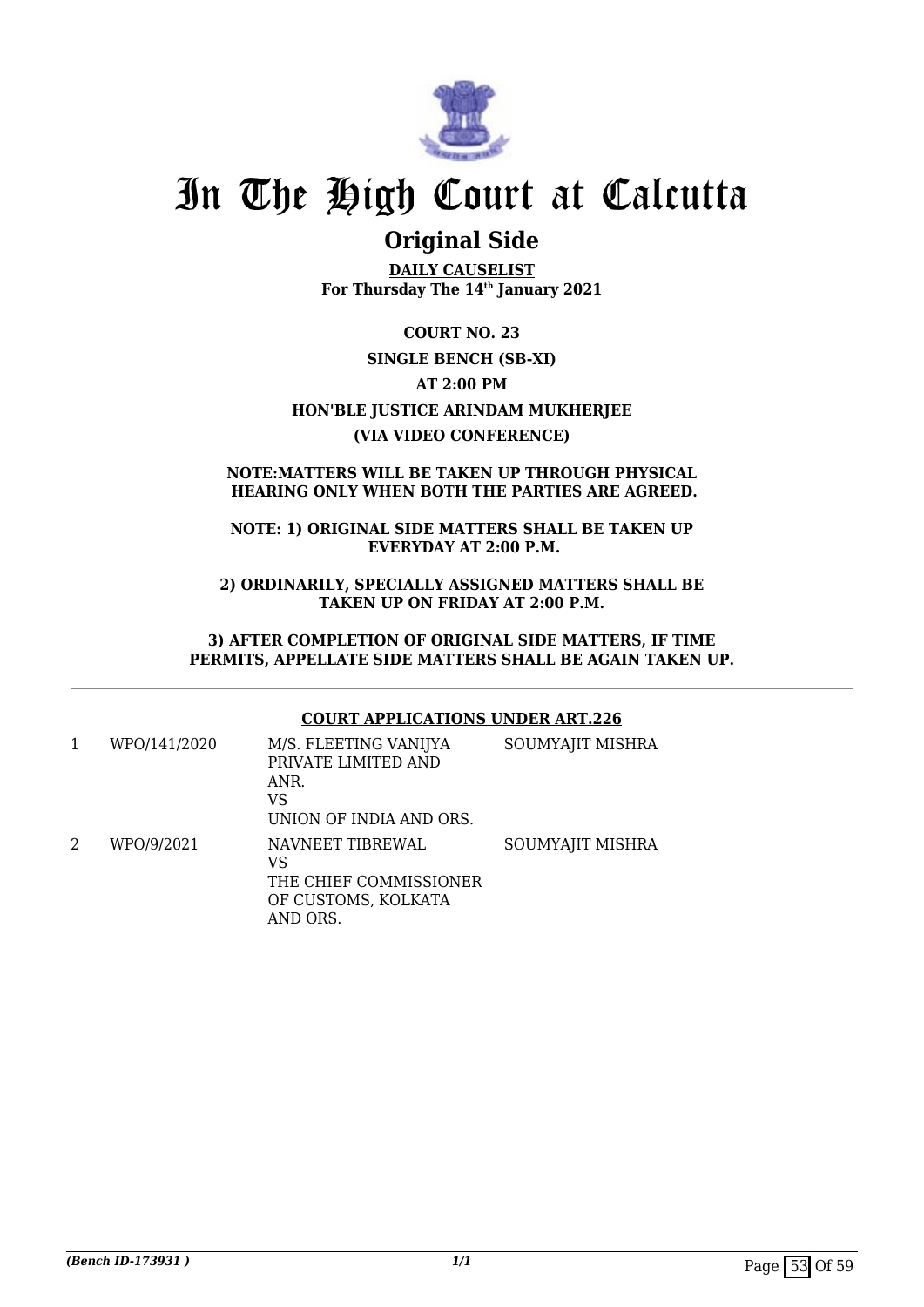

## **Original Side**

**DAILY CAUSELIST For Thursday The 14th January 2021**

**COURT NO. 18 SINGLE BENCH (SB-XII) AT 10:45 AM HON'BLE JUSTICE BISWAJIT BASU (VIA VIDEO CONFERENCE)**

**NOTE:MATTERS WILL BE TAKEN UP THROUGH PHYSICAL HEARING ONLY WHEN BOTH THE PARTIES ARE AGREED.**

**NOTE: ORIGINAL SIDE MENTIONING WILL BE TAKEN UP AT 10:45 A.M.**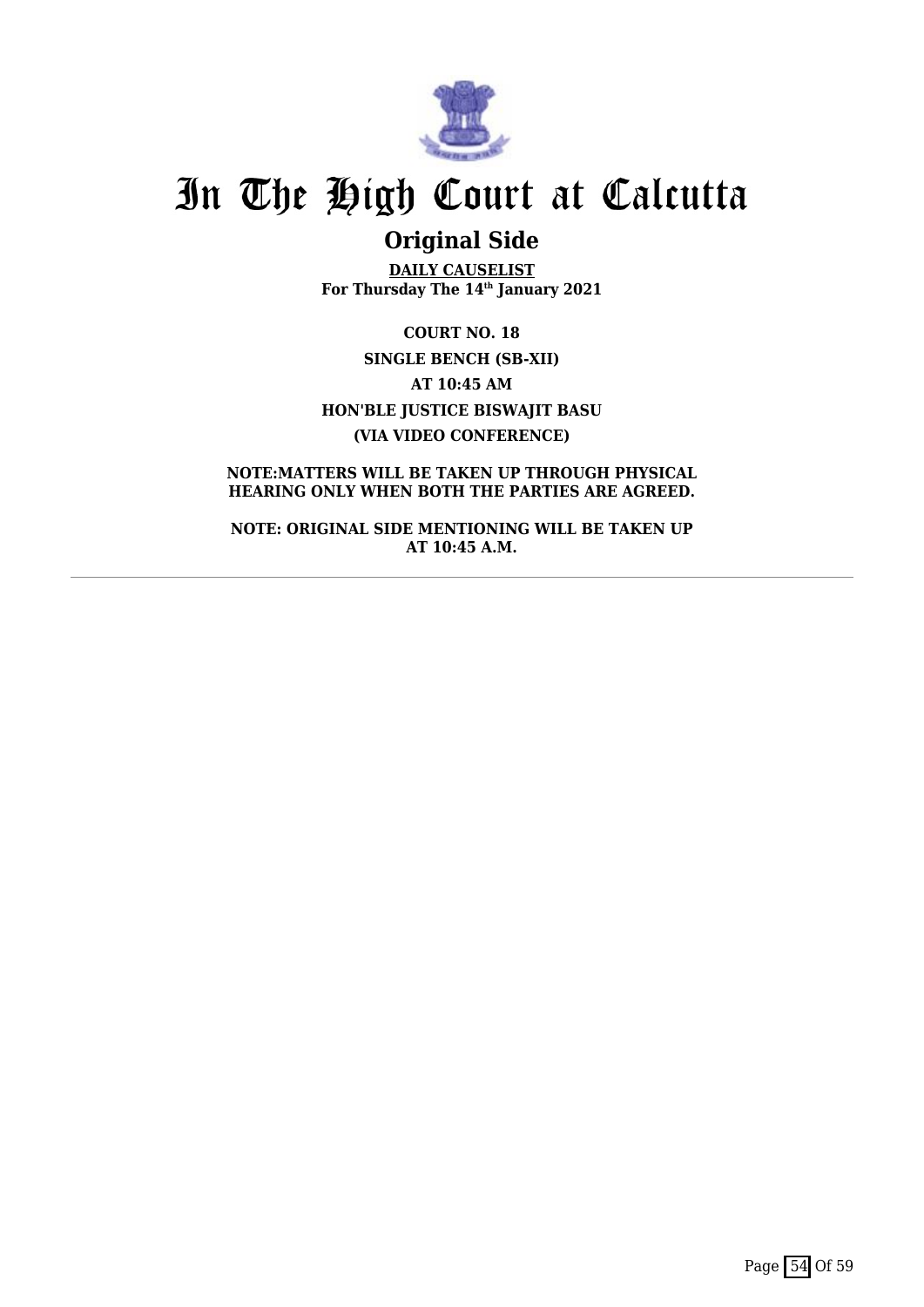

## **Original Side**

**DAILY CAUSELIST For Thursday The 14th January 2021**

**COURT NO. 24 SINGLE BENCH (SB- XIII) AT 10:45 AM HON'BLE JUSTICE AMRITA SINHA (VIA VIDEO CONFERENCE)**

## **NOTE:MATTERS WILL BE TAKEN UP THROUGH PHYSICAL HEARING ONLY WHEN BOTH THE PARTIES ARE AGREED.**

### **NOTE: ORIGINAL SIDE MATTERS WILL BE TAKEN UP AT THE FIRST SITTING OF THE COURT.**

### **AFTER COMPLETION OF ORIGINAL SIDE MATTERS,APPELLATE SIDE MATTERS WILL BE TAKEN UP.**

## **NO PHYSICAL MENTIONING IN COURT.**

### **CONTEMPT MATTERS**

| 1 | CC/63/2019                                   | SUVRA KUMAR DEY<br>VS<br>RAJANVIR SINGH KAPUR,<br>MANAGING DIRECTOR OF<br>THE W.B.TRANSPORT CORP.<br>LTD. | <b>DEBDUTTA BASU</b>  |                                                       |
|---|----------------------------------------------|-----------------------------------------------------------------------------------------------------------|-----------------------|-------------------------------------------------------|
| 2 | CC/48/2020                                   | DINESH HAZRA<br>VS<br>RAJANVIR SINGH KAPUR                                                                | KAKALI NASKAR         |                                                       |
|   |                                              | <b>COURT APPLICATIONS UNDER ART.226</b>                                                                   |                       |                                                       |
| 3 | IA NO. GA/1/2020<br>(Old No:<br>GA/801/2020) | M/S. POPAT & KOTECHA<br>PROPERTY & ANR.<br>Vs.<br>THE KOLKATA MUNICIPAL<br>CORPORATION & ORS.             | DAS<br>DAS & CO       |                                                       |
|   | In WPO/847/2013                              |                                                                                                           |                       |                                                       |
| 4 | WPO/444/2019                                 | RAJKUMAR SINGH AND ANR<br><b>VS</b><br>THE KOLKATA MUNICIPAL<br><b>CORPORATION AND ORS</b>                | ANJAN<br>BHATTACHARYA | <b>SOUNAK</b><br><b>BHATTACHARYA</b><br>(FOR RES.5.6) |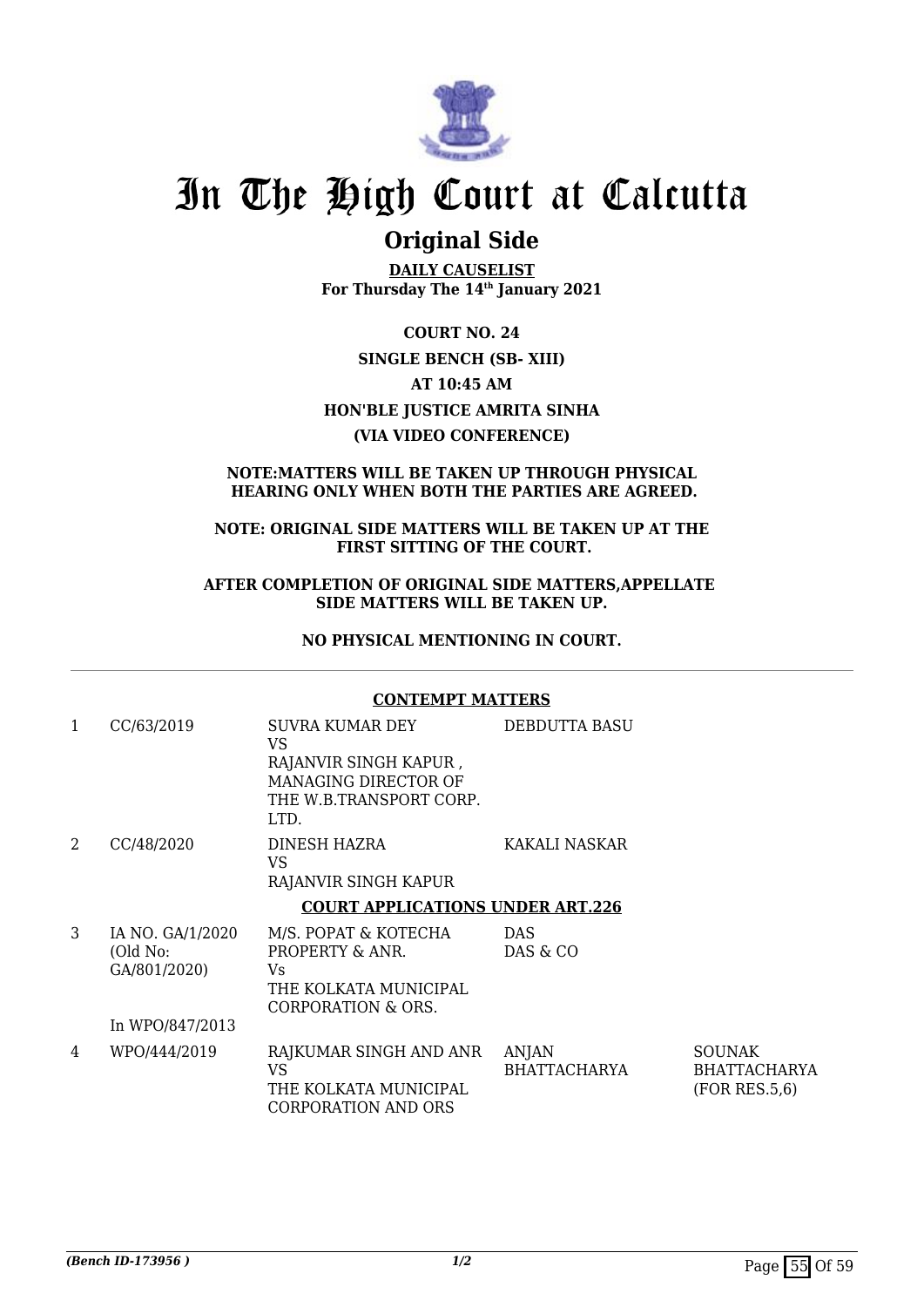| 5 | WPO/635/2019 | <b>BIKASH KAMAL BANERJEE</b><br>VS<br>KOLKATA MUNICIPAL<br>CORPORATION AND ORS. | KHAITAN AND CO.    |
|---|--------------|---------------------------------------------------------------------------------|--------------------|
| 6 | WPO/6/2020   | AFSHA NADIM<br>VS<br>THE KOLKATA MUNICIPAL<br>CORPORATION AND 6<br>OTHERS       | <b>RAMIJ MUNSI</b> |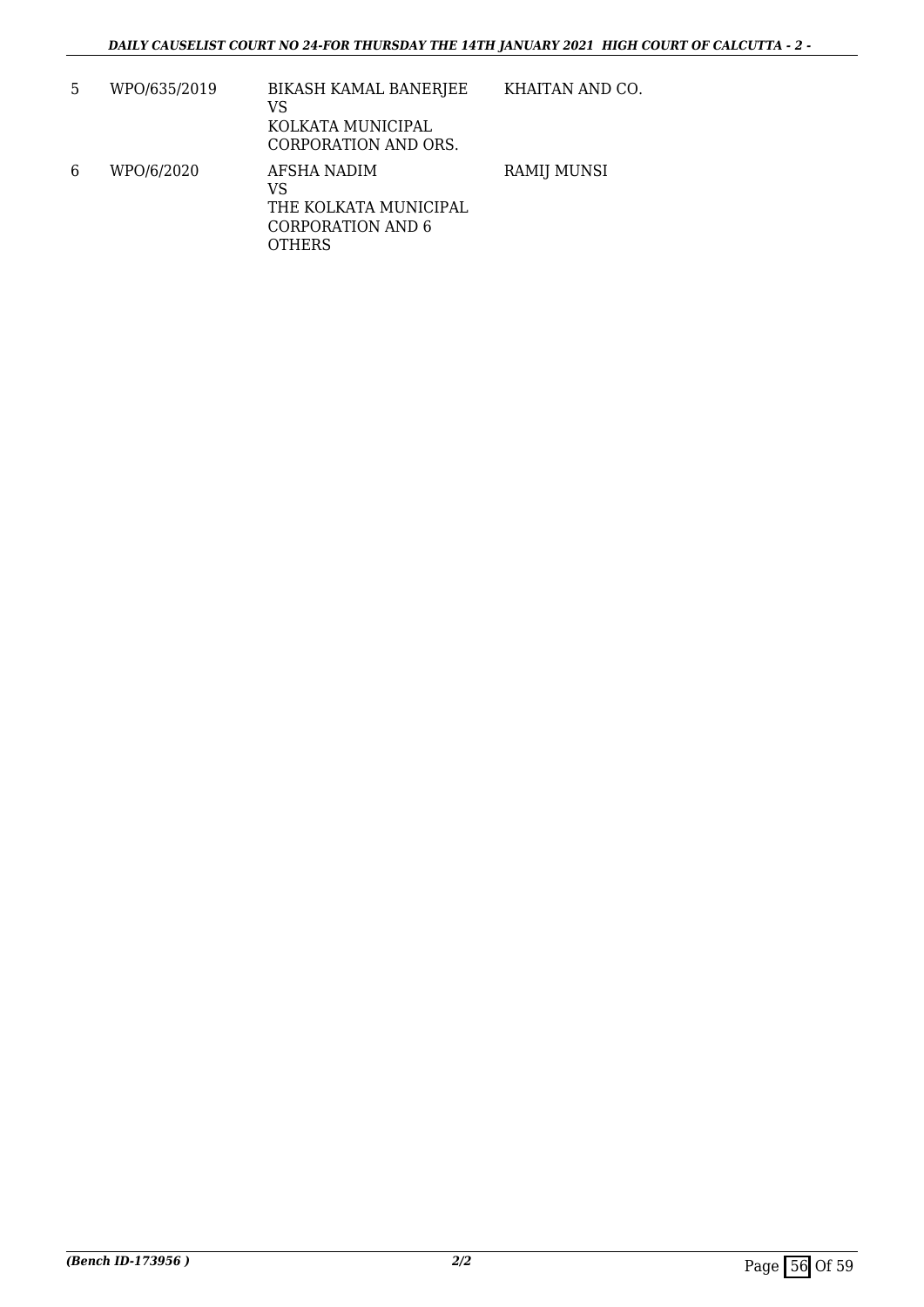

## **Original Side**

**DAILY CAUSELIST For Thursday The 14th January 2021**

**COURT NO. 22 SINGLE BENCH (SB-XIV) AT 3:30 PM HON'BLE JUSTICE ABHIJIT GANGOPADHYAY (VIA VIDEO CONFERENCE)**

## **NOTE:MATTERS WILL BE TAKEN UP THROUGH PHYSICAL HEARING ONLY WHEN BOTH THE PARTIES ARE AGREED.**

### **NOTE: 1) ORIGINAL SIDE MATTERS WILL BE TAKEN UP EVERY TUESDAY AND THURSDAY AT 3:30 P.M.**

### **2) MENTIONING ON THE ORIGINAL SIDE WILL BE ALLOWED EVERY TUESDAY AND THURSDAY AT 3:30 P.M**

### **COURT APPLICATIONS UNDER ART.226**

| $\mathbf{1}$ | WPO/133/2020  | HINDUSTAN UNILEVER<br>LIMITED (KIDDER PORE<br>FACTORY) WORKERS<br><b>UNION</b><br>VS.<br>THE STATE OF WEST<br><b>BENGAL AND 2 OTHERS</b> | RANANEESH GUHA<br>THAKURTA   |  |
|--------------|---------------|------------------------------------------------------------------------------------------------------------------------------------------|------------------------------|--|
| 2            | WPO/166/2020  | THE CALCUTTA GUJRATI<br>EDUCATION SOCIETY AND<br><b>ANR</b><br>VS.<br>STATE OF WEST BENGAL<br><b>AND ORS</b>                             | DEY AND<br><b>ASSOCIATES</b> |  |
|              |               | <b>FOR HEARING</b>                                                                                                                       |                              |  |
| 3            | WPO/1568/2006 | M/S. LIGHT HOUSE<br>(HUMAYAN PROPERTIES<br><b>LTD</b><br>VS.<br>STATE OF W.B.                                                            | SOMNATH GANGULI              |  |
| 4            | WPO/1663/2008 | AAJKAAL PUBLISHERS PVT. SUSHIL KUAMR<br>LTD.<br><b>VS</b><br><b>EMPLOYEES STATE</b><br><b>INSURANCE CORPORATION</b><br>& ANR.            | KARMAKAR                     |  |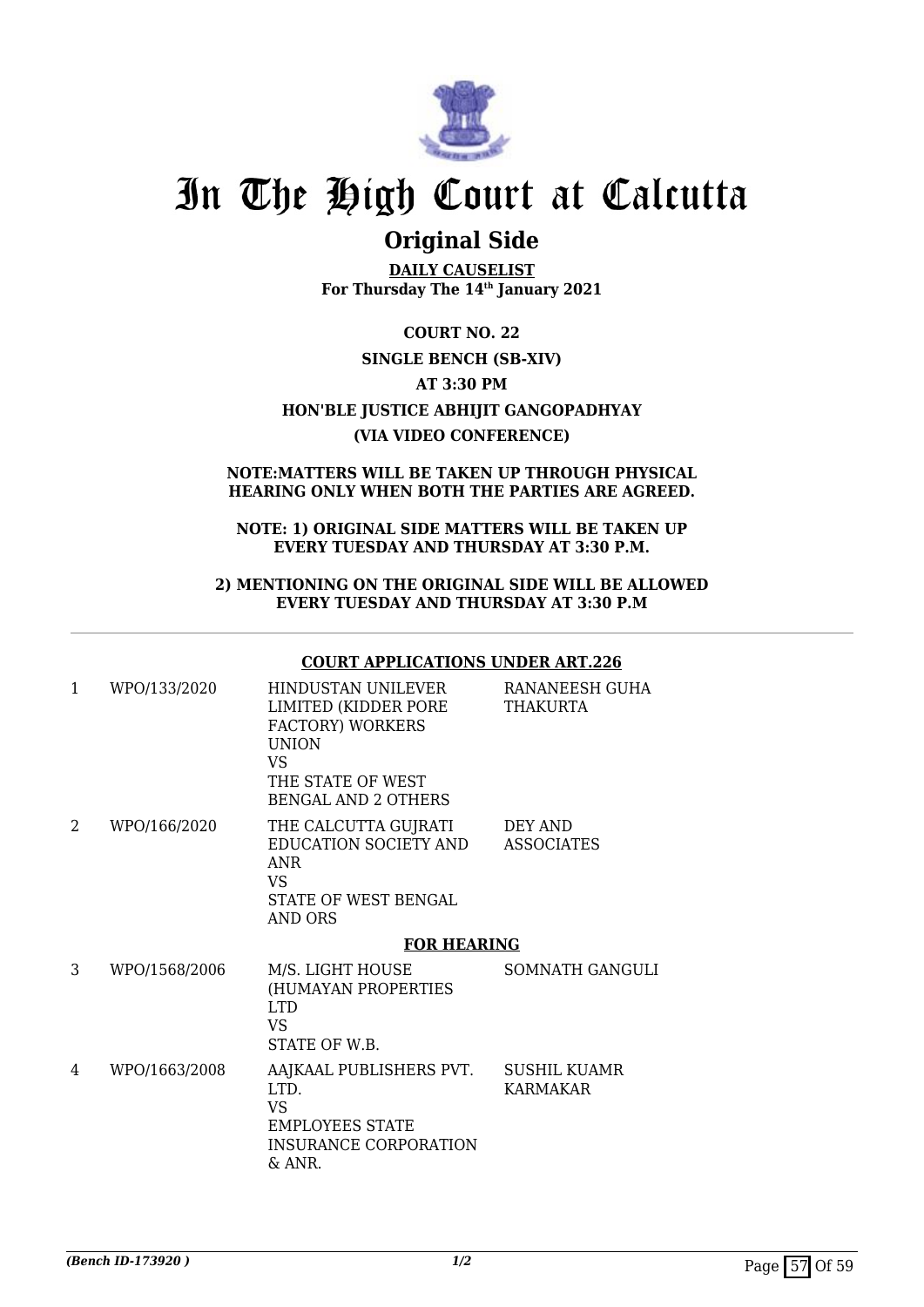5 WPO/825/2016 M/S. P. C. NEWS AGENCY (P) LTD. VS SRI PRADIP BISWAS & ANR. ABUL MANSOOR ISHITA

CHATTERJEE(RES.1)